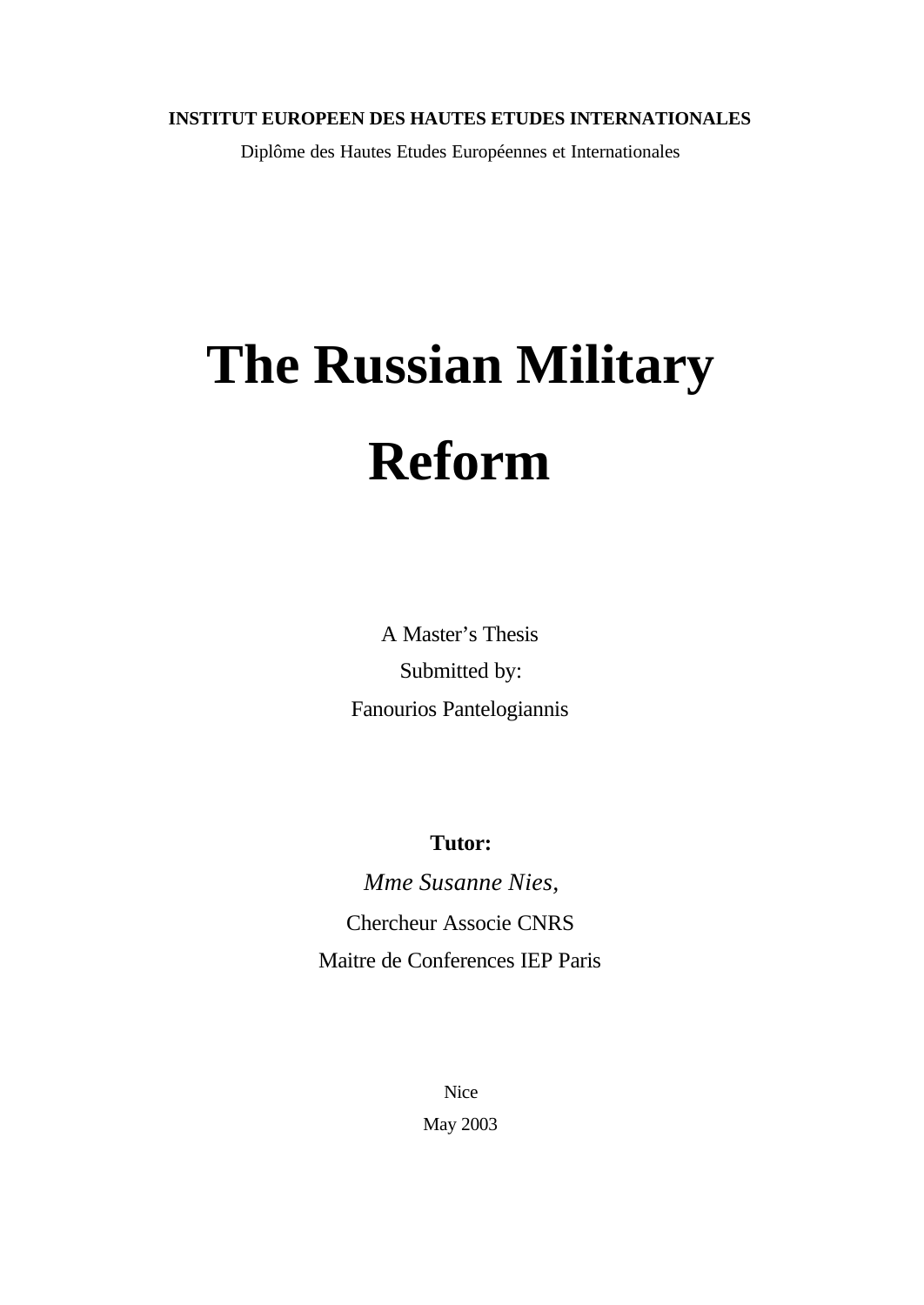To Her, Without Whose Patience And Help This Project Would Have Never Realised

*"Anya, I have solved my housing problems," Capt. Andrei Golubev, based in remote eastern Kamchatka, wrote in an all-too-typical suicide note to his wife last month. He then drew his service revolver and blew his head off.*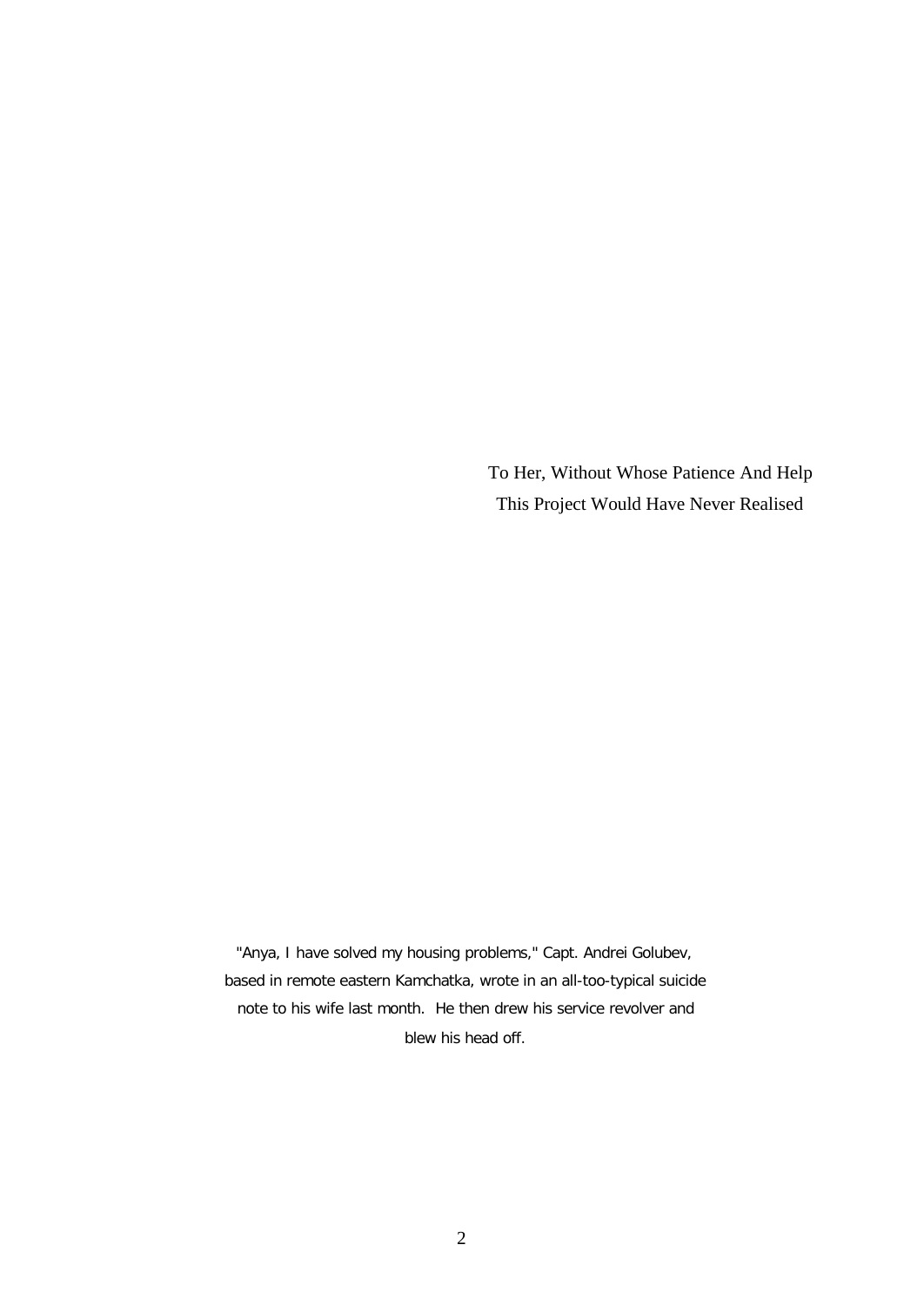# **Contents: Page:**

| 5<br>5<br>7<br>9 |
|------------------|
|                  |
|                  |
|                  |
|                  |
| 10               |
| 11               |
| 15               |
| 19               |
| 22               |
| 26               |
| 28               |
| 29               |
| 30               |
| 33               |
| 33               |
| 34               |
| 34               |
| 35               |
| 39               |
| 44               |
| 44               |
| 49               |
| 50               |
| 51               |
| 58               |
| 62               |
| 68               |
| 70               |
| 75               |
|                  |

Introduction. 4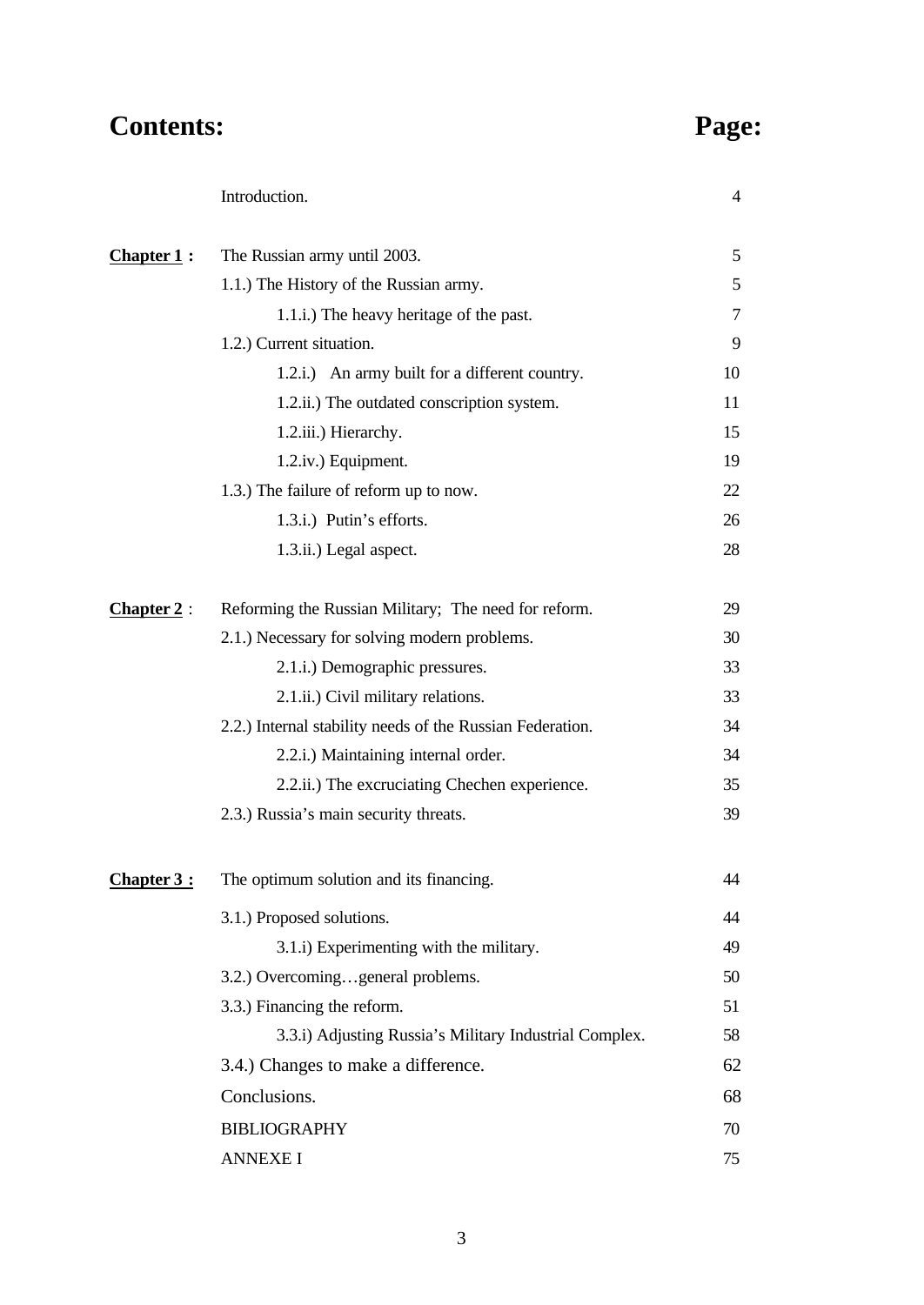*"A nation that does not support its own army will support a foreign one."*

#### **INTRODUCTION**

The Russian Federation, a country in transition has been the target of thousands and thousands of papers and analyses, trying to explain, the paradoxical practices followed to the former superpower. The army of the Russian Federation, following the general trends of the country, disintegrated and resolidated within two years, formulating a odd looking institution that encompasses the biggest part of the bizarre Russian realities.

Writing about the Russian military reform proved out to be much more different than I expected it to, for two main reasons: First of all, the quantity of information on the subject was of such an extend that one could have been easily lost during his research. On the other hand, a complete analysis of the subject was almost impossible to find, with most of the articles focusing mostly on the actual problems of the Russian military.

The first problem that I came along when trying to deal with the subject was the definition of the military reform itself. And that is because Russians distinguish between reform of the armed forces and military reform: For them, the former refers to the transformation of the military forces and involves only downsizing and some structuralorganisational reforms to transform the force in such a way that it will meet the needs and requirements of Russia in the post-Cold War era. This way, the reform of the Russian armed forces constitutes a natural component of the Russian military reform, which in the contemporary Russian context constitutes a much broader concept, involving an effort for the comprehension of the country's requirements, its aims and objectives, its place in the world, its main security threats, internal and external, and the requirements to meet them. Therefore, the military reform encompasses not only changes to the armed forces but also to all the military and paramilitary formations of the Russian state such as the Ministry of Defence (MoD), the Military-Industrial-Complex (MIC), the policy making apparatus, Command and Control (C2), the legal framework of the state and social and economic policies. It also treats with problems such as reforming the civil-military control system, and addresses the core political, economic, and social questions attached to raising, sustaining, training, arming, deploying, and employing a military as an element of Russian national power. Finally, military reform is closely tied to the issues of the ability of the national economy to fund national defence and security.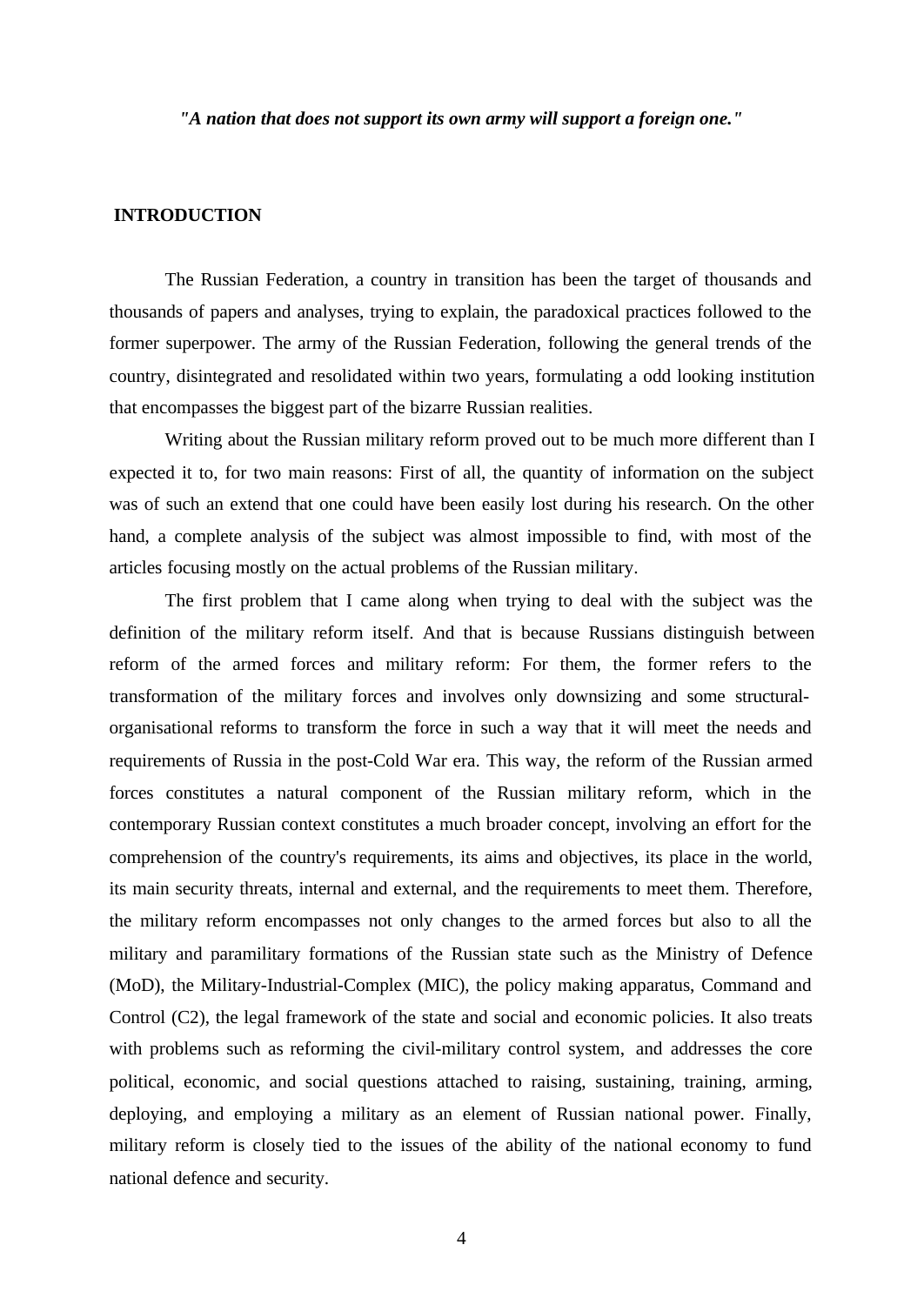#### **Chapter 1: The Russian army until 2003**

#### **1.1) The History of the Russian army**

*"The Soviet Army was a large and relatively effective force, at least for the high intensity war for which it was designed. It had a clear sense of mission, a high degree of internal cohesion and a plethora of adequate to good equipment. The disintegration of the USSR has destroyed all this<sup>1</sup> ."*

The Russian Army has its roots in a decree issued by Lenin's Bolsheviks 86 years ago. Three and a half months after the Bolshevik revolution, the Bolsheviks seriously feared that they were about to lose their grip on the cradle of the revolution, Petrograd, so they called for volunteers to join them to save the city. This first group of untrained soldiers became the founding unit of the Red  $Army^2$ .

The former Soviet Army had become the strongest military machine in the world by the mid-1970s, especially after America turned more isolationist following the debacle of the Vietnam War. But from that time on, as Western counties surged ahead into the era of « smart » weapons, the Soviet military grew weaker.

The prestige of the Soviet Army was already declining in the Gorbachev period: by the second half of the 1980s, it was clear that the Soviet military had lost its air of superiority when, in Afghanistan, it could not find an effective countermeasure to the American stinger anti-aircraft missiles. The lack of success in the Afghan War reflected on its professional

 $<sup>1</sup>$  Dick C. J., "A Bear Without Claws: The Russian Army in the Nineties", Research Paper C89, CSRC (RMA)</sup> Sandhurst), June 1996, p. 1.

<sup>&</sup>lt;sup>2</sup> For more information see: Reese R. R., *The Soviet military experience*, Routledge, London and New York 2000.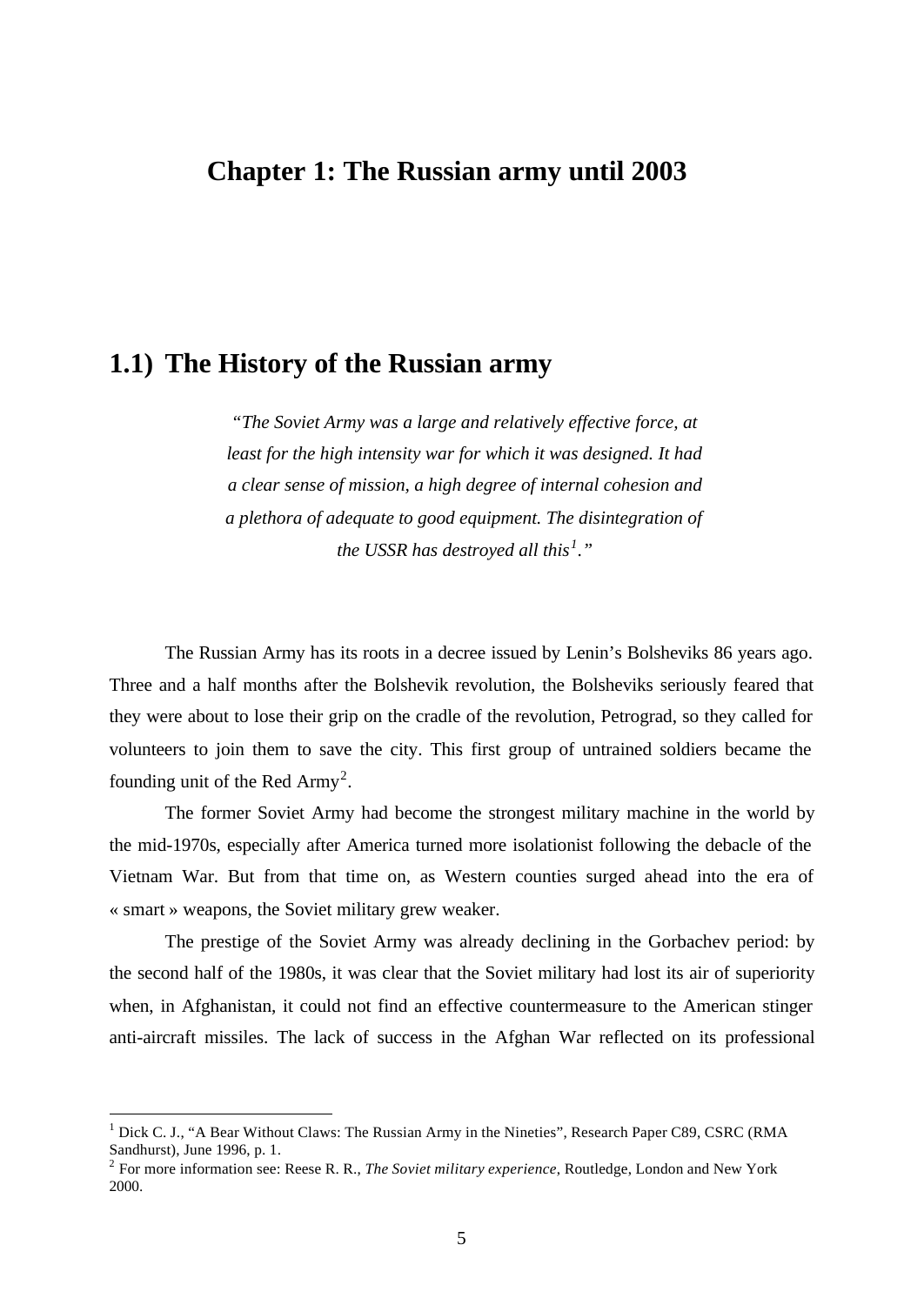credibility<sup>3</sup>, since under *glasnost* the media could publish stories about corruption among senior officers and bullying in barrack rooms. To the minds of the people, the military were tainted with the politicians' corruption and incompetence. The involvement of senior officers in the August 1991 coup attempt strengthened the picture of a self-serving caste whose everrising financial demands had worsened the standard of living of every Soviet citizen<sup>4</sup>.

In 1993 after the USSR disintegrated, the process was launched of forming up a qualitatively new military organisation of the state. The re-birth of Russia provided an opportunity to create new armed services which could appeal to the Russian national sentiment and act as a nation-building force. But this opportunity was immediately wasted as the high command fought to ensure that the Soviet Army survived the fall of the Soviet Union. That battle was lost when it became clear that the newly independent states were determined to create their own armed forces.

In this framework, the « new » military force of the Russian Federation was established in place of the Unified Armed Forces (UAF) of the CIS, when on the  $7<sup>th</sup>$  of May 1992, President Boris Yeltsin signed the decree No 446, "On the organisation of the Armed Forces of the Russian Federation". The new army included all former Soviet soldiers and military installations on Russian territory, as well as troops and naval forces under Russian jurisdiction based outside the republic. Strategic nuclear weapons also remained under the command authority of the UAF, although the loss of some border areas of the former Soviet Union (fSU), led to a loss of a big part of the most modern military hardware, infrastructure and parts of the Soviet Unions' air defence system. Many of the former republics nationalised the armed forces that were on their soil, with the attempts by Russia to keep a degree of cohesion through the mechanisms of the CIS having failed.

Seeing the situation, the Defence Ministry was directly ordered to submit proposals for military reform, including reducing the strength of the armed forces and moving from a conscript to a professional army.

<sup>3</sup> Reese R. R., op. cit., p.p. 163-183.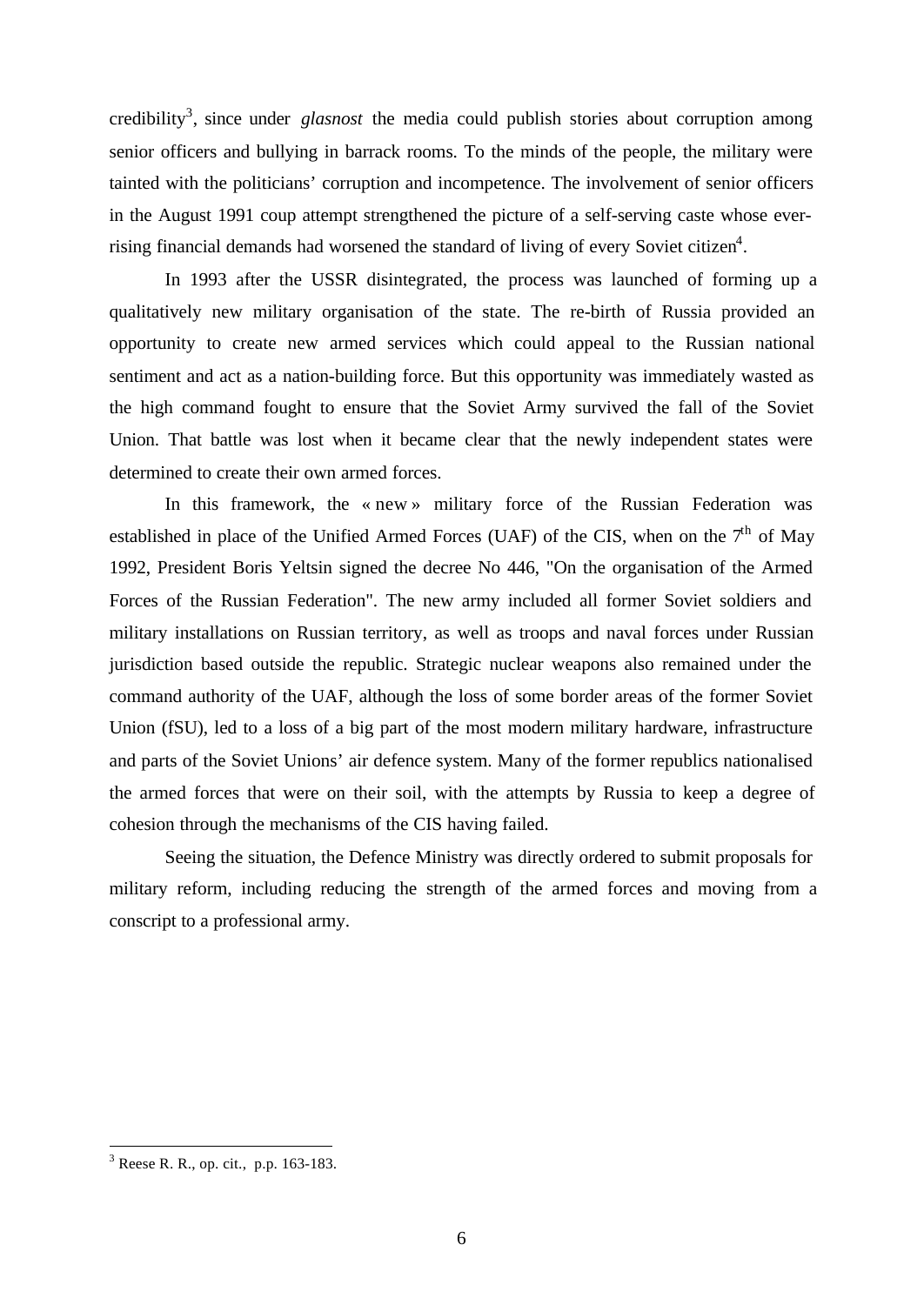#### **1.1.i.) The heavy heritage of the past**

During 1992–1999, Russia abandoned its superpower status and underwent a demilitarisation unprecedented for a country not defeated in a war. During Soviet times, the state itself was a war machine, and every aspect of its organisation was focused towards the mobilisation of massive economic and military potential to conduct a world war. At first there were attempts to preserve the former Soviet Army's unified ground and tactical air forces, but as Ukraine and other former Soviet republics moved toward the creation of their own armies, Russia had no choice but to do the same. The Former Soviet armed forces constituteda mass industrial mobilisation army system, with successive layers of readiness each comprising large numbers of divisions. Because of that massive-orientated doctrine, the new Army has had to face the problems of redeploying hundreds of thousands of men and items of equipment and managing downsizing and restructuring back to a heartland lacking the necessary infrastructure<sup>5</sup>.

From 1991 to 1995 Russia repatriated 800,000 troops, 400,000 civilian personnel, and 500,000 dependants from Eastern Europe, along with over 45,000 pieces of various military hardware, 3.5 million tonnes of material-technical means and strategic reserves. The first published estimates of the Russian Ground Forces in 1992 listed 103 divisions in widely varying states of readiness, but most of them dealing with serious disorganisation<sup>6</sup>. Instead of the gradual, managed change they had resisted, the armed forces were now in for massive, uncontrolled changes in conjunction with drastically reduced funding<sup>7</sup>. When the departure of the last Russian soldier from the Paldiski submarine training base in Estonia in September 1995 marked the end of the Russian presence in Central Europe, the unprecedented -in terms of scale, volume and time – process, taking place in conditions of severe financial-economic

<sup>4</sup> See: Simon G. (chief editor), *Sowjetunion 1990/91*, Bundesinstitut fuer Ostwissenschaftliche und Internationale Studien, Hanser, Muenchen-Wien, 1991.

<sup>5</sup> See for example: *Studia Diplomatica*, Vol. XLVI, 1993, no 3-4-5.

<sup>6</sup> *The Military Balance*, International Institute for Strategic Studies, 1992-93, p.97.

<sup>7</sup> « L'armée russe en quête de réformes », in : *Le Monde Diplomatique*, September 2000, p. 6,7.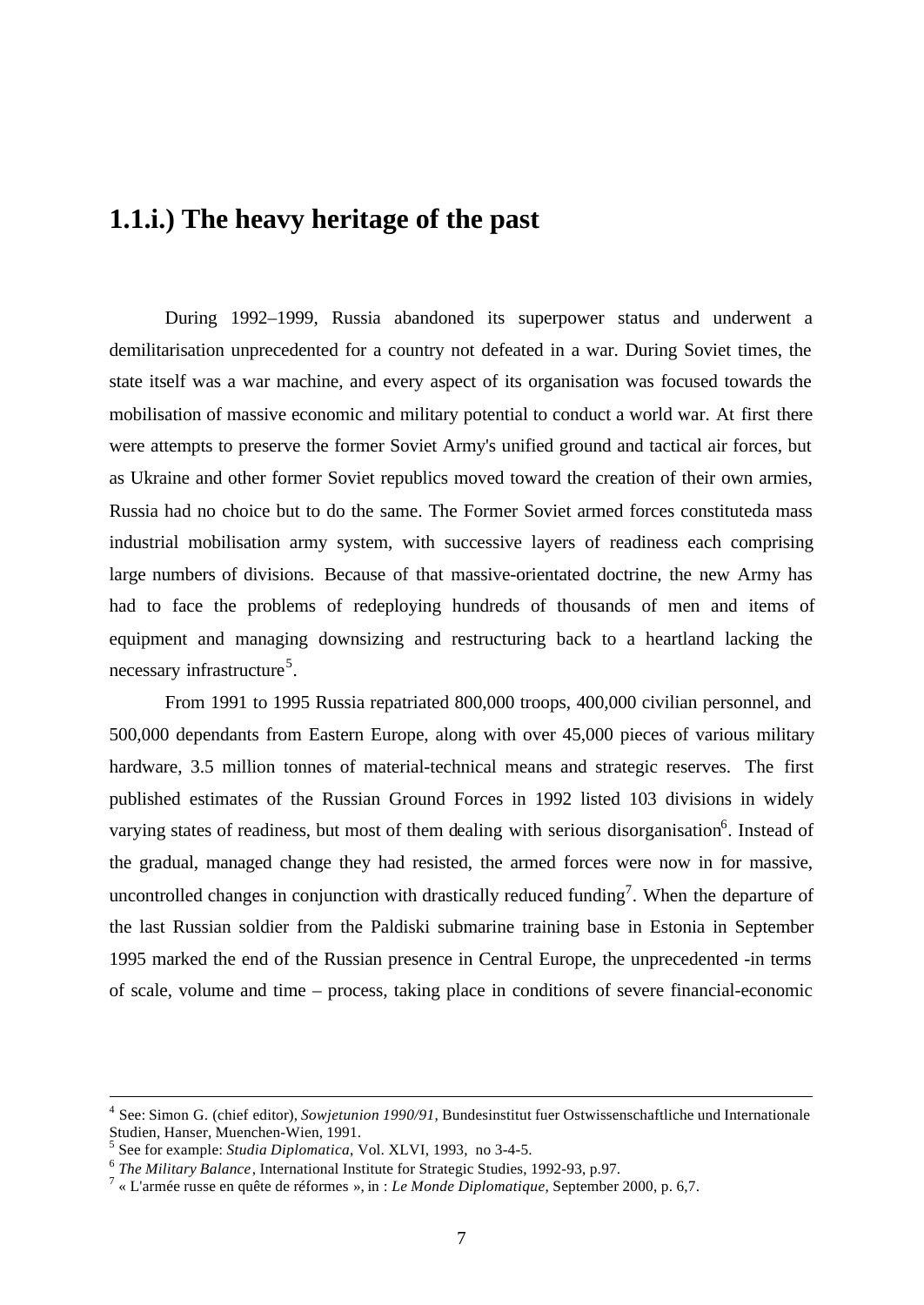crisis<sup>8</sup> made Boris Yeltsin to say that its completion was "the most important victory of 1994".

Russia's ex-USSR legacy included almost 60% of the former Soviet Army units, the entire nuclear arsenal, the bulk of the Navy<sup>9</sup>, Air and Air Defence Forces, and most of the heavy units of the Ground Forces). "Russia was left with only 37% of Soviet MIG-29's, 23% of SU-27's, 43% of IL-76's and it lost the overwhelming majority of TU-95M and TU-160 strategic bombers. It had only a little more than half the former airfields, half the runways over 1800m were in urgent need of repair, and facilities, including air defence, were -and aregenerally lacking  $10$ ."

The Russian Army's total number of enlisted personnel reached 2.8 million (over 1.8 percent of the country's population- a percentage almost double from that of the so-called "developed countries"). Defence expenditure accounted for almost 12 % of Russia's GDP (the rest of the world spends an average of 3-4 % for defence needs). Naturally, Russia could not afford this for long. Therefore the main efforts in 1992-1996 were concentrated on reduction of the Armed Forces -to 1.7 million of enlisted personnel. In 1997, another 200,000 of enlisted personnel were retired by Yeltsin's July decrees. By, 1999, the Russian Armed Forces numbered only 1.2 million (which is less than 1 percent of the country's population).

| 1988 | 5,100,000 (estimate) |
|------|----------------------|
| 1992 | 2,000,000            |
| 1997 | 1,700,000            |
| 2000 | 1,200,000            |
| 2005 | 850,000 (planned)    |

Table 1. Size of the Russian Military

Finally, the end of the USSR also brought to an end the primacy of the Army and the MIC, which had been at the heart of the Soviet system. The heritage of the MIC, overly present and scattered throughout the land, resulted to a situation where only a dozen or so large companies and their subcontractors were really able to operate.

<sup>8</sup> Dick C., « L'ours sans griffes », in *Géopolitique*, No. 54, summer 1996, p. 62.

<sup>9</sup> Boxberg K., "A slow motion Chernobyl", in *Europ Magazine*, No. 84, winter '96-'97.

 $10$  Deynekin P. S. Col. Gen., "Basic Directions of Air Force Organisational Development and Training under Current Conditions", in *Voennaya Mysl*, 7/1993, pp. 2 – 8.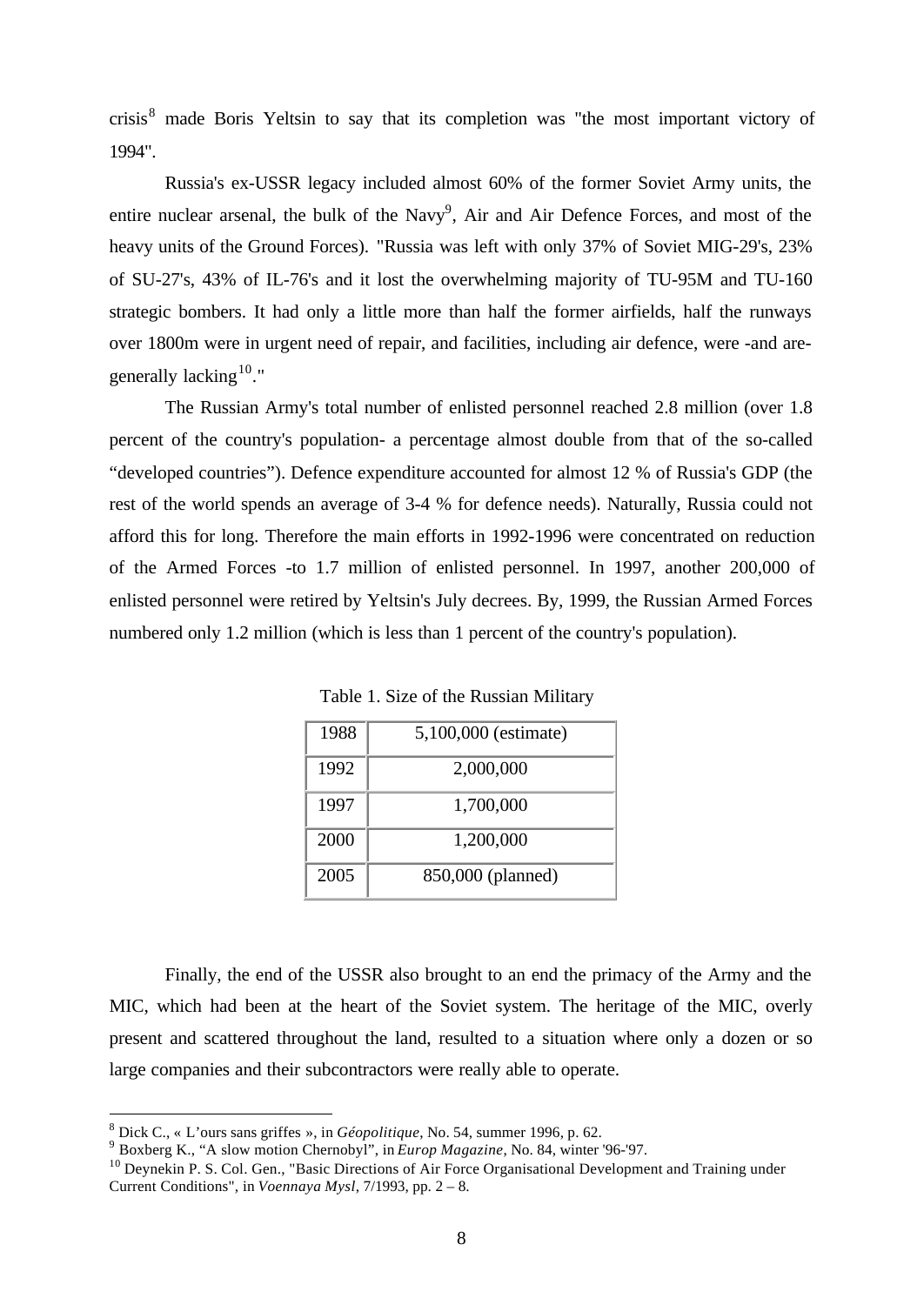#### **1.2.) Current situation**

*Today, said Vyacheslav Kommisarov, a regional parliamentary leader, "There is no more Russian army to speak of… Osama bin Laden could put on our uniform and march from the Far East to Moscow, and nobody would notice him<sup>11</sup>."*

While the main purpose of this paper is not to repeat for one more time the welldocumented plight of the Russian army, it is still necessary to see its parlous state, in order to understand the magnitude of the problem the reformers are facing: The situation is actually very heterogeneous, the Russian army being today more an accumulation of small different groups and institutions rather than one single institution<sup>12</sup>. Since the end of the cold war, the Russian military has struggled to define a new role for itself, lacking both resources and a clear foreign enemy. The once beloved of the nation is currently in search of a new identity being cornered and accused of everything. The armed services and the departments of the Russian General Staff have been trying to preserve as much of their strategic doctrines, personnel levels deployment patterns, arsenals, and missions as possible, but this has come at the expense of readiness, training, maintenance and modernisation. The altering of current security needs has left the Russian army dangling since it had been built to fight conventional wars.

The army has thus to face problems of an extreme complexity: loss of its political foundations, material and structural problems, national conflicts and a multiplicity of hot spots, a general denial for the military service<sup>13</sup>. Today, as well as in the past, both the quantity and quality of the army's manpower causes grave concern. The conscription system is failing to meet the army's needs, discipline is generally poor and morale is at rock bottom

<sup>&</sup>lt;sup>11</sup> Glasser B. S., "Deserting Russia's Desperate Army; Tales of Draftee Abuse, Expose, Failure of Reform, Hopes", in *Washington Post*, Foreign Service Friday, September 20, 2002; Page A01.

<sup>&</sup>lt;sup>12</sup> Dick C., « L'ours sans griffes », op. cit. p. 65.

<sup>&</sup>lt;sup>13</sup> Human rights groups have denounced the current military service system, which often involves violent initiation rites that have led to a dramatic rise in army desertions.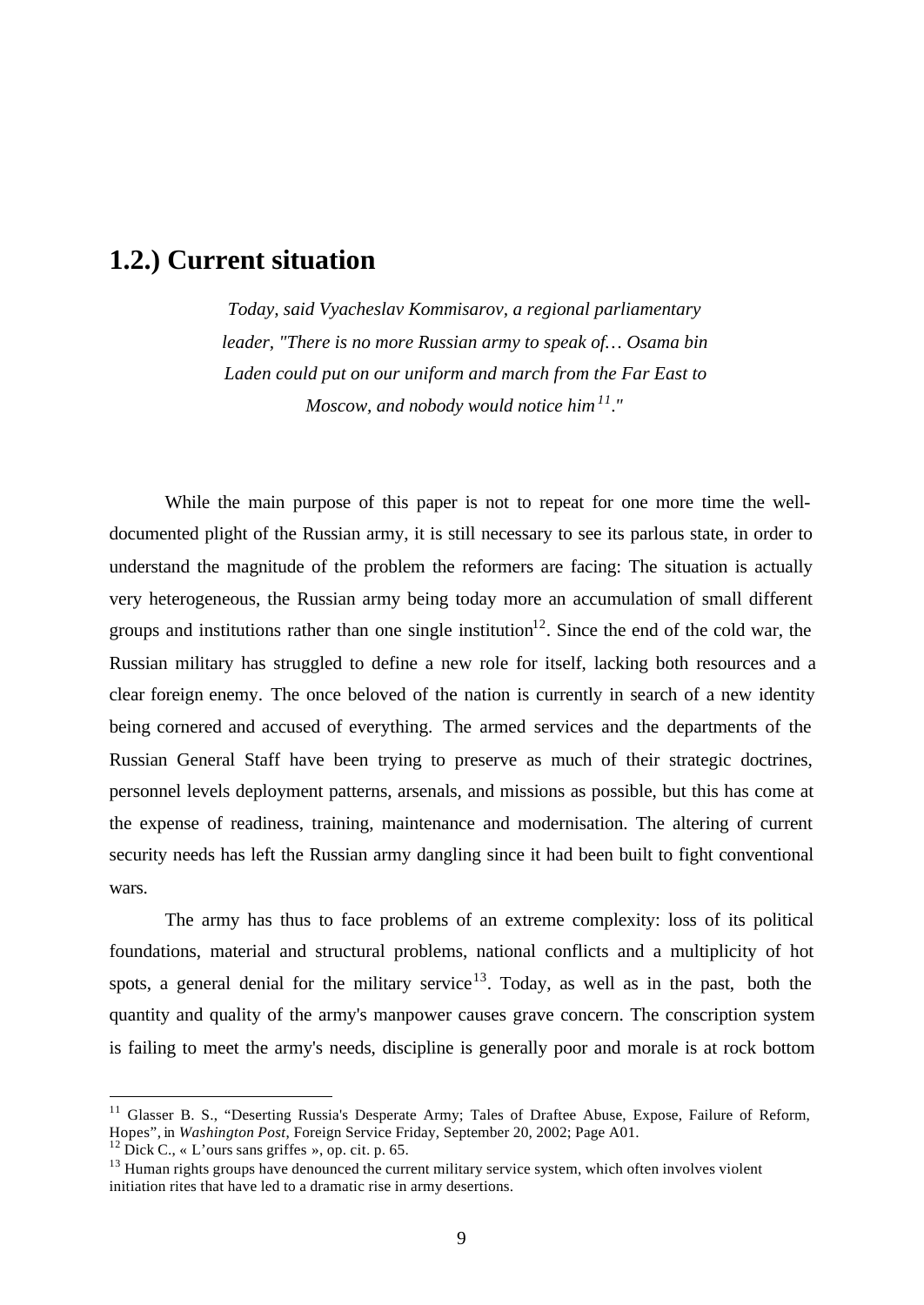(not least because of poor accommodation, feeding, health care and other conditions). Furthermore, the Army has a superfluity of senior and middle ranking officers, combined with a great overall deficiency, mostly in the ranks of junior officers. The best and brightest tend to resign (50% within five years of joining) and the quality of applicants fails to meet the military's needs, with crime and corruption being rampant, especially amongst senior officers<sup>14</sup>. As concerns the equipment, procurement for the Russian army has declined to negligible levels, with older Russian conventional equipment not being replaced or upgraded as the Soviet depot-maintenance system required. Even newer systems are suffering from lack of maintenance and spare parts. These problems cannot be resolved as long as debts to military industries remain unpaid and money is not found for new orders and for the continuation of R&D work.

#### **1.2.i) An army built for a different country.**

Russia's Armed Forces were created to defend a different country, to fight different wars from those they may have to fight in future. But as concerns military doctrine there do not seem to have been any major shifts from the missile and tank based tactics of the mass Soviet Army, where generals equipped and planned their operations around the principle of numerical superiority. This was why the Soviet Army at one time had 3 million soldiers and only 60,000 tanks. The premise was that a Soviet soldier would be killed in his first battle, being replaced by a soldier from the reserves<sup>15</sup>. All strategic plans were based on the idea that if need be, millions of reservists could be called to arms. This is why conscript soldiers were and still are given only the most basic training - the assumption was (and is) that they only had to be able to fight just one battle. This military doctrine, still being taught in officer schools and military academies, was formulated in the 1940s, and updated by Marshal Vassily Sokolovsky in the 1960s in order to fight World War III against the United States.

In Russia a mass army was necessary in order to defend the lengthy frontier and multinational population of the country and functioned as an important mechanism for national and political socialisation. But, resistance to conscription has meant that the Russian army's Nation-Building role has been declining.

<sup>&</sup>lt;sup>14</sup> Dick C., « L'ours sans griffes », op. cit. p. 65.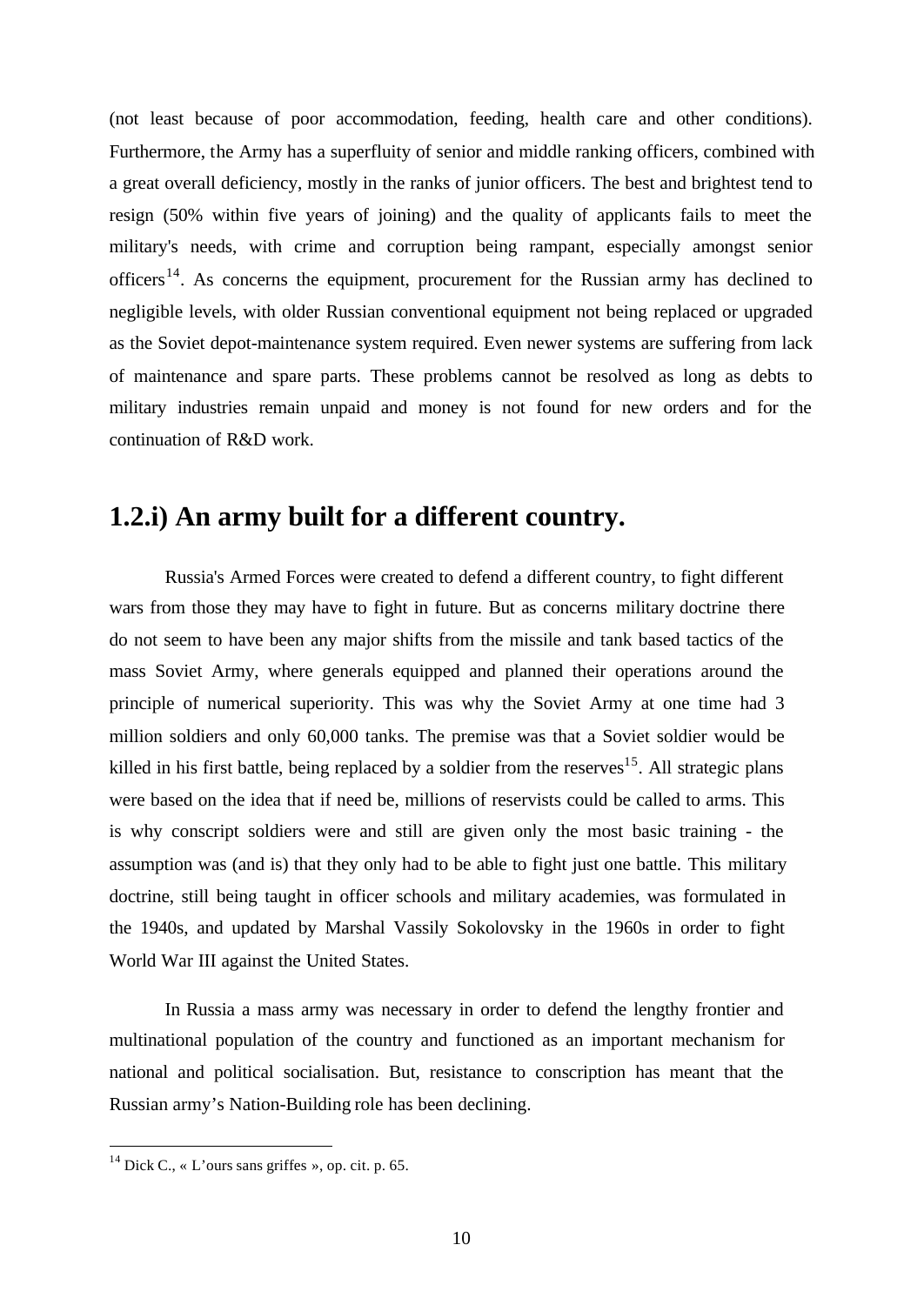#### **1.2.ii.) The outdated conscription system**

*The development of military capacity, as Engels pointed out, depends "on material (economic) circumstances, on human resources, and weapons, which, in turn, depend on the quality and size of a nation's population and on its technology<sup>16</sup>".*

Manning the Russian armed forces is today the greatest of all problems. It is not just a question of quantity but, even more crucially, of quality. No matter whether it is a high-tech conventional war or a low intensity counter-insurgency operation (which is the sort of warfare the Russian Army will most likely be facing in the future), commanders will still have to rely on the skill and reliability of the individual soldier.

Like its Soviet predecessor, the Russian army remains in large part a conscript force that depends for much of its manpower on biannual call-ups of a quarter-million draft-age (18-27) young, men, who serve compulsory two-year terms. But the quality of military personnel is deteriorating, in a way that, twice a year, Russia drafts young men who should never be drafted or given access to weapons: drug addicts, alcoholics, mentally disturbed youths, others who have dropped out of high school or never held a job. Every year, only 11% of draftees are fit for military service<sup>17</sup> with inductees tending to be youths who are too uneducated, poor, badly connected or, ironically, too patriotic to wangle a draft deferment.

The main reason for this is the collapse of the conscription system which has meant that of those liable for call-up, around 84% are legally entitled to -real or phoney collegedeferment or exemption (health situation and/or bribes)<sup>18</sup>. But every year, some of those eligible for drafting simply do not bother to turn up for conscription, since they know that evasion is generally going unpunished<sup>19</sup>. In autumn 1999, 49.000 men, almost one fifth of the

<sup>15</sup> Odom. E. W., *The collapse of the Soviet military*, Yale University Press, New Haven and London, 1998, pp. 159-165.

<sup>&</sup>lt;sup>16</sup> Like their Soviet predecessors, the Russians argue that scientific breakthroughs depend not on a country's political or economic situation but on the brains of its scientists. And Russian scientists claim to be « still ahead of the whole planet » in many areas and still conduct R&D in nuclear physics, high-energy and superconductivity physics, thermonuclear fusion and electronics.

<sup>17</sup> "Just 11 Percent of Draftees Fit for Service," Radio Free Europe/ Radio Liberty (*RFE/RL)* Daily Report, July 11, 2002.

<sup>&</sup>lt;sup>18</sup> Dick C., « L'ours sans griffes », op. cit. p. 64.

<sup>19</sup> Dauce F., « L'Insoumission en Russie », in *Le Courrier des Pays de l'Est*, No. 1022, February 2002, p.38.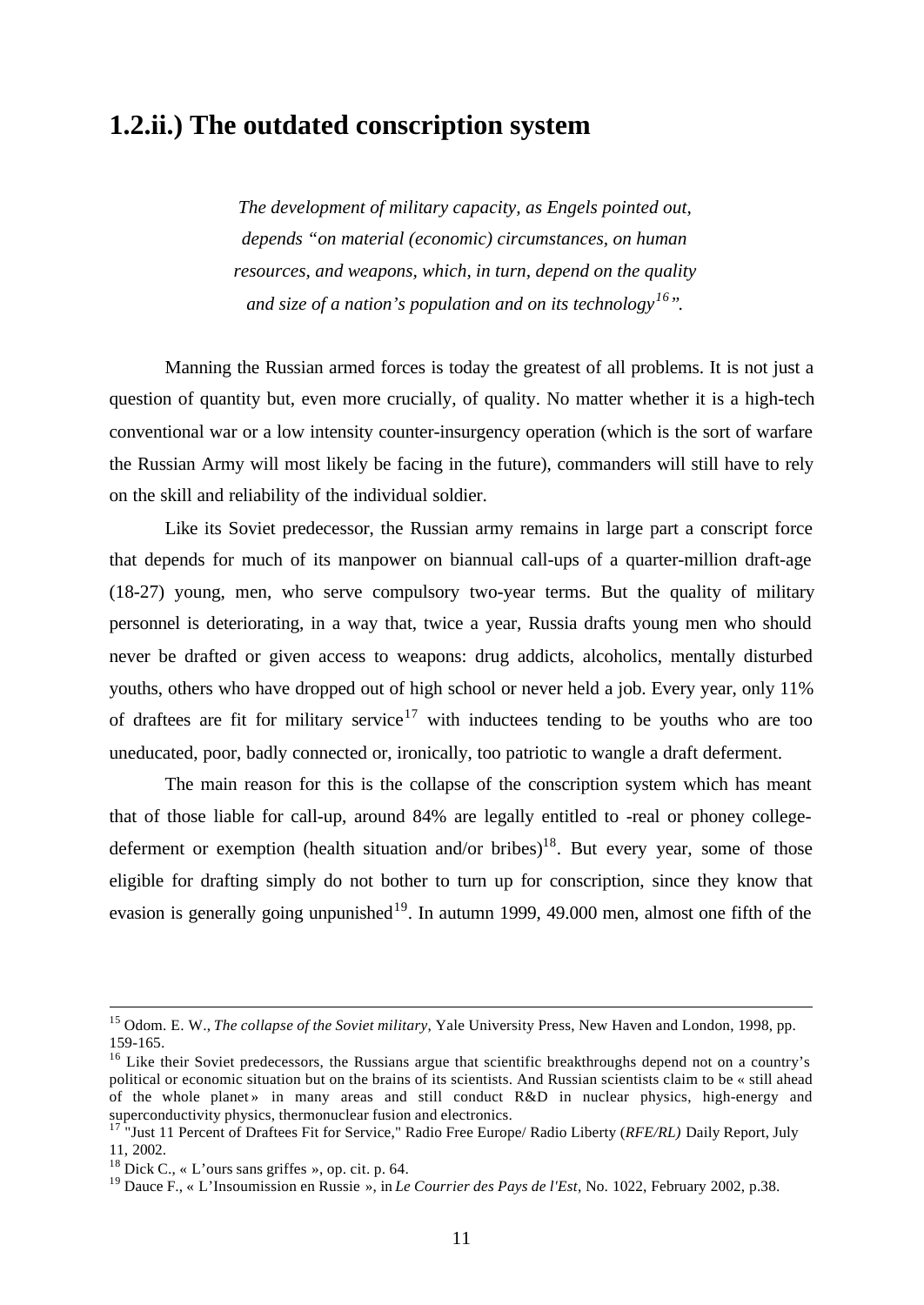total conscripted, did not report for duty. Despite the expected one million conscripts in spring 2000, the armed forces were only able to draft 13 percent, or  $191.612^{20}$ .

As virtually all students of higher education can defer their service, the Army is deprived of most of the more intelligent, better-educated citizens that used to fill the specialist and Non-Commissioned Officer (NCO) ranks being capable of using sophisticated equipment. In fact only around three-quarters of recent draftees had completed their secondary education $2<sup>1</sup>$ .

One out of nine conscripts every year has a criminal record. In an unusually frank speech, Gen. Anatoly Kvashnin admitted once that the officer corps is "bogged down in embezzlement and corruption".  $^{22}$  Conscripts are paid 1 ruble a day (about 3 Euro cents), while the contract servicemen, about 120 Euro a month. Their level of motivation remains low, and they are prone to involvement in local criminal operations, including arms trafficking networks, some of which are controlled by corrupt military commanders. And such problems are not limited to conscripts. More than 100 generals and admirals are under investigation for corruption. Discipline is braking down and stories of soldiers leaving their units are legion. The whole situation is worsened by the fact that 40 percent of each year's conscripts have not worked or studied prior to joining the army<sup>23</sup>. Thus, it is hardly a secret that many conscripts are used as cheap labour farmed out by their superior officers for construction projects and even factory and agricultural work.

The number of healthy conscripts dropped by 20% over the previous decade. According to MoD data, in spring 2000, 10% of conscripts in the ground forces and navy were drug addicts, and one in every nine crimes in the armed forces were drug-related<sup>24</sup>. In 1999 alone, the number of crimes connected with illegal drug trafficking committed by servicemen increased by 32 percent<sup>25</sup>. Drug addiction had soared by 100 percent since 1993. About 12% of every year's conscripts are habitual drinkers.

In autumn 1999, of those examined, 57% were regarded as unfit to serve. According to the Russian MoD, a large percentage of recruits are chronically ill or mentally unstable.

<sup>20</sup> See: Shaburkin A., *Vremya Moscovsky Novostey*, 12 April 2000, p.7. See also 'A Dwindling Military Forces to Compensate', Stratfor.Com, 18 April 2000; Lambroschini S., 'Chechnya: Draft Avoidance Rises as Russia Ponders Professional Army', *RFE/RL* Analyses, 14 July 2000.

<sup>&</sup>lt;sup>21</sup> Dick C. ,« L'ours sans griffes », op. cit. p. 64.

 $22$  Ibid.

<sup>&</sup>lt;sup>23</sup> "Russian MPs say army desertion mirrors criminal trends in society," ITAR-TASS, June 18, 2002.

<sup>24</sup> See: Averbukh V. / Vladimirov D. / Punanov G., in *Izvestiya*, 27 April 2000, p.2.

<sup>25</sup> See Alf A., *Nezavisimaya Gazeta*, 21 May 1999, p2.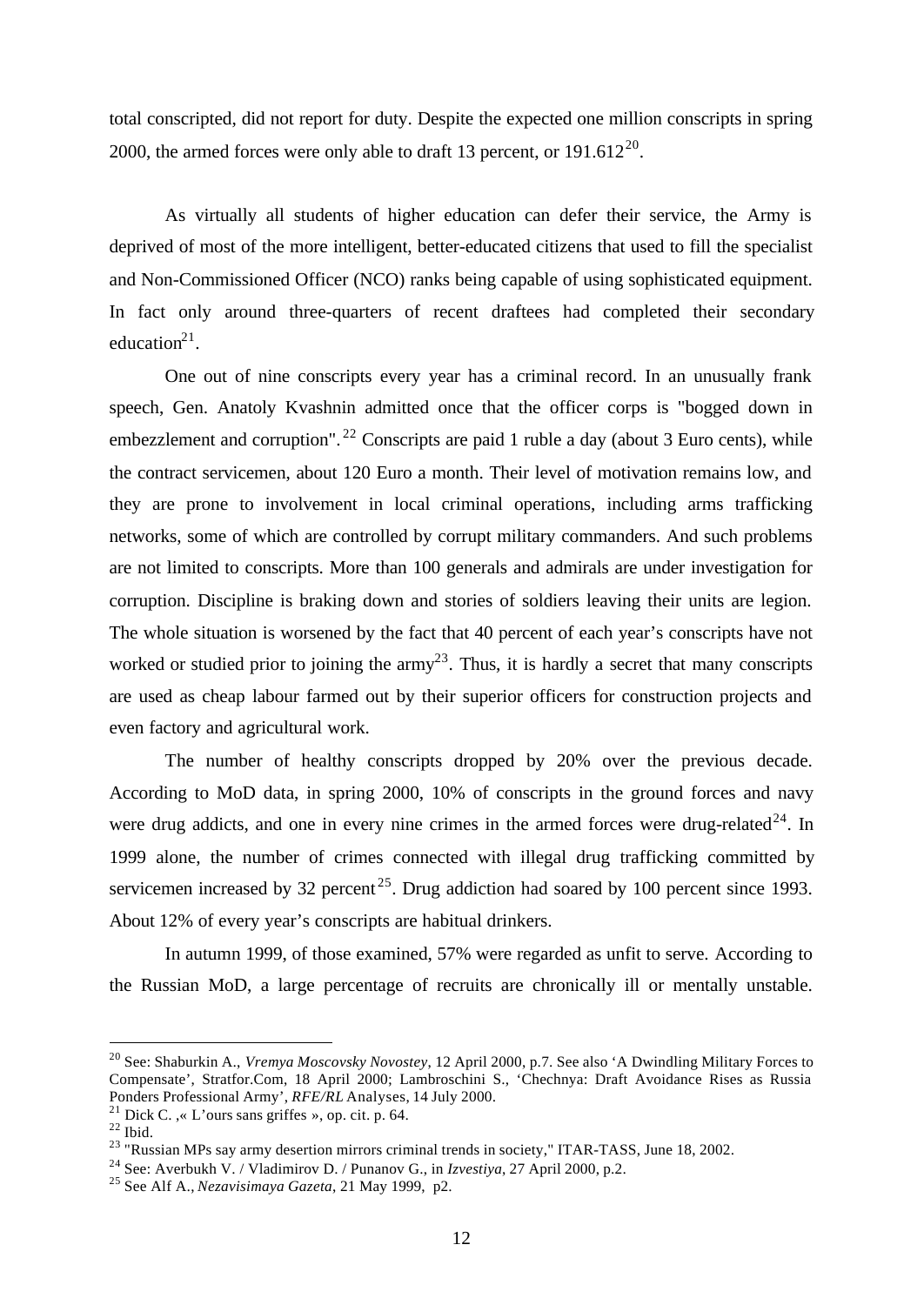Nearly 33% of all conscripts are either exempted or "reprieved" for health reasons and 15% of them are underweight on enlistment (see table 2).

| Men Subject to call-up       | 2.200.000                                    |  |  |  |
|------------------------------|----------------------------------------------|--|--|--|
| Of Whom                      |                                              |  |  |  |
| <b>Entitled to Deferment</b> | 1.500.000                                    |  |  |  |
| Medically Unfit              | 225.000                                      |  |  |  |
| In Jail                      | 71.000                                       |  |  |  |
| <b>Available For Service</b> | 437.000 (Includes 20.000 with suspended jail |  |  |  |
|                              | sentences.)                                  |  |  |  |

Table 2: The Class of 1997.

*www.fas.org/nuke/guide/Rusiia/agency/c99.htm*

The army has not been spared the changes in mentality appearing in Russia since the collapse of the Soviet regime<sup>26</sup>. Every spring, military enlistment registration offices and the police are chasing young men who are avoiding their "sacred duty<sup>27</sup>": This "spirit of resistance" has been reinforced by the war in Chechnya, which on the contrary is largely approved by the Russian people. Tendencies to avoid military service, which have increased over that last ten years, cannot be explained only by the feeling of "losing one's time". This phenomenon is also due to severe hazing, intolerable treatment, abysmal living conditions and reported abuses by commanding officers, including savage beatings, torture, extortion, lurid threats, and routine humiliation. The worst of all conscription realities is *dedovshchina*<sup>28</sup>, which combined with the poor diet and hygiene conditions and lack of effective medical care in the over-crowding barracks, mean that up to 50% of draftees do not want to serve. Dedovshchina starts with routine demands for young conscripts to clean toilets, wash older soldiers' socks or beg on the streets for cigarette money. The defiant are beaten and, in some cases, tortured, raped and killed. Large numbers of soldiers desert -latest figures suggest 2,265 missing soldiers- or are even killed because of it. The Mothers of Soldiers, an organisation for the protection of the rights of Russian soldiers- believe that about 3.000 servicemen die every year in shootings, suicides and accidents, not counting daily casualties in the war with

<sup>26</sup> Mandeville L., « Armée Russe : menace ou recours. », in *Politique Internationale*, No. 67, spring '95, p.52.

<sup>27</sup> Smirnoff A.I., *Russia: On the way to a professional army (experience, challenges, perspectives),* Centre of Human Values of the Sociology Institute of the Russian Academy of Sciences, Moscow, 1998, p.140.

<sup>&</sup>lt;sup>28</sup> Dick C., « L'ours sans griffes », op. cit. p. 64.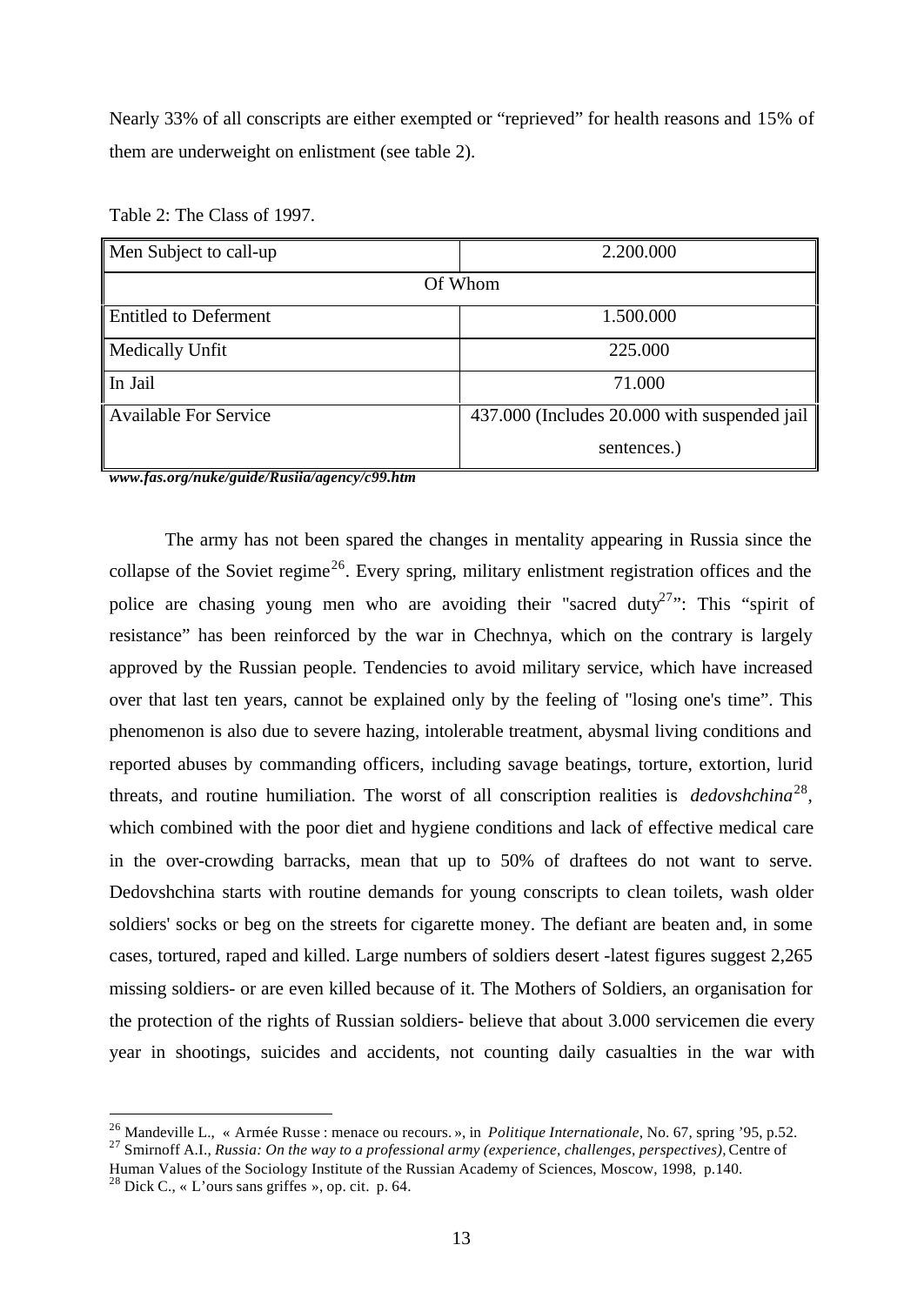Chechnya<sup>29</sup>. The official figures for deaths among servicemen in the last year talk for  $1,624$ deaths, of which 521 were the result of crimes and 1,103 caused by accidents. In addition there were 487 suicides. Although these figures are lower than in previous years they still reflect very poorly on man-management within the armed services.

Thus, the number of deserters from units has been steadily growing and the official figures probably understate the problem. Most young "resistors" use legal means as counselled by various associations, in particular Mothers of Soldiers, and only a minority is prepared to resort to illegal means. Captured deserters usually face a military tribunal and are sent to punishment units. Sometimes, the authorities simply return deserters to their units.

|                                         | Evasions | Prosecutions |  |  |
|-----------------------------------------|----------|--------------|--|--|
| Spring 1996                             | 26,000   | 59           |  |  |
| Spring 1997                             | 32,000   | 32           |  |  |
| Autumn 1997                             | 40,000   | 1 Q          |  |  |
| Deserters at large in Spring 1998 6,300 |          |              |  |  |

Table 3: Conscription Evasion 1996-97.

*www.fas.org/nuke/guide/Rusiia/agency/c99.htm*

l

So what is to be done? Where can the Russian military find physically, mentally, and morally healthy men with a strong sense of responsibility and at least a high school diploma? Some lawmakers mostly right-wingers advocate abolishing deferments for college students as the only remedy, while others insist on an immediate transition from conscription to contract service. But, despite the fact that the last years there has been an improvement in the manning situation, reform is a promise Russian leaders have been making and braking for more than a decade.

From 1998, responsibility for the conscription process is being transferred to local authorities, a fact that improved the efficiency of recruitment, but did not solve problems with the health and educational standards of the intakes. In 1993-94, when nobody wanted to serve, the Russian army took contractors. But the attempts to improve quality with contract soldiers have been a failure and later, many of them refused to stay in the army. At present, the General Staff claims that approximately 22% of all Russian military personnel are

<sup>29</sup> Gloaguen C., « Les forces armées russes ont dix ans », in *Le Courrier des Pays de l'Est*, no. 1022, February 2002, pp. 12-15.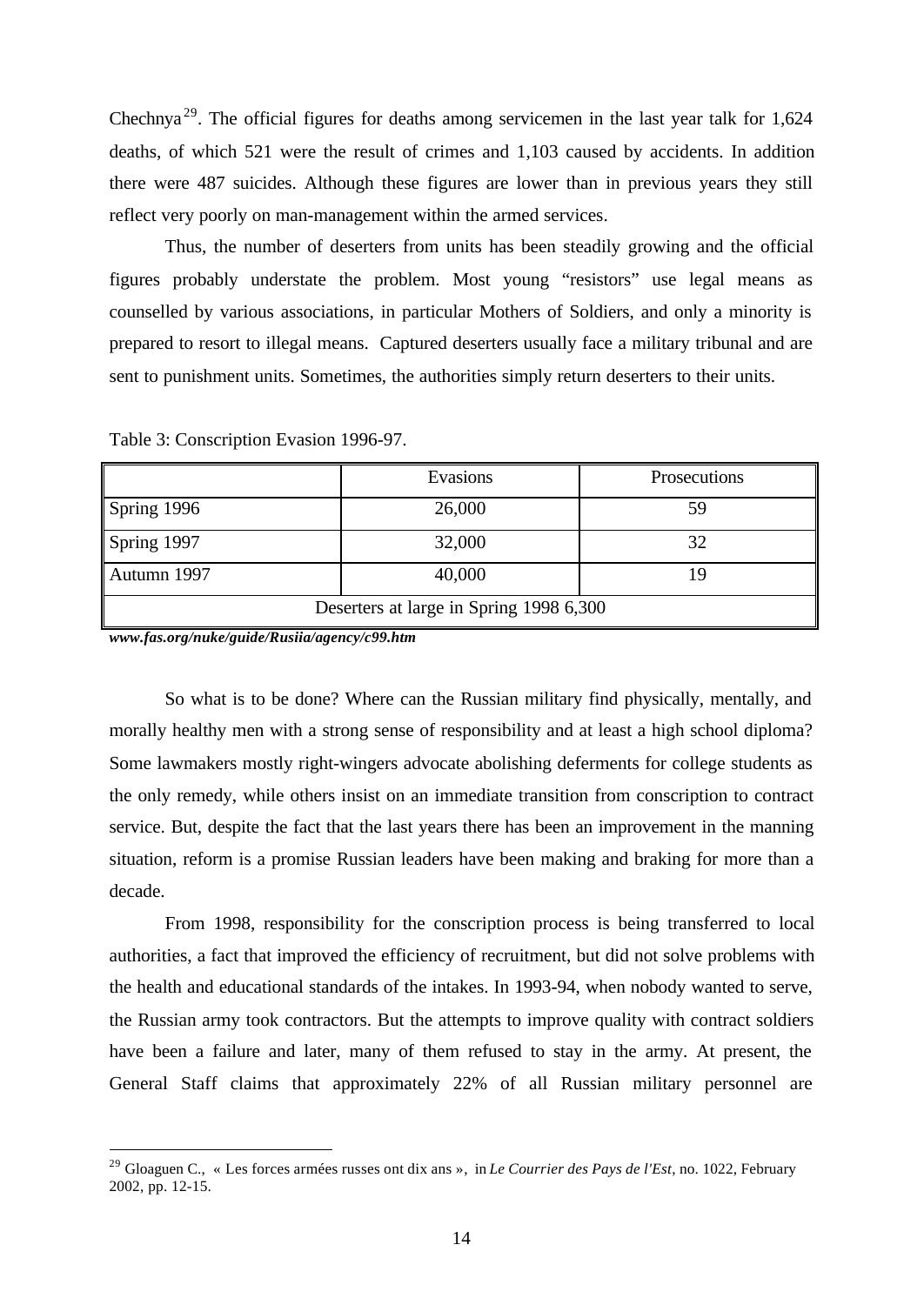"kontraktniki." The Duma's Defence Committee, meanwhile, puts the total number of contract personnel at 157.000, and says that about 40 percent of them are women<sup>30</sup>.

While traditionally barred from it in times of peace and limited to very specific sectors in wartime, women have been granted career opportunities in the Russian army since 1991. As the army and military professions lose prestige among men, women are coming to fill the gap. The reasons for this change are linked to peacekeeping and humanitarian missions, as well as recognition of their high levels of education. But the advancement potential of female soldiers is less than that of their male counterparts, even if, as shown by surveys among the hierarchy, they are seen to be more stable, punctual and responsible than their male colleagues. The gist of the matter is that most of the times, instead of ensuring that highly paid volunteers fill slots in key combat and technical roles, the MoD is recruiting the wives and daughters of Russian officers who join the army because they cannot find other work near their husbands' garrisons. Most of them tend to serve in communications, administrative and medical specialities, further reducing the pool of professionals available for duty.

Contract service has been seen, as a possible solution to the manning crisis. But while it has potential, the process of moving to a greater degree of professionalisation has only met with limited success because of wrong setting of priorities and misjudgements.

#### **1.2.iii.) Hierarchy**

l

*"Today the MoD is a pyramid of purely military staffs and administrations whose inner workings are hidden from the public and beyond the control of the political leadership."<sup>31</sup>*

According to the 1992 Law on Defence, the President and the State Duma, had roughly approximate powers. The President was the Commander-In-Chief of the Army, but responsibility for issues as the direction of state military policy and doctrine, deciding the size and structure of the military, overseeing promotions, discharges and awards of high military posts, ordering partial or complete mobilisation of the armed forces and declaration of a state of war, were shared. The President for example was in control of the "nuclear button", but Parliament had a say in defining the conditions under which nuclear arms could be

<sup>30</sup> Kozlowski-Sieca E., « Les femmes dans l'armee russe », in *Le Courrier des Pays de l'Est*, no. 1022, February 2002, pp. 26-35.

<sup>31</sup> Felgengauer P., "Does Latest Shakeup Bode Civilian Control of Army?," in *Current Digest of the Post-Soviet Press*, XLIX, No. 35, October 1, 1997, p. 7.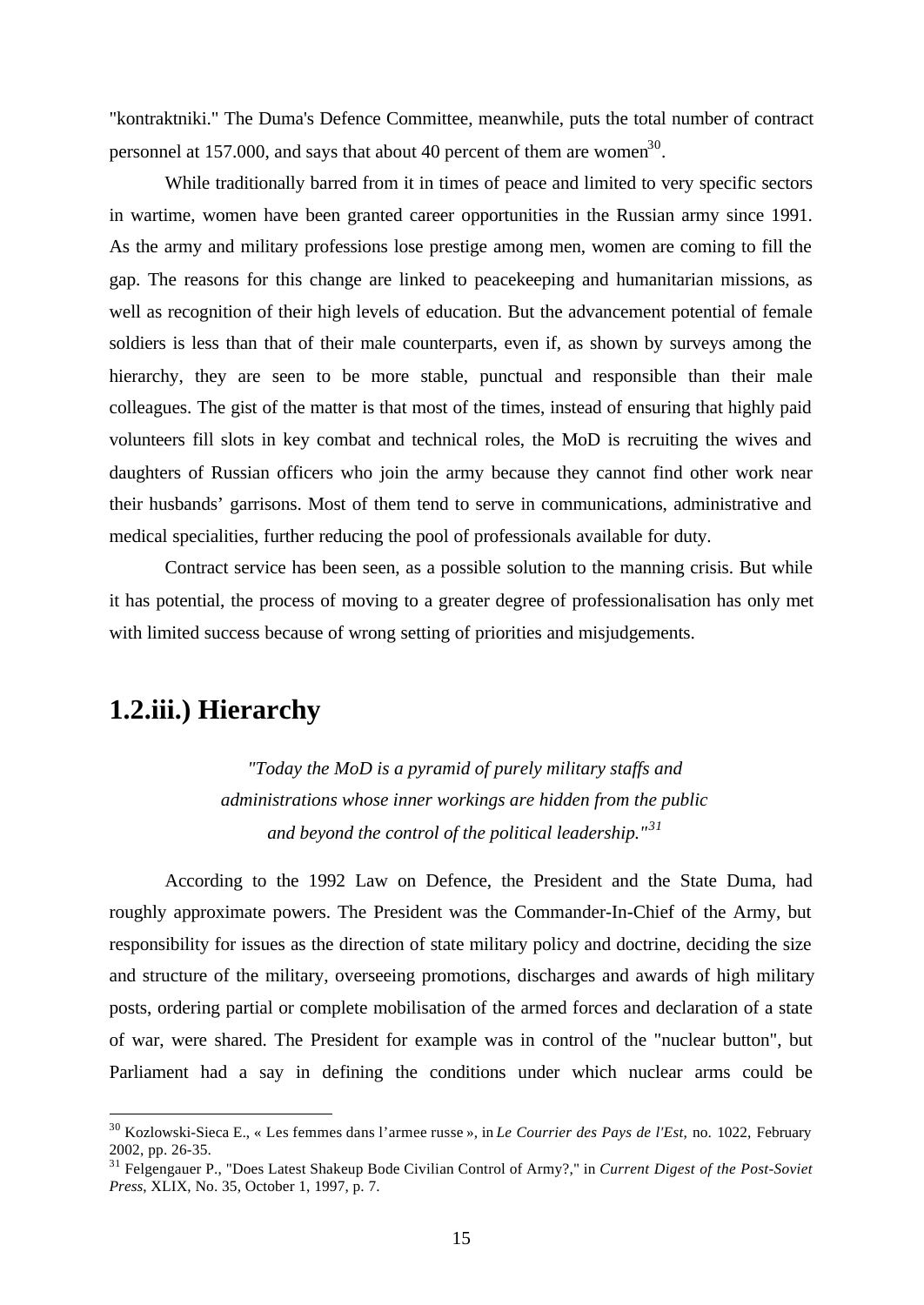employed<sup>32</sup>. The 1993 Constitution of the Russian Federation changed everything<sup>33</sup>. It became the sole prerogative of the President to: appoint and remove the Army's high command, introduce martial law and states of emergency throughout the Russian Federation (RF) or in individual localities with notification of the Federation Council<sup>34</sup> and approve the Military Doctrine of the Russian Federation<sup>35</sup>. But, as with everything else in Russia, the chain of command of the military is not following the laws of the state. The Russian government has questionable control over its armed forces: The war in Chechnya continues despite being counterproductive for Russia, mostly because the military wants it to continue (the war provides the military relatively greater budgetary outlays and a greater voice in policy making). The military is not afraid of taking action on its own, as evidenced by events in Pristina in 1999, where Russian troops were ordered by the general staff into Kosovo, timing their arrival to beat the NATO troops there, and then lied about the deployment to the Russian civilian leadership<sup>36</sup>. The government maintained that the Russian troops were not moving when TV cameras clearly showed that claim to be false.

Political leadership of the army is not the only problem though. The army itself is highly fragmented. Upon the fall of the USSR, the Soviet General Staff, in order to deceive the West, began depleting the army of men and materiel, moving them into "other" forces creating a maze of independent armed forces (Interior Forces, Border Guard, Natural Calamity, Railroad Forces, the Federal Agency for Government Communications and Information etc.). Yeltsin, himself had deliberately divided the army so that it would not be able to direct the government. The system of competing armies had helped to maintain political stability during a decade of great social upheaval but in purely military terms it is a total disaster, since all these armies not only compete for scarce resources in peacetime, but also continue the fray in war.

Nowadays, troops serve under 24 different ministries and departments, with many forces having overlapping functions. The Ground Forces' (MVD) functions for example overlap with those of the police, intelligence, and investigative services.<sup>37</sup> The "other armed services" total about half a million, or 50% of the troops and forces under the Russian MoD.

 $32$  Law of the Russian Federation "On Defence", No. 3532-I, 24 September 1992, Chap. 2, Arts. 4 & 5.

<sup>&</sup>lt;sup>33</sup> Constitution of the Russian Federation, 12 December 1993, Chap. 4, Art. 83, Para. K.

<sup>34</sup> Ibid., Chap. 4, Art. 87, Para. 2.

<sup>35</sup> Ibid., Chap. 4, Art. 83, Para. G.

 $36$  « L'armée russe en quête de réformes », op. cit., pp. 6-7.

<sup>37</sup> Galeotti M., "Russia's interior Troops on the Rise," in *Jane's Intelligence Review*, June, 1997, pp. 243-246.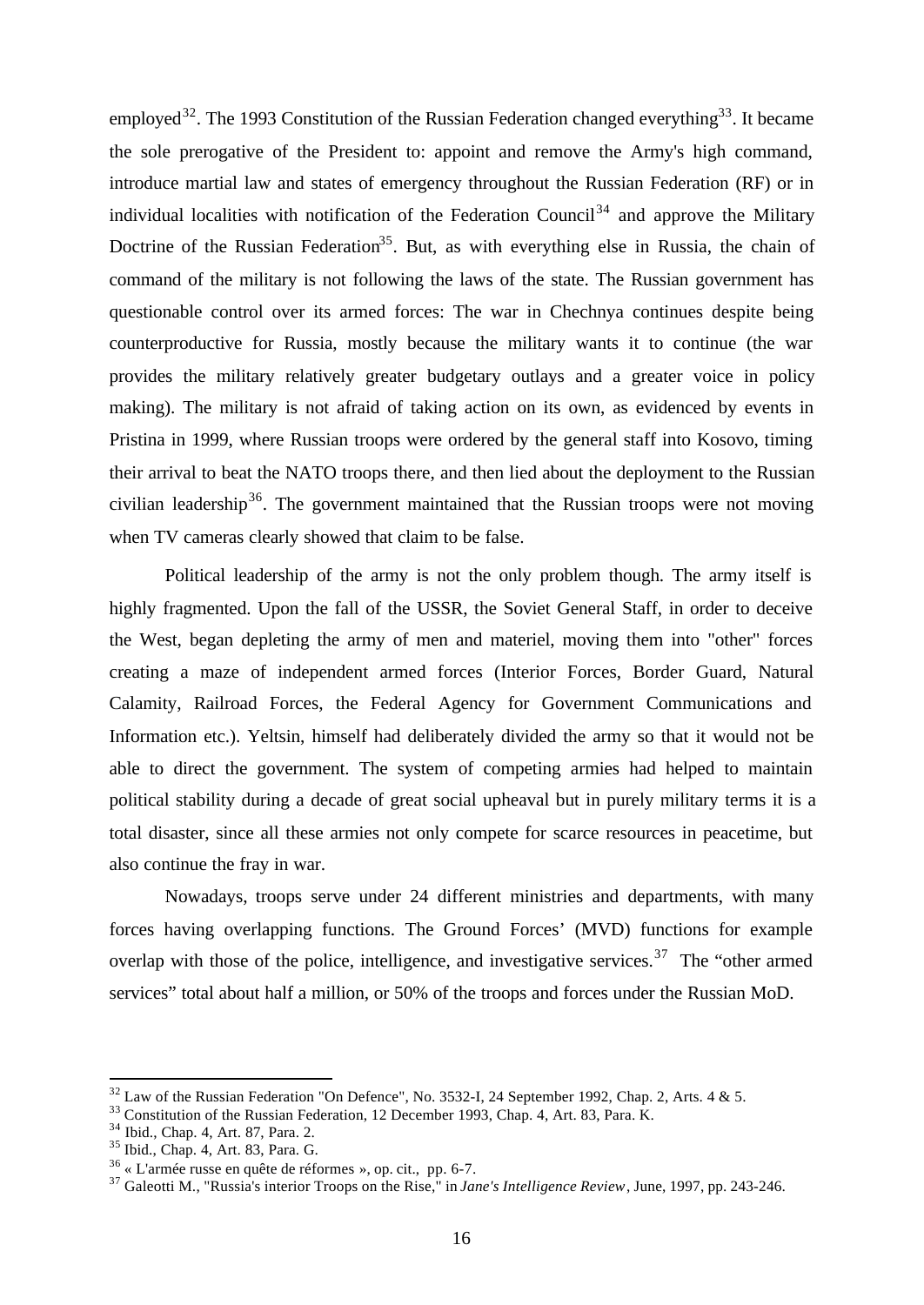In order to cope with this situation, Russian armed forces have more than 2,000 generals and similarly huge numbers of other senior officers<sup>38</sup>. This top-heavy structure has been one of the key obstacles to reform. During the last years, there have been many attempts to massively expel old generals from the Russian military, and over 300 generals' posts have been demoted to level of colonels' positions<sup>39</sup>. However, this did not concern the General Staff, while such radical measures have given birth to a group of generals who oppose such reorganisation. Generals do not want to leave the Army and therefore some new Generals' positions have also been introduced as a part of the reform<sup>40</sup>. But, according to the Russian press, 90% of the generals who received promotion in 2000 did not have experience as division and upper-level field commanders.

Lower to the hierarchy, half of the army is composed of officers, compared with a quarter in most countries. This fact reflects the Soviet and Russian tradition and the logic behind it was that these officers, would be able to command regiments and divisions formed by men called up from the reserves. Much of this bulge is made up of senior field-grade officers who no longer are needed in a smaller military but who are too young to retire. So in some units, the officer to other ranks ratio has dropped to 1:1, and proper training is nearly impossible.

On the other hand, because of low  $pay<sup>41</sup>$  and miserable conditions in the lower ranks, there is no strong contingent of qualified junior officers and NCOs, who should normally provide the backbone of experience and communication between officers and soldiers and work closely with conscripts. Job satisfaction is low and motivation is poor. Pay and allowances while being low come usually in arrears. Almost 100.000 officers have no apartments and a further 150.000 are living in sub-standard housing  $42$ . Plus, the military equipment is in such poor condition that it is dangerous to use it.

The Russian army not only lacks sufficient personnel, but is also losing the little expertise it still has. Military training institutions of the MoD are unable to provide enough officers to the Russian  $Army^{43}$ . The number of military institutes' students is still being

<sup>38</sup> Odom. E. W., op. cit.pp. 39-44.

<sup>40</sup> Urban V., "A Visa to Generals' Country. Generals refuse to leave the Army", in *Novye Izvestia,* 25 April 2002, p. 2.

 $^{41}$  An Army junior lieutenant, for example, makes just 2,600 rubbles monthly, (about 85 euro).

<sup>&</sup>lt;sup>42</sup> Dick C., « L'ours sans griffes », op. cit. p. 65.

<sup>43</sup> Ibid.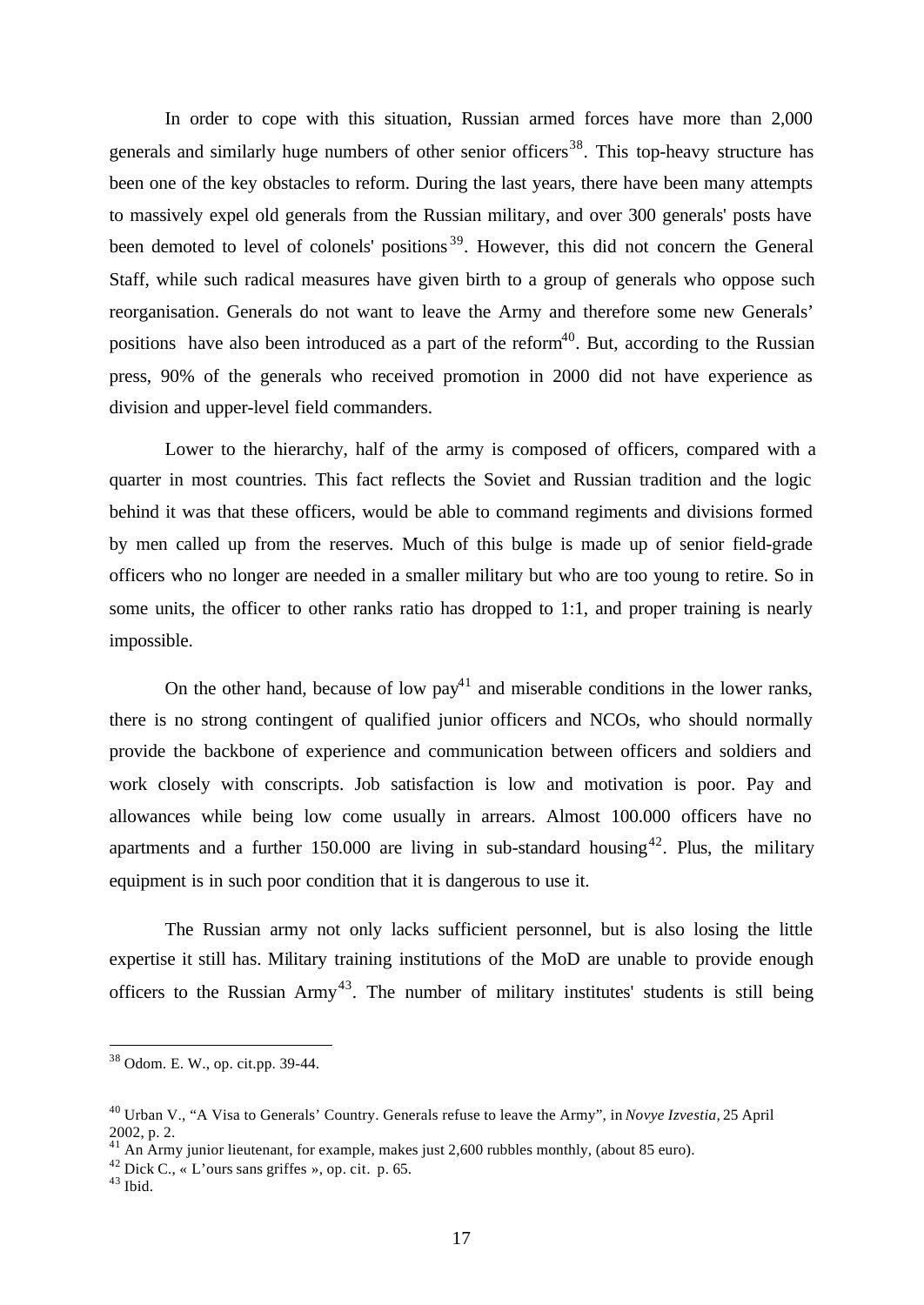calculated on the basis of 5-6% norm of reduction of the number of officers, which was valid only when officers served in the army for 20 - 25 years. But from 1993, contracts gave officers an opportunity to resign after five years of service, and at present the number of officers who leave the army is two to three times higher<sup>44</sup>. Over 15.000 young officers under 30 resigned between 1999-2001. Whereas, in the army's controlling structures 100% of positions are filled up, each third post of a platoon or a company commander is vacant. Furthermore, according to data recently released by the General Staff, every 10th mediumrank officer position is vacant. Professionals and specialists that retire are frequently replaced with men without proper training. Since many of them are leaving service early, the Ministry tries to produce more lieutenants to compensate for the  $loss<sup>45</sup>$ . So, nowadays, Russian sergeants are usually soldiers that have been trained for just three months in a sergeant school. For solving the problem, the General Staff is working on the option of doubling the period of the primary officer contract -at present, a graduate cadet signs up for five years of service. But this kind of a solution seems unrealistic since salaries of lieutenants are too low. If military wages are raised, there might be extra incentives to serve.

Even if one were able to turn things around tomorrow, so much training time has been lost that it will take years to retrain a new military cadre. But today, only a dozen lieutenants stay on, out of a hundred graduates a fact that is causing people to propose that those who quit military service ought to pay the state compensation for their training costs.

In the West, there is a key difference between civilian and military personnel. Civilian personnel are intermediaries between the military and Government, and between the military and society, and their promotions depend on their performance. This cannot be the case in the Russian MOD where to occupy a high position one must have a military rank. Even the socalled civilian personnel are not civilians. They are retired military officers, indebted to the Ministry for not being dumped into retirement completely. Obviously, under such circumstances civilians cannot play an independent role and mediate between the interests of the military and the Government, or society as a whole  $46$ . The fact that there is no legislation concerning civilians in the defence establishment makes the problem even more difficult. Putin has done a great effort to demilitarise public life, installing civilian leadership into the military. And although this is not the first time that civilians lead the Russian military, this fact constitutes a big change.

<sup>44</sup> see table 25 in Smirnoff A.I., op. cit.

<sup>45</sup> "Russian Army Lacks Officers", in *Nezavisimoe Voyennoye Obozrenie*, June 7, 2002, p. 1 ,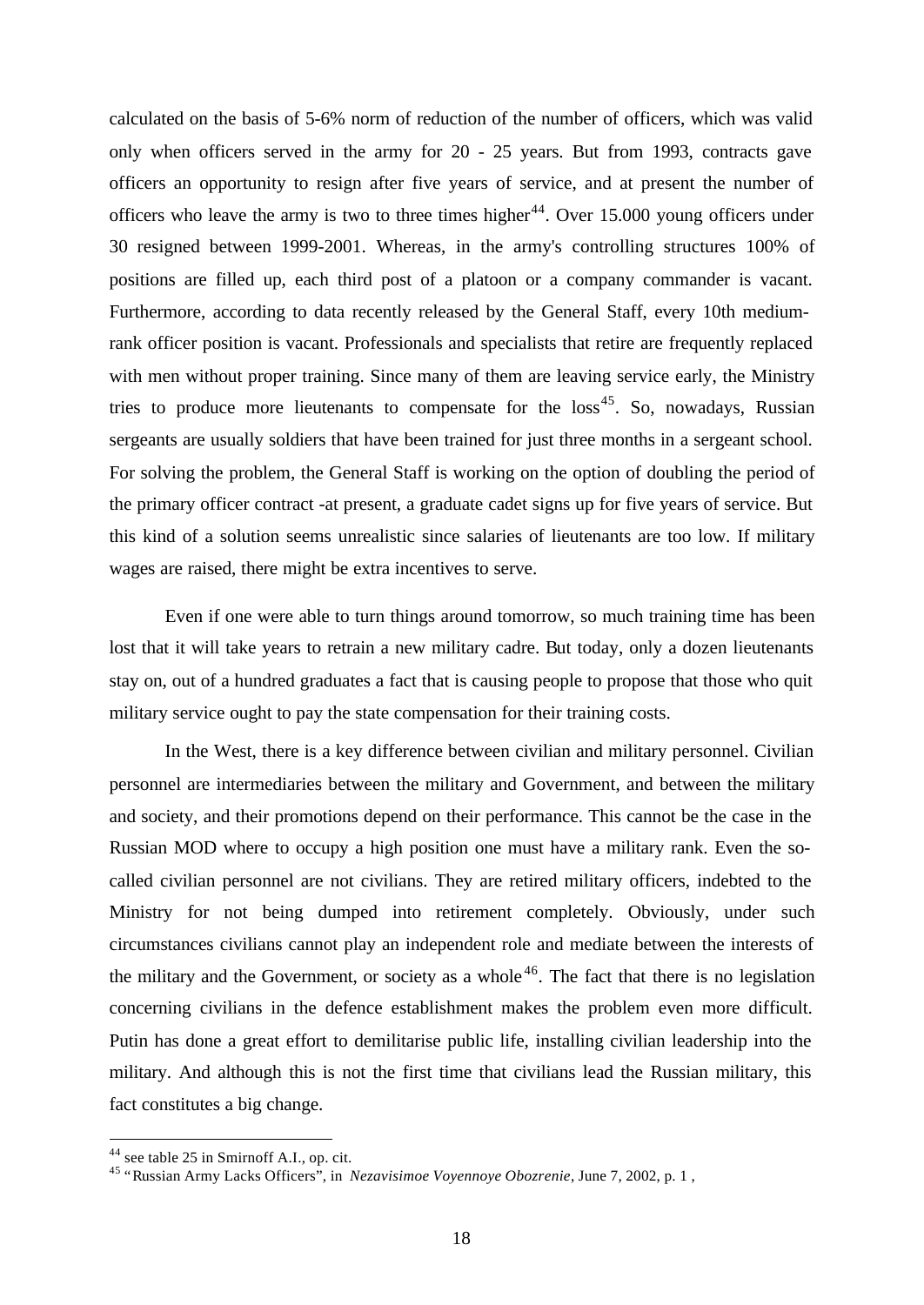#### **1.2.iv.) Equipment**

*"If such a situation persists for another five to six years, our army will turn into a museum, not into armed forces capable on defending the country."<sup>47</sup>*

A common expression employed in Russian military circles is "to signify." It 's used during military exercises when one thing often signifies another. A running soldier, for example, can signify an armoured personnel carrier on the move. A shot from a grenade launcher during manoeuvres can signify a round of heavy artillery fire. The Russian Military has remained to a great degree a product of the first half of the  $20<sup>th</sup>$  century.<sup>48</sup> Arms procurement accounts for 6% of total defence expenditure as opposed to a minimum 20% in NATO member states. 70% of the military budget is spent on army maintenance and only 30% on its technical upgrade. In 2001 the balance has been redressed, with 56% allocated to maintenance and 44% to investment<sup>49</sup>. But even if this persists, the situation of the Russian Armed Forces is far from being ideal.

Military depots across the country hold today huge arsenals, but the number of up-todate weapons is diminishing and troops get little training. For example, the air force is so short of fuel that pilots fly an average of 25 hours a year, compared to the West's minimum of 200 hours. Since the collapse of the Soviet Union, the armed forces have not purchased a single military transport plane. There has also been no mass production of new technology such as the KA-52 helicopter, T-90 tank, close-battle-radar location stations and closed communication radio stations. The army has only 5-7% of equipment, which is more or less new (under 10 years old), with no more than 25% of the equipment and military hardware being combat ready<sup>50</sup>. Modern types comprise only about 40% of tanks and infantry fighting vehicles, 30% of SAM and artillery systems and 2% of helicopters. The Russian pilots for example still fly aged MI-8 and MI-24 helicopters.

<sup>46</sup> Odom. E.. W., op. cit. p.23.

<sup>&</sup>lt;sup>47</sup> Arbatov A., Quote selected by Johnson's Russia List #5262. (AVN Military News Agency, 18 May 2001)

<sup>&</sup>lt;sup>48</sup> Dick C., « L'ours sans griffes », op. cit. p.63.

<sup>&</sup>lt;sup>49</sup> Interview with Sergey Ivanov, strana.ru, 23 February 2002. The minister explains that the aim is to achieve a 50:50 ratio in 2006. However the armed forces reduction and professionalisation projects, one requiring expenditure to support demobilised officers on their retirement and the other a substantial increase in the individual pay of servicemen employed under contract, might slow down the adjustment of the budget towards investment. Also, according to the government's declared intentions, the army should not be making any major new equipment purchases until around 2007-2008.

<sup>50</sup> Shurygin Vadim : « Generals' wars »*, in Novaya Gazeta*, 30 April 2002.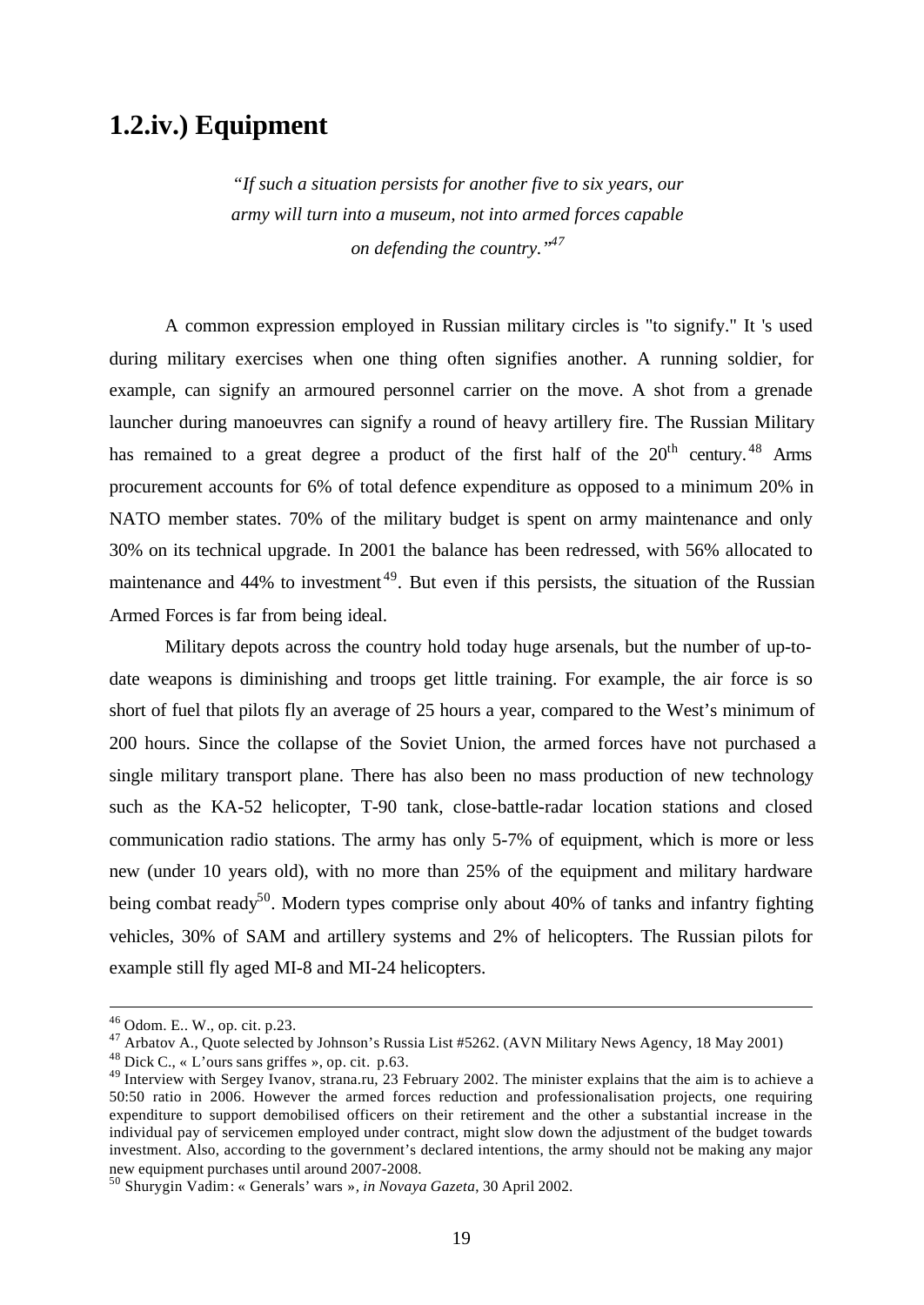The Russian space forces have half of the satellites of the US Space Command<sup>51</sup>, and their number "Is decreasing faster than new ones are being launched.<sup>52</sup>" Furthermore, 70 % of the Russian satellites have already expended their service life and therefore it's not at all certain that they can fulfil their original tasks such as strategic intelligence, early warning of missile attacks and communication.

In addition, most of Russia's heavy missiles will be withdrawn from service in 2008 having long since passed their guaranteed service life. SS-19s (Stiletto) would rapidly reach the end of their operational life after  $2007^{53}$ ; the SS-24 (Scalpel) will be phased out by 2007 and few if any SS-18s (Satan) and SS-25s (Sickle) would remain by the end of  $2010^{54}$ . The number of operational Sea Launched Ballistic Missiles (SLBMs) may equally drop over the next decade as nuclear-fuelled Russian Ballistic Missile Submarines; (SSBNs) have reached the end of their service lives<sup>55</sup>. In total,  $60\%$  of Russian ICBMs are past their guaranteed life; half of the operational SSBNs (and 75% of their missiles) and most of the ICBM warheads require replacement by 2005 at latest. It is unlikely that Russia will be able to build new missiles of this class. This leads us down to the most modern  $SS-28s$  (Topol-M)<sup>56</sup>. It had been hoped that Moscow would be able to produce 30 new ones each year, but the reality is no more than 10 a year.<sup>57</sup> Russia also continues operational deployment of mobile-launchedbased Topol-M2 ICBM, or SS-27. However, the available maintenance infrastructure is in a dire plight, starved as it is of equipment and wherewithal required for making repairs.

In the air force, there is no realistic prospect of receiving funding for new aircraft before  $2005^{58}$ , so faith is being placed in upgrading existing models. The basic MIG-29 fighter will be converted to Mig-29UBT and Mig-29Smt standards to increase the aircraft's

<sup>51</sup> see for more : *Baltic Defence Review*, no 6, volume 2001.

<sup>52</sup> Yakovlev interviewed by Ludmila Averina, Trud, 13 May 2000, p.2.

<sup>&</sup>lt;sup>53</sup> At the end of 2000, the Russian strategic rocket forces test-fired an SS-19 missile, reporting that it reached its target in Kamchatka from the Baikonur cosmodrome in Kazakhstazn. The SS-19 missile has been part of the forces' arsenal for 25 years. A spokesman for the forces told Reuters the previous day that the missile is likely to be removed from service to join the SS-18 rocket as a booster for commercial satellites. Under the START-2 treaty, the SS-18s and SS-19s are to be decommissioned.

<sup>54</sup> See Disarmament Forum (the United Nations Institute for Disarmament Research), vol. 1, 2001.

<sup>55</sup> Status Report : *Nuclear weapons, Fissile Material and export controls in the Former Soviet Union,* Centerfor Non-Proliferation Studies (CNS) Print Publication, 2001, http://cns.miIs.edu/pubs/print/nsr2.htm, p. 14-17, 19.

<sup>56</sup> In October 2000 a 16-year-old Topol ballistic missile was also successfully test-fired , and a strategic Rocket Forces spokesman said that while Russia is upgrading to a newer version of the missile, the Topol-M, it will also extend the original lifeservice of the old Topol.

<sup>57</sup> Golts A., « Kremlin Moves to Rekindle Cold War Missile Plan », in *The Russia Journal*, June 28, 2001.

<sup>58</sup> The 1997 Military Planning consists of three stages: The first stage of its realisation (from 1997 to 2000), called a reduction by 30% of the armed forces. The second stage (2000-2005) is dealing with structural changes in the remaining armed forces, obliging no purchase of weapons and military technique and concentration on R&D. It finally foresees purchase of the next generation of weapons while financial situation allows that. The third stage is after 2005: this should be the time for the re-organised armed forces to start being supplied with new weapons designed in the previous ten years.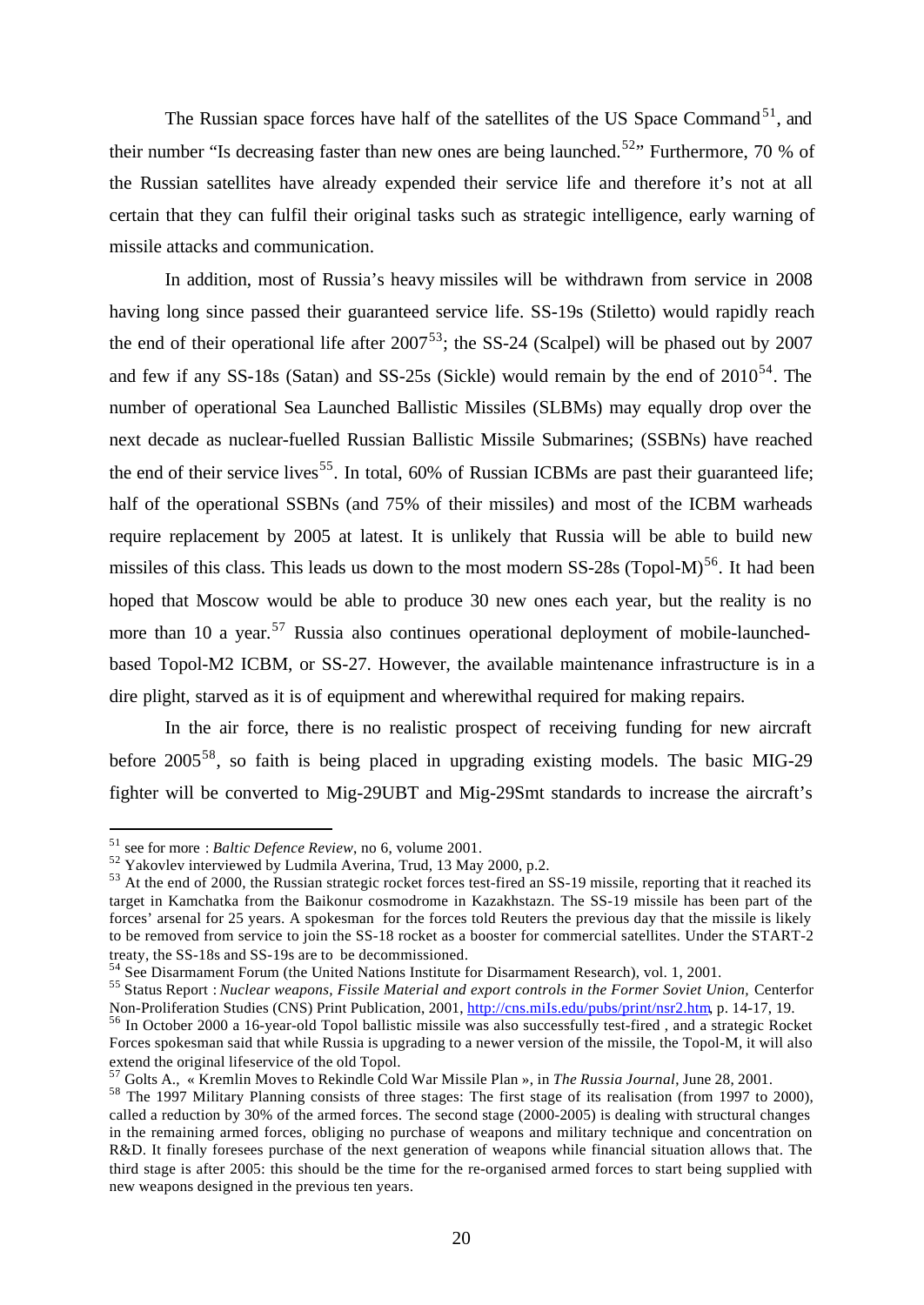air to ground capabilities. Similarly, though later on, numbers of Su-27 will be upgraded to the Su-27IB version to form the basis of strike and reconnaissance aviation. After those projects, Russian officials are thinking of improving the old Su-24 and Su-25 as well as the MIG-31. All these projects are of course nothing more than stopgap solutions. Real solutions have according to Russian officials already been developed and only require money for their production to begin. In accordance with the principle of reducing to a minimum the types of aircraft fielded, "There will be one multi-role aircraft, the Su-34. It has been built and it is being tested. It will be the main aircraft of the air force. There will also be one training aircraft if MIG and Yakovlev-Dondukov design bureaux come to terms<sup>", 59</sup>. Further on, there will also probably be "scientific research studies to determine the potential capabilities of the multi-role fighter aircraft, the most advanced aircraft of the early  $21<sup>st</sup>$  century to accomplish the support of the troops<sup>60</sup> (within the framework of existing financial possibilities). "

Russia has also under construction the fifth-generation Borei-class ballistic-missile submarines, a new submarine-based ICBM, the Acula-2-class nuclear attack submarine and many other weapon systems, for example air to surface  $PGMs<sup>61</sup>$ . Russia's defence industry has also introduced a new generation of nuclear warheads as well as a new stealth bomber and a stealth cruise missile, which could reach U.S. territory over the Arctic Circle.<sup>62</sup> Russian experts seem to understand very well that superiority in the era of the Revolution in Military Affairs (RMA) proceeds mostly from superiority in Information Weapons  $(IW)^{63}$ .

<sup>&</sup>lt;sup>59</sup> Interview with Col. Gen. A.M. Kornukov by Interfax , 10 June 1998. The warning that no new weapons could be fielded before 2005 was given by defence minister Igor Sergeyev in an Interfax interview on February 8. 1999 : "even then they would depend on defence absorbing 3.5% of the GDP", he said.

<sup>60</sup> Kornukov, in another interfax interview 11 March 1999.

<sup>61</sup> Kornukov A.M. Col. Gen., « Win. Suppress. Support ? », *in Armeyskiy Sbornik* , 12/1998.

<sup>62</sup> Col. Stanislav Lunev in Maxnews.com on Friday, Oct. 4, 2002.

<sup>63</sup> Gompert C. D., Kugler l. R. and Libicki C. M., *Mind the gap*, National Defence University Press, Washington D.C., 1999, p. 34.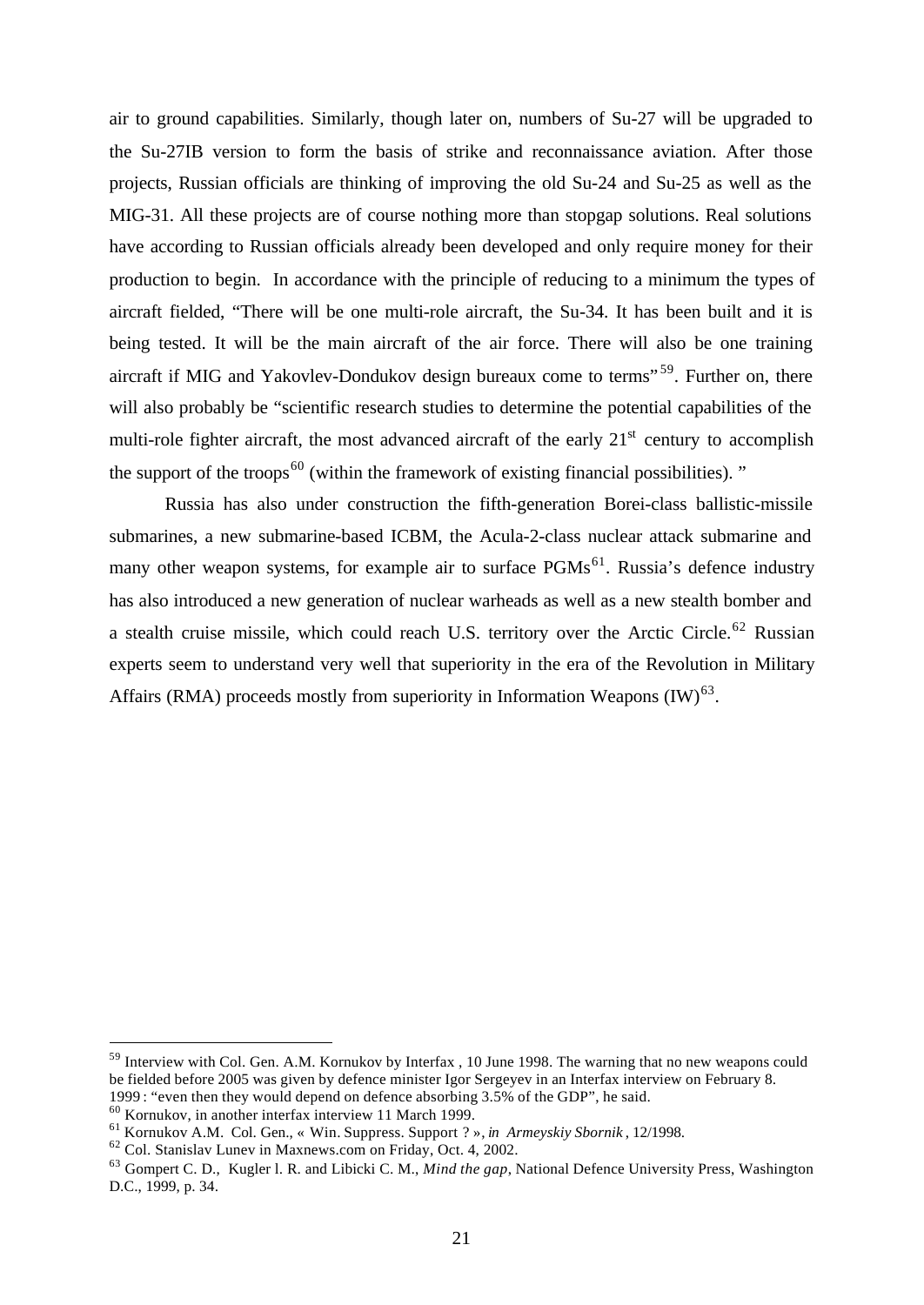#### **1.3.) The failure of reform up to now**

Talk of military reform began in the Soviet Union in the late 1980s. The decrease of the armed forces that started during the period of Gorbachev was fitful because of the country's financial deficit<sup>64</sup>. But the U.S.S.R. has not been able to develop a concept of National Interests or a strategy for defending them commensurate with its real potential and forces. This inability to "restructure" (Perestroit) is what most observers believe underlaid Gorbachev's calamitous efforts to save Soviet power from itself<sup>65</sup>. So, before the demise of the U.S.S.R no comprehensive reform plans were adopted.

Despite global changes after the fall of the Berlin wall and the end of the Cold War, the Soviet military chiefs were only reacting to events: withdrawing weapons and troops as the Warsaw pact fell apart, moving tens of thousands of outdated pieces of armour and heavy weaponry east of the Urals and into Uzbekistan to "save" them from the CFE Treaty limitations.

The last attempt to reform the military of the former USSR, in the fall of 1991, was led by Konstantin Kobets, who at the time was chairman of the Military Reform Committee under the State Council of the USSR. But General Kobets' reasonable proposals were supported by neither Mikhail Gorbachev nor Boris Yeltsin<sup>66</sup>, who were, at that time, preoccupied by their political struggle.

After the Soviet Union was disbanded in December 1991, the old Soviet Army also fell apart, with local military commanders swearing allegiance to the new republics. The generals in Moscow did not expect the Great Red Army to disintegrate. But in several months in 1992 it was all over. President Boris Yeltsin and the media were calling for military reform and the generals simply had to put something forward. From then on, Russian generals and politicians have repeatedly come forward with plans to turn the Russian army into a lean, modern, well-armed, professional and mobile force, but little has been achieved in practice<sup>67</sup>.

General Pavel Grachev was named Russia's new Defence Minister<sup>68</sup> on May 18th 1992 succeeding Yeltsin, who has held the post since the creation of a Russian Defence

<sup>64</sup> Odom. E. W. op. cit. p. 89.

<sup>65</sup> Rogov S., **"**Military Reform: Now or Never," in *European Security,* I, No. 1 (Spring 1992), pp. 5-12.

<sup>66</sup> Facon I. « La reforme de l'armee russe » in *Le Courrier des Pays de l'Est* , no 1022, February 2002, p.16.

<sup>67</sup> Kipp W. J., **"**The Uncertain Future of the Soviet Military, from Coup to Commonwealth: The Antecedents of National Armies**,"** in *European Security,* I, No. 2 (Summer 1992), 207-238.

<sup>68</sup> Mandeville L., op. cit. p.48.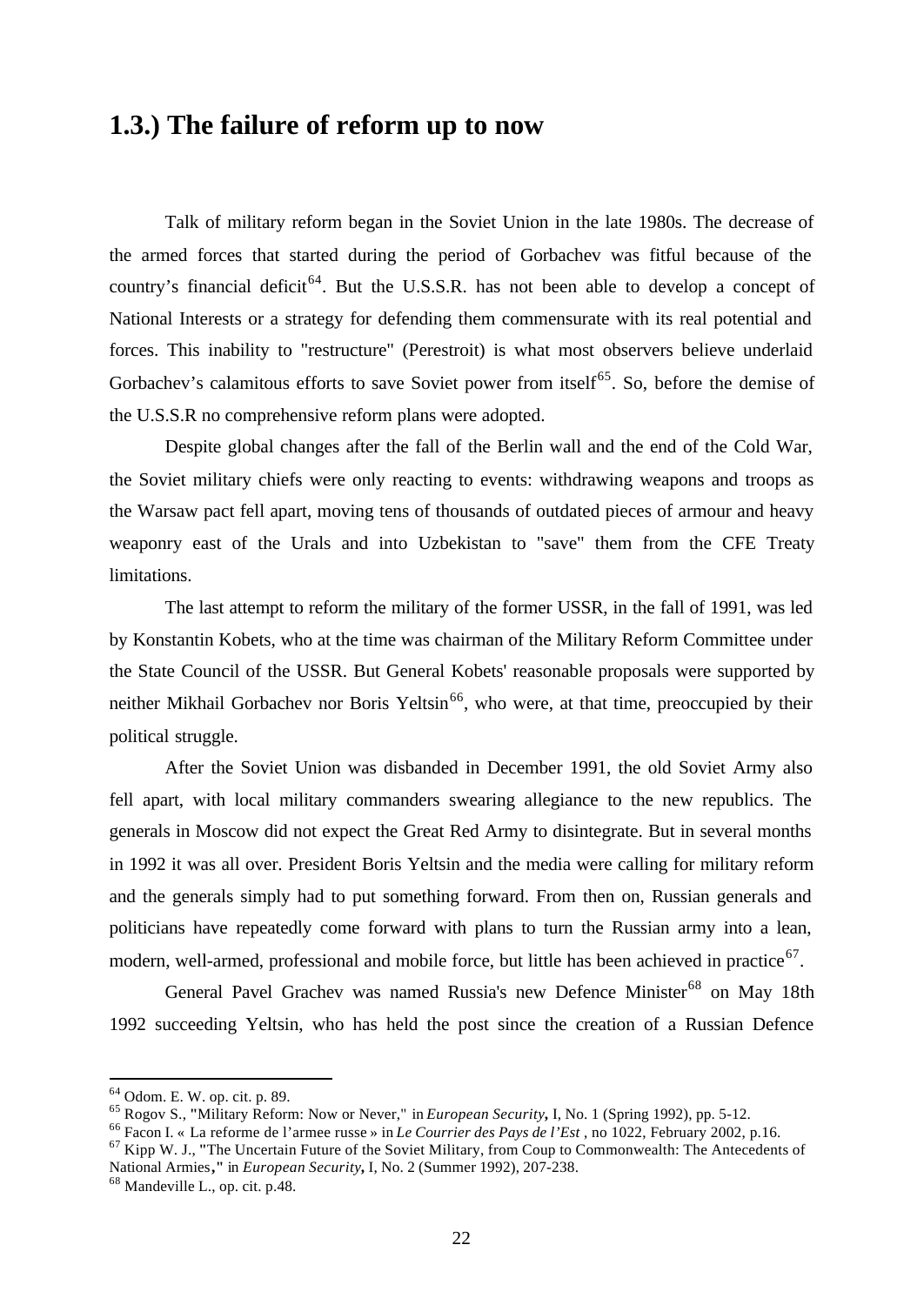Ministry in March 1992<sup>69</sup>. The newly appointed minister immediately unveiled plans to undertake large-scale military reforms. In the course of two to three years, he intended to substantially cut the size of the armed forces without diminishing its readiness and transform it so that it would correspond with new geopolitical conditions. His principal efforts were performed for the creation of highly mobile airborne forces, while trying to preserve as much of the Soviet system as possible. But even Grachev realised that he could not sustain the force at its Soviet levels. His goals were therefore not achieved, a fact with negative impacts on the readiness of the troops. Military units and sub-units were manned at only 40 to 50% of full strength, material and technical supply was cut by 60%, and only two to three divisions in each military district and three to four detachments of ships in each fleet could be called even comparatively ready.

Grachev's reform plans were based on the prospect of a dynamic and growing economy, and on the expectation that the armed forces would enjoy a stable-funding base. But, high inflation and lower production levels in the Russian MIC, resulted in large military budget deficits. Moreover, the MoD did not take into account spending neither on so-called peacekeeping forces nor to the cost of withdrawing of troops from Germany and the Baltic States<sup>70</sup>. Military reform, quickly became entangled in the political manoeuvring of the executive and legislative organs of power where both sides sought to recruit the military to its side of the struggle. This period culminated in the assault on the White House in October and the President's proclamation of a new military doctrine in November  $1993<sup>71</sup>$ . Thereafter, the fervour for military reform gave way to other priorities, especially after the decision to intervene in Chechnya in December 1994 and the protracted and bloody war that followed. Under Pavel Grachev the army was cut but not reformed<sup>72</sup>.

In 1996 military reform re-emerged as an issue during the presidential campaign with President Yeltsin promising military reform and a professional army by the year 2000. With the end of fighting in Chechnya, the poor performance of Russian forces was once again raised to a major political topic. General Igor Rodionov after his appointment as Minister of Defence in the summer of 1996 proceeded with institutional innovations within the Presidential apparatus -the creation of the Defence Council and its subsequent abolition and

 $69$  Gloaguen C., op. cit. p.5.

<sup>70</sup> As a special audit has shown, in 1993, the cost of keeping Russian troops in Abkhazia was about two billion rubles per day; in Tajikistan 15 billion. Maintaining just one peacekeeping detachment for one day cost approximately 1 billion rubles

<sup>71</sup> See : Lavoie J. P. and Levesque J., « De l'URSS a la Russie » in *Etudes Internationales,* vol. XXX, no 2, June 1999.

<sup>72</sup> Gloaguen C., op. cit. p.4.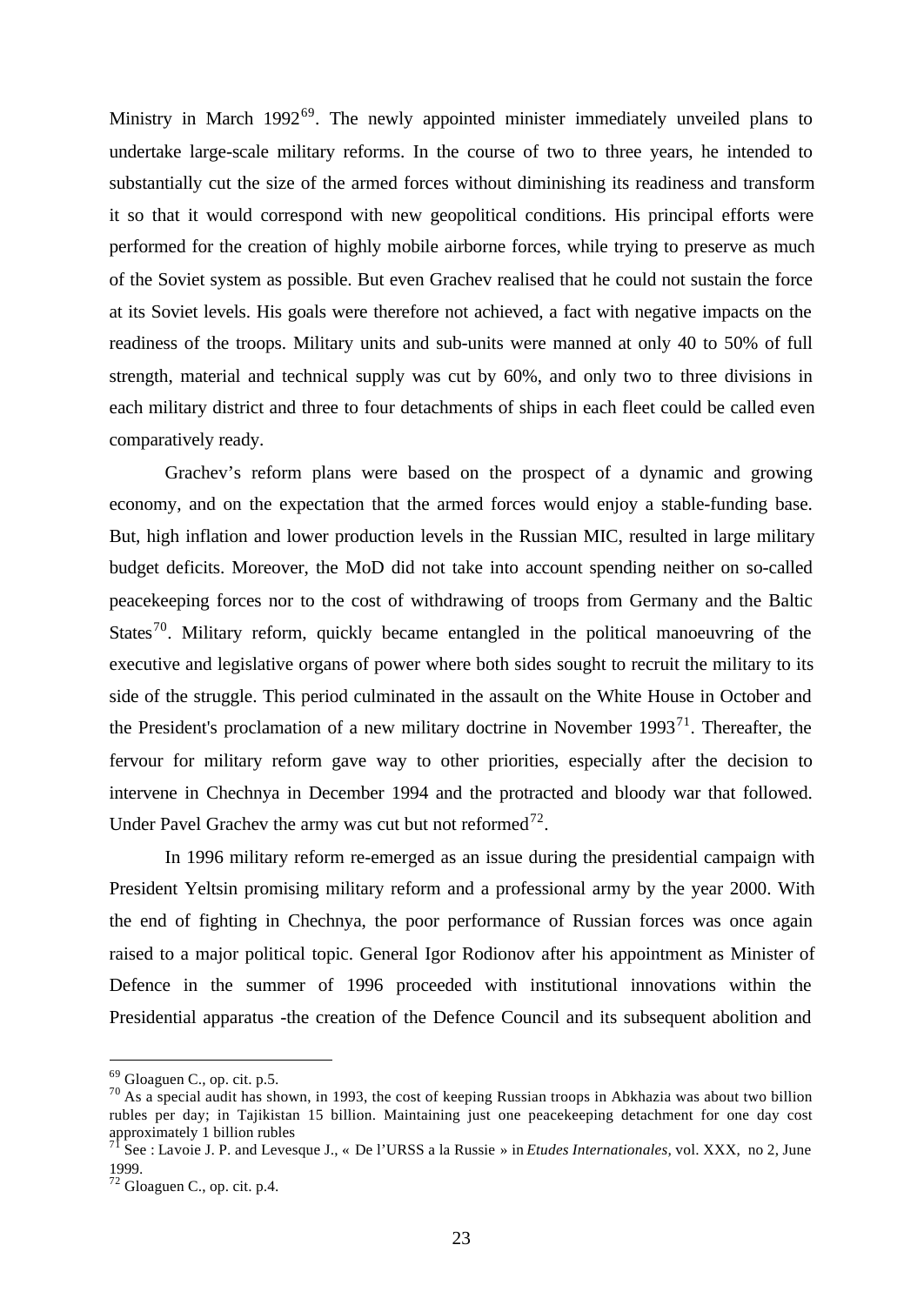merger with the Security Council- and rapid personnel turnovers in key leadership positions within the Defence Ministry and other power ministries<sup>73</sup>. In a major interview with Moscow News, General Rodionov told: "We are talking about creating a small, mobile, well-trained army capable of carrying out its principal assignment--deflecting or sustaining the first blow<sup>74</sup>." General Rodionov favoured the establishment of a strong, professional NCO Corps for the Russian Army. Progress, however, has not been neither during Igor Rodionov's tenure (defence minister in 1996-1997), which was mainly marked by his increasingly strident complaints of the meagre finances available to the army.

The most significant steps toward not just a smaller but also restructured military have taken place under Igor Sergeyev (defence minister in 1997-2001). Further cuts were enacted in a more logical fashion -assembling of a small number of "permanent readiness" divisionswhile a real effort to integrate all components of strategic deterrence under one command and reduce the number of military districts was realised.<sup>75</sup> Moderate structural reforms, such as the merger of the air defence and air forces and a reduction in the number of military educational institutions, were also pushed through. However, the resumption of the Chechen war, a shortage of money, and the increasingly bitter disagreements between Sergeyev and his Chief of Staff, Anatoly Kvashnin, have undermined more far-reaching reforms.

The starting point in the efforts to reform the Army and the Navy was the Decree of President Yeltsin of 16 July, 1997 entitled "On the Priority Measures in Reforming the Armed Forces of the Russian Federation and Improving their Structure".<sup>76</sup> Later on that month a number of decrees were issued. If implemented, those decrees could have had lasting and major significance for Russia and its multiple armed forces. However, these decrees reflected more the political struggles around the armed forces. Though Yeltsin required an all-volunteer force by 2000 and spoke of the need to modernise, his basic strategy was to leave the military alone in exchange for its loyalty. Given the economic difficulties and political disarray of much of the Yeltsin era, it was probably unrealistic to expect more significant reform.

<sup>73</sup> ibid. p.6.

<sup>74</sup> Zhilin A., "Igor Rodionov: Unpopular Measures Can No Longer Be Avoided", in *Moscow News*, 11-18 August 1996, No. 32, 7.

<sup>75</sup> Baev P., "Putin's military reform. Two Trajectories for the FIrst Presidency" in *The Norwegian Atlantic Committee, Security Policy Library*, 2001, No. 6, p. 4 – 6.

<sup>76</sup> FitzGerald C. M., *Russian Military Policy and interntional objectives : interim strategies and plans for long term systemic change*, Project on Eurasian Security, Hudson Institute, Washington DC, 2001, p.27.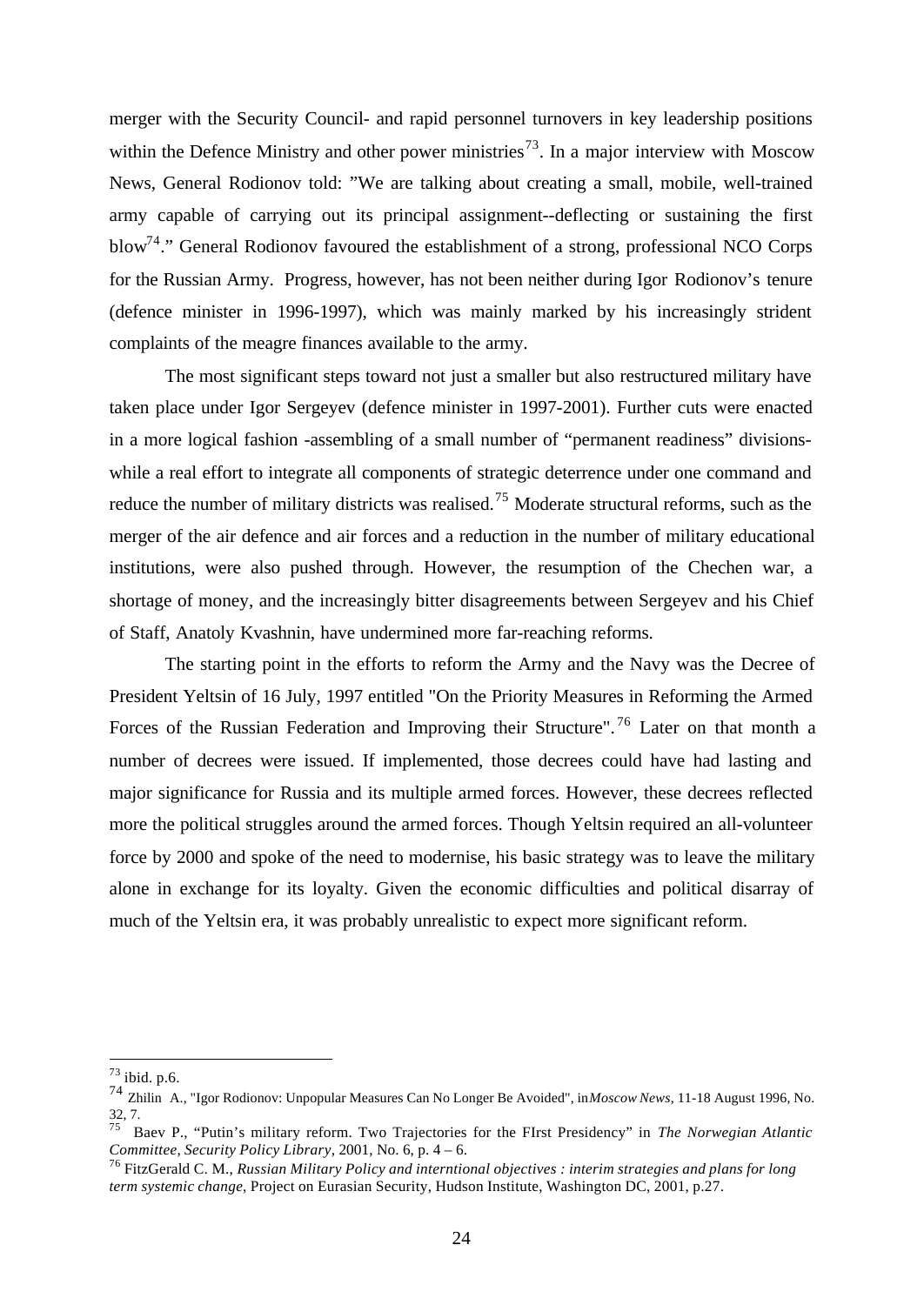The reform of Russia's military machine has defeated all Russian leaders since the collapse of communism, and the problem still remains today. If one did a content analysis of Russian military writings, "military reform" would be one of the most frequent policies mentioned. In practice, reform has primarily meant further cuts in the size of the armed forces with some moderate organisational changes. But all efforts have had little or no effect because a General Staff that was out of touch with the budgetary situation, and could not get rid of «old thinking» had largely drafted them<sup>77</sup>. Military authorities have until today followed a simple logic in their planned cutbacks -if they can spend more money on each soldier, servicemen will serve better and have more resources. The catch is that this logic does not work. The armed forces have shrunk, but this has not led to any proportional increase in effectiveness. The resources saved were allocated to maintaining the structure, but not to reorganising it. So, the armed forces have remained deeply underfunded, with all the consequences this had for training, maintenance, morale, safety and combat-readiness. In this way, military restructuring not only failed to reinforce economic, political and social reforms in Russia, but also only complicated or even undermined their progress.

 $77$  Simon G., op. cit. pp. 126-132.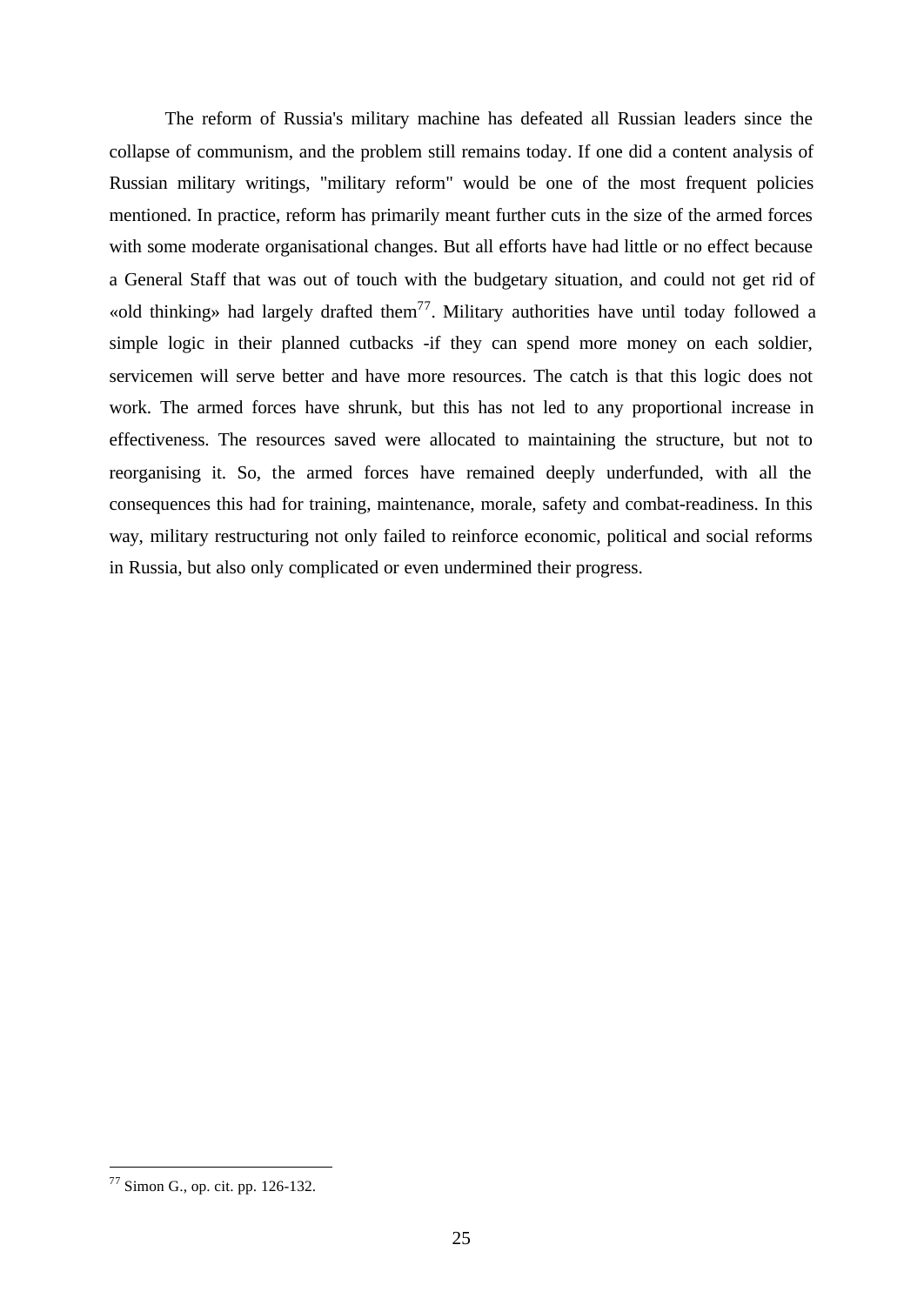#### **1.3.i.) Putin's efforts.**

Once coming into office, Vladimir Putin made armed forces reform a priority<sup>78</sup>: His plans included trimming Russia's 1.2 million military personnel by nearly one-third, modernising weapons arsenals, gradually abolishing the draft and turning the military into a fully professional force. And he seemed to believe that when the amount of servicemen will grow in number, the period of regular army service will reduce.

One of the first steps taken by Putin was the endorsement of the National Security Concept  $(NSC)^{79}$  of the Russian Federation (Decree No. 24 of January 10, 2000)<sup>80</sup>. Though the document is not something amazingly original -being mainly a modified version of the 1997 National Security Concept<sup>81</sup>- approaches to national security issues have been largely changed. The NSC focuses on a radical reappraisal of the situation in the world and in Russia's international environment. It also defines Russia's strategic goals of becoming an integrated part of the world political, economic and financial system. The main points of concern according to the NSC are of domestic nature, with political developments and economy being the central issues. Attention is also being paid to "national interests" who include protection of the individual, society and the state from terrorism. All parts of the concept connected with military problems have also been radically revised. Throughout the document, the term "defence" has been replaced by the term "military". The concept puts forward a demand to raise the state's military potential. "Our world is far from being safe; therefore, Russia must have effective armed forces, an army and a fleet respected in their own country and with which other countries would reckon. Only in this case can we counteract new threats to security"  $82$ .

But Putin did not stop there, since for him the problem concerns Russia's national security<sup>83</sup>. And he apparently wanted to make obvious that he gives great importance to the legal bases of the army. So, in April he adopted a new Military Doctrine<sup>84</sup>, in June a new Foreign Policy Concept<sup>85</sup>, and in August 2001 a new Naval Doctrine<sup>86</sup>. In August 11, 2000

<sup>78</sup> Facon I., op. cit. p.16.

<sup>79</sup> *Rossiyskaya Gazeta*, 18 January 2000.

<sup>80 1997</sup> NATIONAL SECURITY CONCEPT OF THE RUSSIAN FEDERATION Endorsed by the Russian Federation President's Decree No. 1300 (dated December 17, 1997) in *Nezavisimaya Gazeta* 13.01.2000.

<sup>81</sup> Yeltsin, B. The national security concept of the RF, in *Rossiyskaya Gazeta*, 26 December 1997, pp. 4,5.

<sup>82</sup> Vladimir Putin Said Continuation of Military Reform is one of Priorities, in *Pravda* 25.06.2002.

<sup>83</sup> Yugov S., "Army reform: good intentions or political populism?" in *Pravda,* 27.8.2002.

<sup>84</sup> *NG*, 22 April 2000, pp5-6; *Izvestiya*, 25 April 2000.

<sup>85</sup> *NG*, 11 July 2000, pp. 1,6.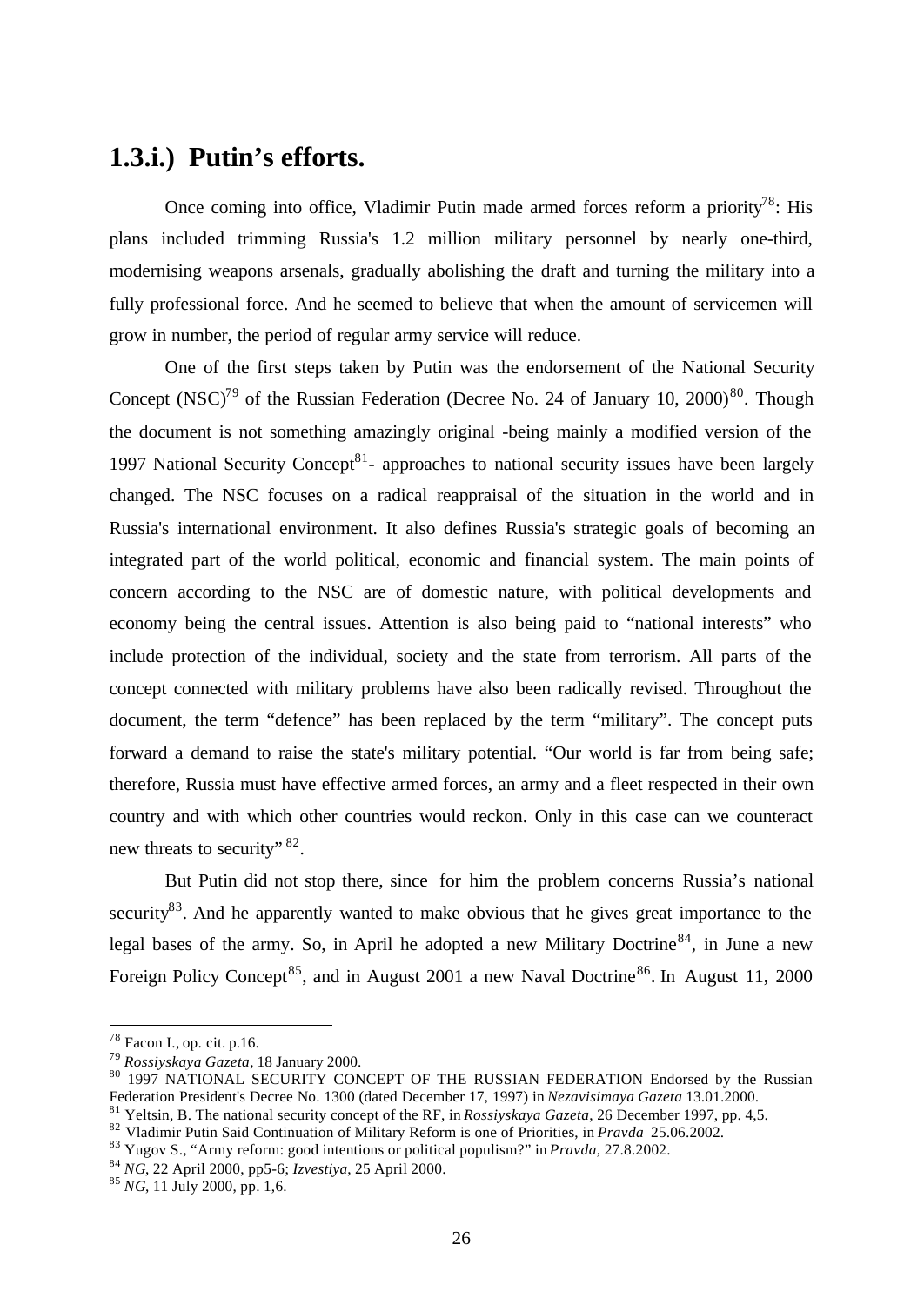the RF Security Council decided on reducing the Armed Forces by 365,000 troops (to an authorised strength of 1 million by January 1, 2004), with mandatory measures to ensure the requisite level of basic qualitative parameters (resources available per serviceman, combat training expenditures per serviceman, amount of money allowances, outlays on subsistence per serviceman etc).

While risking tensions between civil and military authorities, Putin took in hand the upper echelons, in particular the "Chechnya generals". At the end of March 2001 he appointed a civilian -the retired KGB Lieutenant General and a close friend of his -Sergey Ivanov to head the Defence Ministry and made a senior woman official Lyubov Kudelina –who, while in charge of the military budget at the Finance Ministry, insisted on maximum secrecy<sup>87</sup>- one of his deputies, in an attempt to impose more rigorous management of the armed forces' budget. When one considers the level of the Russian defence budget, the importance of this job is obvious. Over the past decade two of Kudelina's predecessors have been dismissed. This way, Putin claimed to have begun demilitarising Russia and proved he really considers military reform a top priority. A few months later, he used September 11 to call for one more time the generals and admirals to order and put forward a reform plan for 2001-2005, which called for the creation of a more mobile, modern military.

Putin's approach towards the military, mirrors his approach toward the rest of the political system. Those who expected from him a new version of the previous "military reform plans" were disappointed. Putin believes that real reforms come slowly. So, with the help of Ivanov, Putin proceeded in a number of changes focused on avoiding redundancy and saving money, living the important changes for later.

<sup>86</sup> *Nezavisimoye Voyennoye Obozreniye*, No 28, 3 August 2001.

<sup>87</sup> Antonenko O., "*Putin's New National Security Team*", *IISS Reports*, March 29, 2001. Golts A., "Civilian Goes to Top, but Same Old Approach" in *The Russia Journal*, http://www.Russiajournal. com/Index.cgi, March 30, 2001. From the perspective of "secrecy-openness" an interview with Kudelina is eloquent: "*Lyubov Kudelina: vopros ob otmene igot voenosluzhaschim ne stojit*", April 2, 2001 in http://www.strana.ru/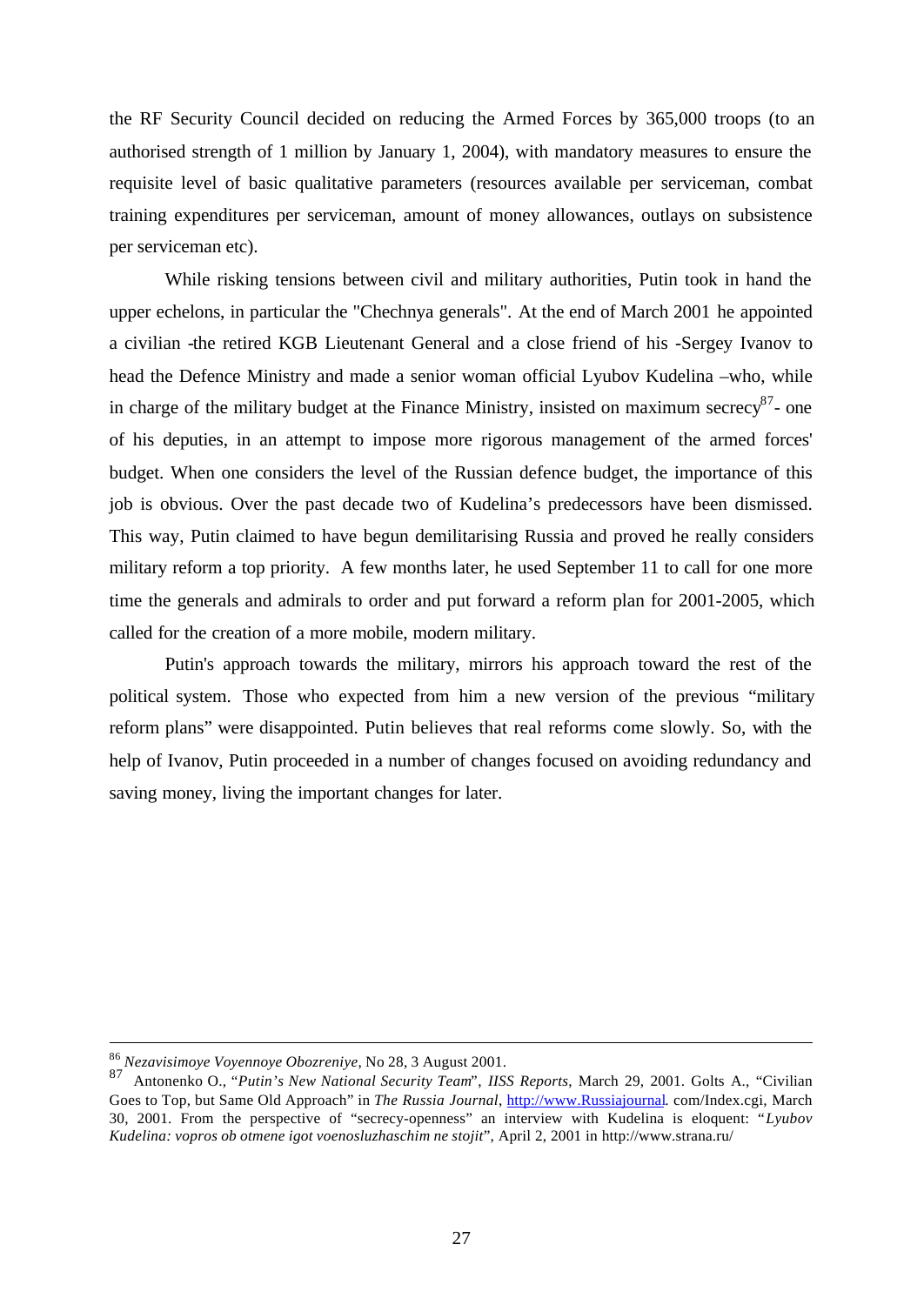### **1.3.ii.) Legal aspect**

Putin's near obsession with the legal aspect of the Russian military reform can be more than easily understood. Until his presidency, the legal provisions which should support the military reforms, were at least chaotic  $88$ . This was of course due to the respectively chaotic situation within the RF in the years after the collapse of the USSR.

But in today's Russia, laws that are critical for the military reform and for the construction of a system of democratic-like civil-militarty relations are still not being adopted. The process of lawmaking for the regulation of military reform is going on very slowly and final texts are usually discussed for several years before being adopted<sup>89</sup>. What is usually going on, is a situation, where the administration comes up with a law project. But as soon as it introduces it into the state Duma, the all-powerful General Staff lobby intervenes and most of the times changes the President's mind. Therefore, for a real change-producing law to be passed, the administration is waiting for a very good or very tragic coincidence.

Due to this situation and lack of national and even inter-institutional consensus for example, a law on the civil control of the military organisation has still not been adopted.

But contrary to what everybody believed, Putin signed in July 2002 one of the most difficult bills to adopt, creating an alternative civilian service for conscientious objectors who do not want to serve in the armed forces. But critics say the term of alternative service is too long and the law gives local draft boards too much power in determining who qualifies: An applicant must prove his pacifist credentials before a military tribunal, then accept three years' service (instead of two), living in regular barracks under the command of the same officers<sup>90</sup>. People against the law say it just looks like a punishment prescribed for those who don't want to serve.

In any case, the adoption of a proper legal framework should be a top priority for any administration, declaring a will to reform; but as always in Russia laws follow the changes instead of regulating them.

<sup>88</sup> see for more : Konovalov A. and Oznobischev S. *Russian armed force: Perspectives of military reform and evolution of the military doctrine*; NATO Grant of 1997-1999, Institute for Strategic Assessments, Moscow, June 1999, pp.11-15.

<sup>89</sup> Odom. E.. W. op.cit.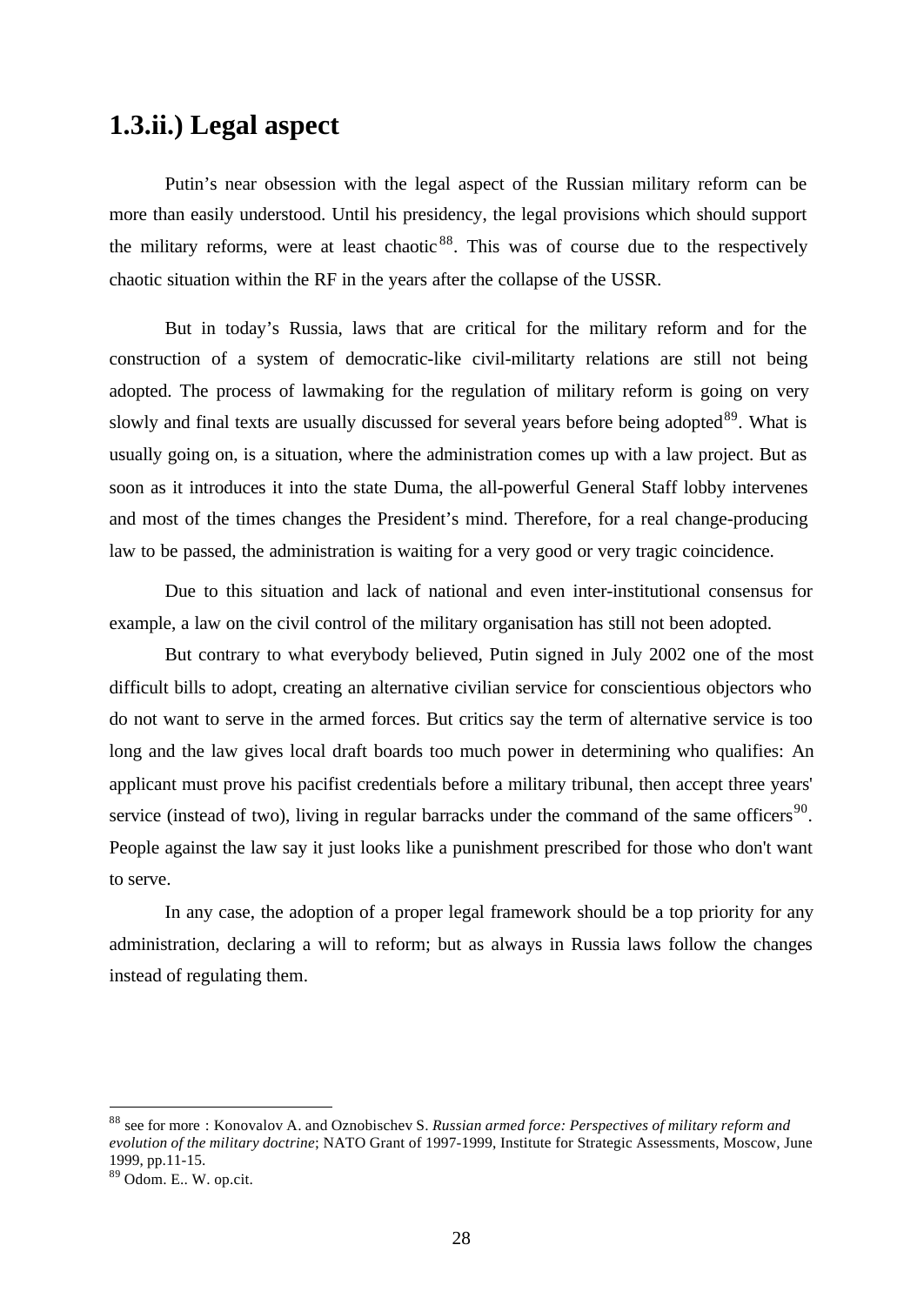# **Chapter 2: Reforming the Russian Military; The need for reform.**

*"If one takes a look at today's situation, one must acknowledge that the breakdown of expenses not only in the Armed Forces, but also in all power structures is hardly optimum. We cannot describe it as optimum today when despite considerable resources being committed by the state to the country's armed and power-related component, many of our units conduct no drills, no combat training. If pilots do not fly, if sailors almost never put to sea, is everything all right in terms of the structure of the Armed Forces<sup>91</sup>?"*

The debate on Russian military reform appeared to have been put on the back burner until the advancement of Putin's military reform concepts in the summer of 2000 and the open confrontation between Kvashnin and Sergeyev, a fact that awakened many in Moscow: In August 2000, the tragic loss of the nuclear-powered attack submarine (SSN) "Kursk" in the Barents Sea and the navy's futile rescue effort as well as its Soviet-style misinformation of its own public illustrated for many Russians and outside observers the crisis in Russia's armed forces, the incompetence of the country's military leadership, and have re-focused the attention of both the country's leadership and the Russian public on Russian defence reform issues. Soon after, in September, a plan to radically reduce the size of the Russian Armed Forces was announced. The urgent need to restructure and reorganise the whole military system was confirmed during the series of the meetings of the Security Council during autumn 2000 $92$ .

In May 2001 a fire at a Russian satellite control centre showed how far the plans to create an independent space force are from reality. It took almost a day to put out the fire at this strategic military site, suppressing the fact that Russia does not have the specialised fire fighting equipment needed for this kind of emergencies<sup>93</sup>.

 $90$  Dauce F., op.cit. p.37,41.

<sup>&</sup>lt;sup>91</sup> (Opening remarks by President Vladimir Putin at a Security Council meeting on 11 August 2000 to discuss a new Russian strategy for military planning until 2015.)

<sup>92</sup> Trenin D., "Russia's Military in Crisis" in http://www.carnegie.ru

<sup>93</sup> Golts A., "Russia's Superpower Illusions go up in Smoke" in *The Russia Journal*, http:// Russiajournal.com/index.cgi, May 18, 2001.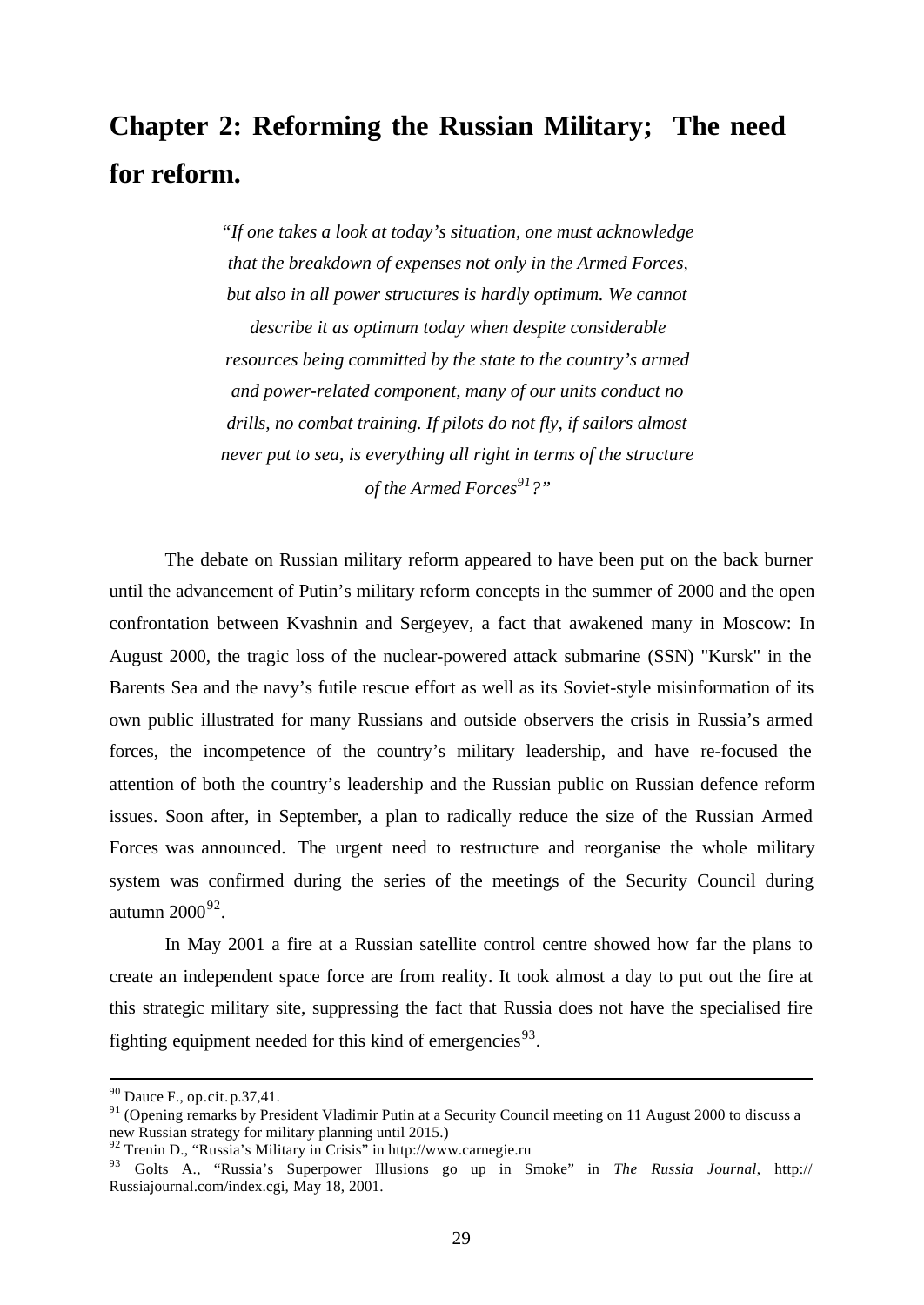Finally the 118 victims in the MI-26 transport helicopter crash in August 2002, as many as in the Kursk submarine disaster and in similar relatively peaceful conditions<sup>94</sup> became the last drop.

### **2.1.) Necessary for solving modern problems**

Military reforms in the Russian army have always met the concrete conditions of the given historical stage in the country's development and the ongoing military reform is no exception in this respect, since it is based on the serious changes in the life of society that occurred in the late 1980s and early 1990s, the transition of the economy to market relations, the easing of the international situation and the need to give the Armed Forces a new, modern look to meet present-day requirements. Today's Russia, is a different state, with a different social and economic system. The Armed Forces, however, have hardly changed since the Soviet era. They have only become smaller in size and weaker in combat effectiveness.

In November 1997, Andrea Nikolayev a State Duma deputy and army general wrote in The Russia Journal: "How can we improve our military potential without a clear picture of what modern war is all about? " A response to this question was given two years later by Russia's 1999 Draft military doctrine:

> "Regional war […] will be characterised by: […] warfare in all spheres; coalition operations; mass use of PGMs, electronic and other new forms of combat; attacks throughout the territory of the opposing sides. […] An independent technological and productive base must be developed to meet the military's needs, especially for a new generation of armaments. Priorities in this area are: qualitatively upgrading strategic arms; developing  $C3I<sup>95</sup>$  and fire control systems; strategic warning; electronic warfare; mobile, precision non-nuclear weapons and their information support; reducing and standardising the numbers of different weapons and equipment."

<sup>&</sup>lt;sup>94</sup> Soloviov V., "An Extremely neglected security issue; Building a new army is easier than reforming the old one", Via WPS Nezavisimaya Gazeta, 12 September, 2002.

<sup>&</sup>lt;sup>95</sup> Command, control, communications and intelligence.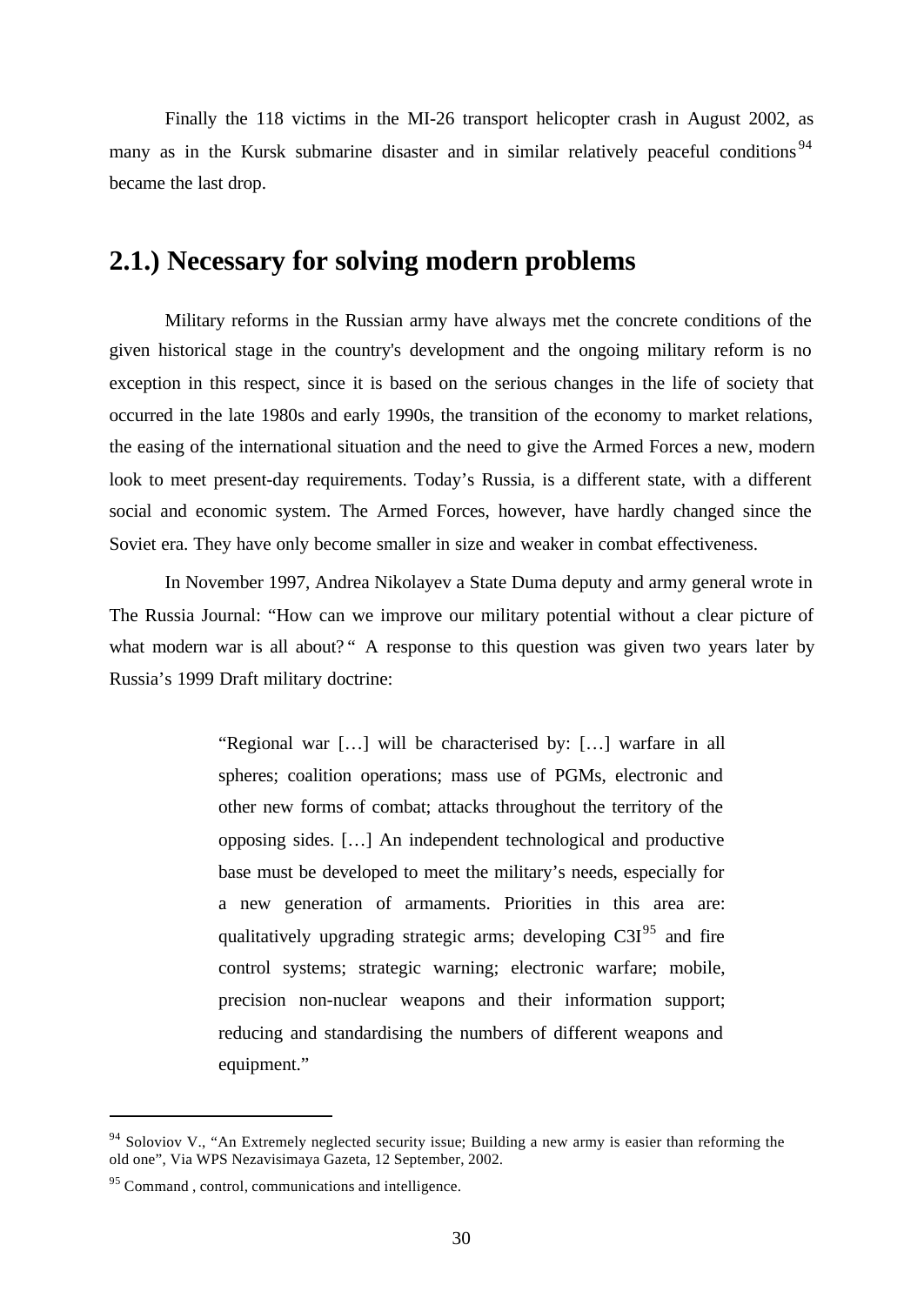The numbers, strength and combat ability of the Russian army constitute a military secret and we can mostly refer to them by assessments and statistics. However, it is commonly accepted that the army needs urgent reforms: To respond to security challenges in Central Asia and elsewhere, Russia needs a highly mobile, high-tech military force, being able to fight in a broad variety of terrain and to deploy at short notice. A wholly professional army, with well-trained troops is required to take on radical Islamist guerrillas and drug traffickers. This is exactly what President Putin has committed to do in November 2001, to the great chagrin of his generals.

Recent wars, especially the conflicts in Kosovo and Afghanistan and the operation «Iraq Freedom », demonstrated that maintaining vast armies is of little use. What is needed today is rapid and decisive force employment, and reduced vulnerability. In Russia's mostlikely future wars, the terrain will probably not support large armoured formations and that therefore Command, Control, Communications, Computers, Intelligence, Survaillance and Reconnaisance (C4ISR) and Electronic Warfare (EW) systems should govern the allocation of scarce defence resources, as they represent the most cost-effective way to increase combat capabilities without actually increasing the quantity of weapon systems<sup>96</sup>. That is why it is necessary for Russia's top grass to completely discard their prevalent, though obsolete, ideas of the army that many now use as basis for reforming the Armed Forces. In a modern war, ground forces will have new kinds of arms at their disposal, including high-precision arms, which can only work in conjunction with satellite intelligence. This, was something very much lacking for example during the initial stages of the "counter-terrorist" operations in Chechnya.

The way the American military fought in Afghanistan<sup>97</sup> and Iraq suggested a path of change for the Russian military as well. Following this path will clearly require several major changes. But after years of "virtual" military reform, experts say that Kremlin is this time serious, mostly because the latest US-led wars have exposed the crushing deficiencies of Russia's military. "Our military brass was saying [….] that the American bombing campaign in Afghanistan would produce no results. The sudden unravelling of the Taliban shocked them," says Alexander Goltz, a military expert with the weekly magazine Ezhenedelny Journal. "The ability of the US to wage remote-control warfare, to destroy its enemies without

<sup>&</sup>lt;sup>96</sup> FitzGerald C. M., op. cit. p.2.

 $97$  Facon I. op. cit. p.22.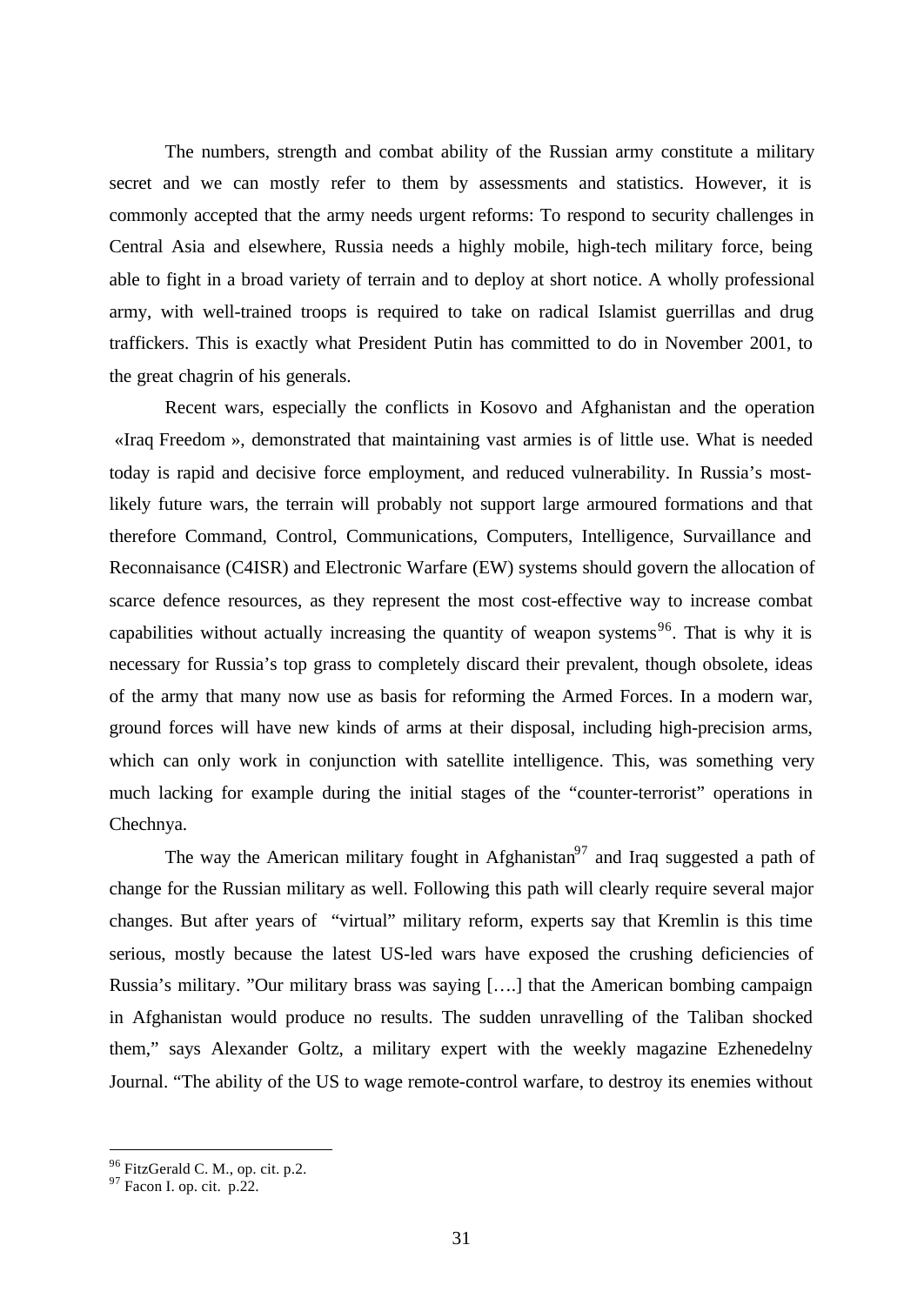a costly effort of occupying territory, has been very eye-opening for our military leaders".<sup>98</sup> So, the era of large-scale wars and consequently massive armies is about to pass for Russia as well, since defence is being steadily replaced by military affairs: The vocation of "protecting the motherland" has been transformed into the job of protecting national interests (or certain principles and values) by military means, so, crucially the focus shifts from the quantity of personnel and arms to their quality.

In the era of the RMA, the changed international geopolitical environment, the changing ways in which military force is utilised<sup>99</sup> and the changes in the relations between society and the military, have a defining influence over the nature of military reform. According to the Commander-in-Chief of the Air Force, Col Gen. AM Kornukov, "the main mission of the Russian armed forces is to be ready to conduct local wars and armed conflicts in the World's contemporary military-political situation. Its participation in regional wars and, consequently, in a large scale conventional war has not been excluded  $100$ ." In case of a war, a peacetime professional military needs reinforcements. Therefore there arises the necessity to call up reservists. However impossible a new war might seem, Russia needs a trained reserve.

Furthermore, cross border warfare is being superseded by internal wars, peacekeeping missions and anti-terrorist efforts. The events of September 11 have radically changed the geopolitical and military political situation in the world. The Russian military can not stay the same. The authorities of the Russian Federation must modernise their military to cope with new challenges of aggression and international terrorism. For this Russian needs a professional military.

How can Russia respond to these new challenges? "Reforming the Defence Ministrythat is to improve the existing army- is impossible. Not that it is bad to itself. The main reason is that it was created to pursue different objectives. It is an army from the last century, mobilising all national resources. What it is not is a high-tech, modern army, which serves those resources and "covers" them. There is only one-way out of the situation: change over to a strictly professional army. One created on a new foundation. With new goals. For the new century. Will Russia have the sufficient political courage and financial funds to make the breakthrough? This is the gist of the matter.  $101$ <sup>101</sup>

#### **2.1.i.) Demographic pressures.**

<sup>98</sup> Medetsky A., « Putin OK's plan to cancel conscription », in *Vladivostok news*, 4 December, 2001.

 $99$  FitzGerald C. M., op. cit. p.16.

<sup>100</sup> Kornukov A.M. Col. Gen.: op. cit.

<sup>101</sup>Anonymous, « Deserters go on a shooting spree ». in *Izvestia*, 6 February 2002.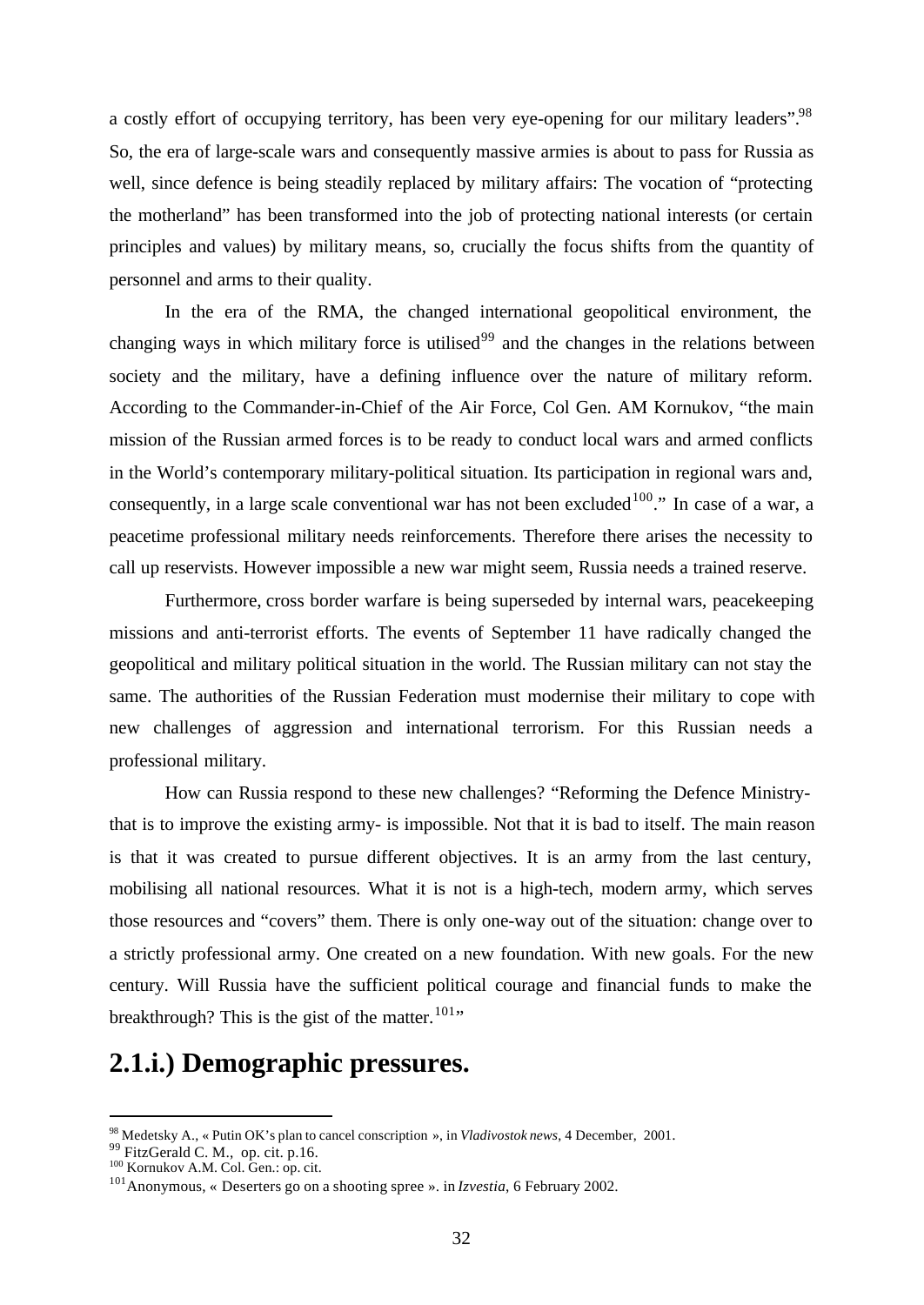Today, the conscription system makes no longer sense for Russia. Given the country's demographic situation, the "conscript resource" looks set to shrink substantially in the coming years<sup>102</sup>. As a consequence of a falling birth-rate in the second half of the 1980s, Russia will run up against a "demographic trough" in the coming years that will mean there simply won't be enough people to call up<sup>103</sup>. According to the Russian MoD, the number of 18 to 27 year olds in 2005-2007 will enable the army to recruit only 40 to 50% of the men it needs<sup>104</sup>. This will leave Putin with the choice of either abolishing the various provisions that currently allow young men to defer their military service - and make himself unpopular - or speed up the transition to a professional army.

#### **2.1.ii.) Civil military relations**

Having liberated the Soviet Union from its nazi invaders, the army was once the most visible symbol of Russia's superpower status. But these days its reputation is at an all-time low. Therefore, the legitimacy of conscription has undergone a rapid decline since 1989 -both as a basis of military organisation and an agent for socialisation<sup>105</sup>. Russian society no longer accepts the necessity of military service, at least in its present form. The appalling conditions within units have been well publicised by the Russian media, so families do not want to see their sons serving in the armed services and young men with the wit or money to avoid conscription do so<sup>106</sup>. A national survey by All Russia Centre for Public Opinion Research (VtsiOM) has shown that most Russian families shudder at the thought that their loved ones might have to serve in the armed forces. From 1600 Russians, 69% of respondents would not like their son, brother, or husband to serve in the Russian forces<sup>107</sup>. Only 10% of those questioned favoured retaining compulsory military service while 84% wanted it abolished.

But at least, in the field of relations to the society, the Russian military reform has produced a few success stories. The most profound one was the de-mobilisation of over one million of its military personnel into civilian society without major social instability, political upheavals, or significant economic costs<sup>108</sup>. Few countries in transition can claim a similar track record, particularly given the degree of Russia's economic decline. In the context of a

<sup>&</sup>lt;sup>102</sup> The average life expectancy dropped by an astonishing six years, from 70.1 in 1986/87 to just 64 years in 1994. Russia now occupies just the 100th spot on a world-wide list of life-expectancy rankings.

<sup>1994.</sup> Russia how occupied just the Toom operation of the MG, 12 April 2002, p10.

<sup>104</sup> For further details, see Orr M. J., *Manpower Problems of the Russian Armed Forces,* Conflict Studies Research Centre, February 2002, pp3-4.

<sup>105</sup> Dauce F., op. cit. p.36.

<sup>106</sup> Smirnoff A.I. op. cit. p.161.

 $107$  ibid., p.133.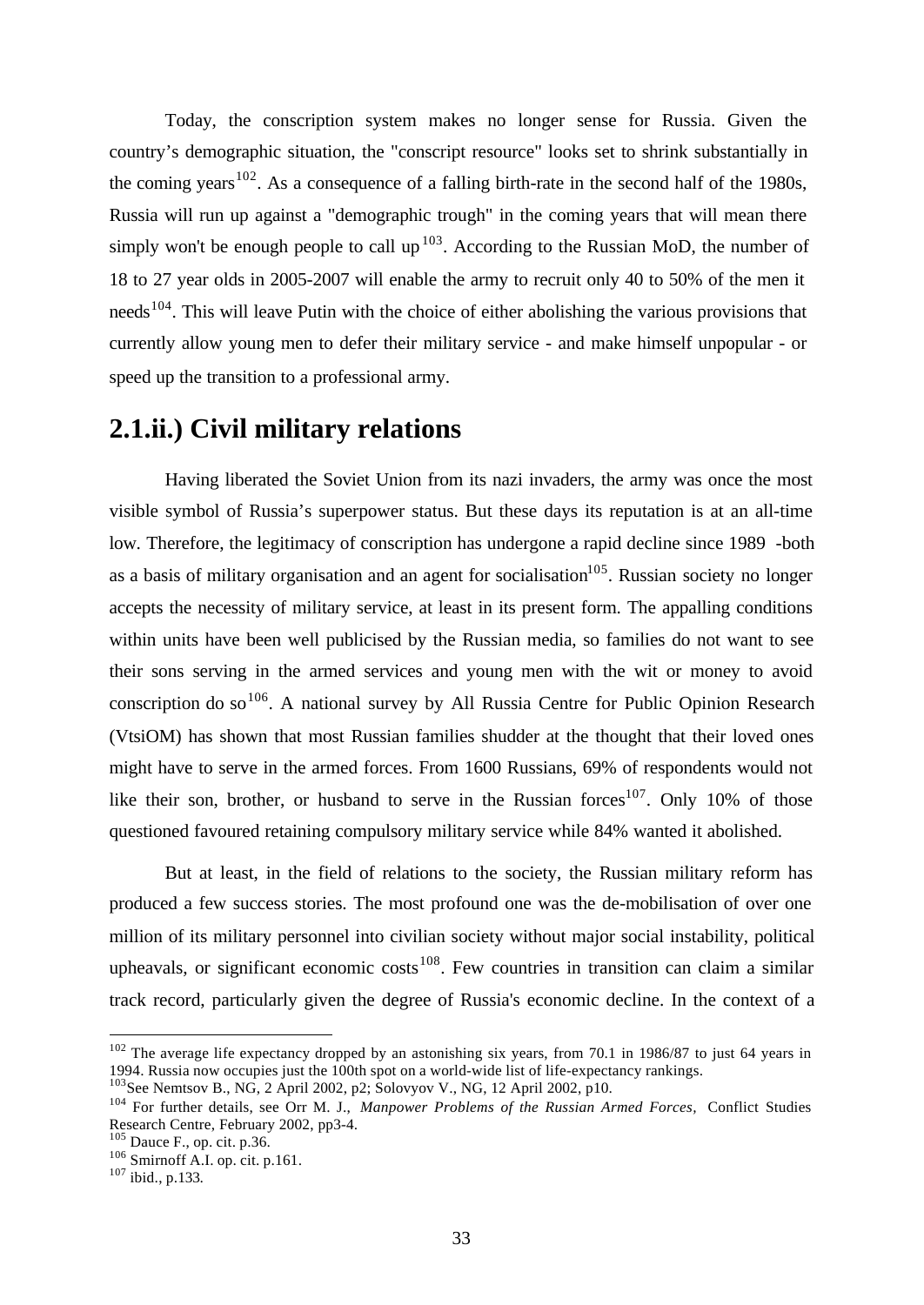combination of rapid reductions, the general devaluation of the military's role in Russian society, widespread corruption, and criminalisation, this relatively smooth demobilisation is a major achievement of Yeltsin's administration in the field of military reform. <sup>109</sup>

#### **2.2.) Internal stability needs of the Russian Federation**

*"Holy Mother Russia One and Indivisible."*

#### **2.2.i.) Maintaining internal order.**

Given the diminished level of confrontation in international relations, the expansion of partnership and co-operation, and the reduced threat of incursion from outside, the problems of providing internal security have become exceptionally important. At the Russian Federation's present stage of development, among the more dangerous threats is the broad and protracted economic crisis, which brought with it a crisis in political power and a significant increase in the nation's crime rate. $110$ 

Russia, remaining one of the world's leading military powers has to face itself a deep economic and social crisis, which create all sorts of undesirable consequences -growing popular discontent and criminal activity (especially organised crime), rising state indebtedness, and a threat to traditional Russian national values, like culture, language and the Orthodox faith (especially within the 18% of the population that comprises ethnic minorities). In the multinational Russian Federation, the primary internal sources of military threat could include nationalist, separatist and other organisations aimed at destabilising the internal situation in the Russian Federation and the violation of its territorial integrity, attempts aimed at the violent overthrow of constitutional order and at disrupting the operations of the organs of state power and control and terrorist attacks against sensitive facilities (especially nuclear plants). The military apparatus is to be restructured to respond to these potential risks and be able to conduct operations in low and medium intensity conflicts. The need for building a more flexible and mobile army that is capable of better interaction with the other forces structures (MVD, FSB, Ministry of Emergency Situations, border guards, etc) in the field should be stated as a priority by the Russian authorities.

 $108$  Smirnoff A.I., op. cit., p.135.

<sup>&</sup>lt;sup>109</sup> Although carried out with the help of British and Norwegian specialists and funds.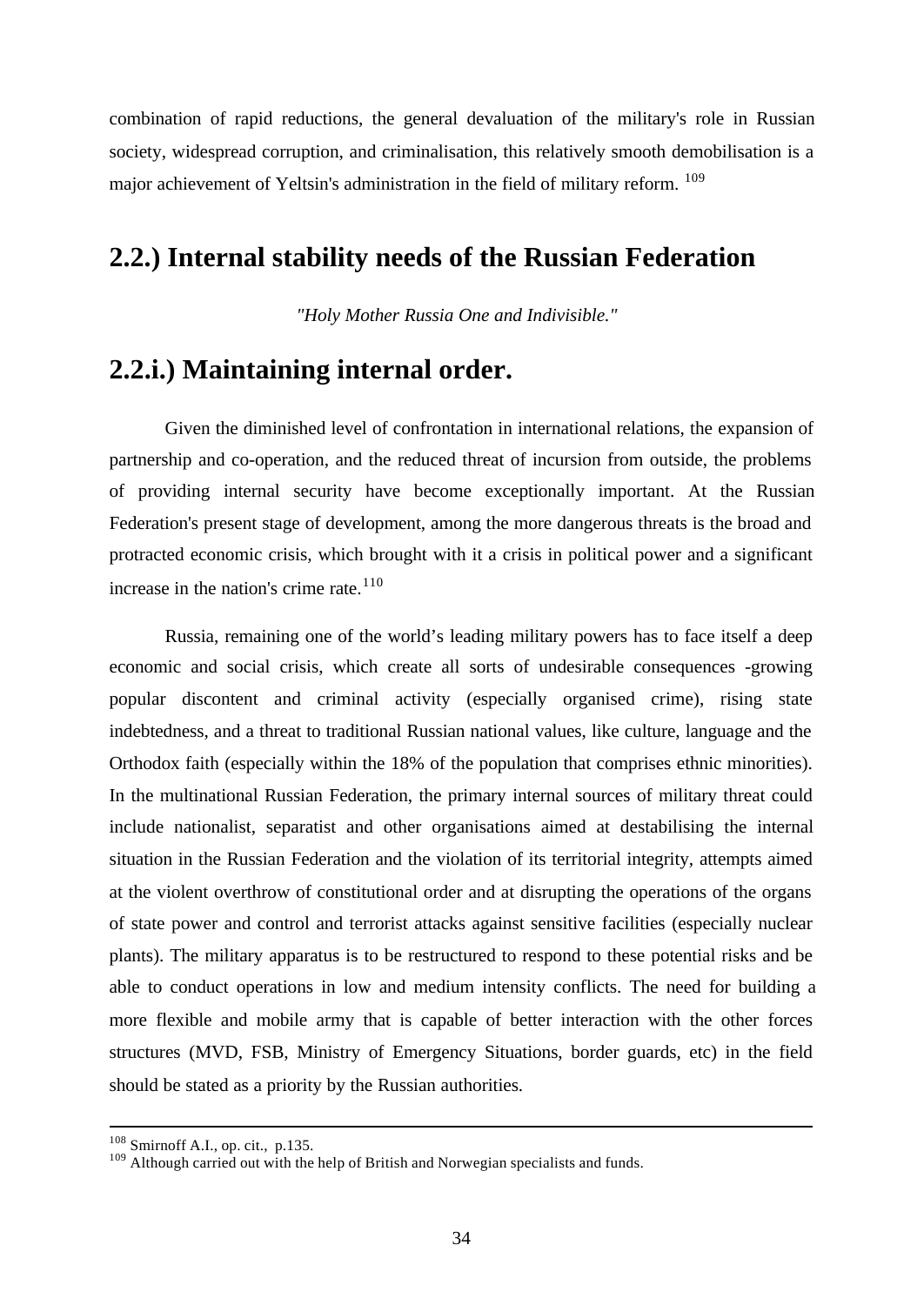Russia might seem as a quite stable federal state, but the truth is that the relations of subsidiarity between the federal state and the regions have not yet been clearly defined.<sup>111</sup> The army in Russia cannot be analysed merely at the level of the state; the regional level must also be considered. Many units depend on their local political bosses to supply them with the necessities of life. Therefore the Russian government should have doubts about the army's reliability in any trial of strength between the centre and the regions, since it is unlikely that they would favour a central government which has left their pay in arrears against their local sponsors. The harsh conclusion is that any attempt by the Russian government to use military force internally is likely to lead to civil war.

#### **2.2.ii.) The excruciating Chechen experience.**

The Chechen terrorist attack on the Moscow theatre in October 2002 and its violent denouement stimulated Russia's government to launch, yet again, a round of military reform. Immediately afterwards, President Putin and Defence Minister Ivanov ordered fundamental changes in Russia's defence policy and posture.<sup>112</sup>

The ineptness of the Russian military in the Chechen war has demonstrated again and again very clearly how serious its personnel and equipment problems have become. The North Caucasus has now become more turbulent than before the war, which revealed that Moscow cannot exercise effective control over regional governments or maintain a competent army. Inter-ethnic and regional problems associated with the poverty and destroyed infrastructure produced by the war in the North Caucasus area have exacerbated these presumptions. And it is now quite possible that an attempt to renew the fighting in Chechnya from the Russian side would be met with large scale combat refusals and desertions, weakening Russia's position in the North Caucasus more than allowing Chechnya effective independence<sup>113</sup>.

<sup>110</sup> Pocheptsov G. G. "Conflict potential of post communist countries: a system approach" in *Peace and the Siences*, vol. XXV December 1994.

<sup>&</sup>lt;sup>111</sup> The example of the Republic of Tatarstan demonstrates how the weakening of the central federal power and the concurrent strengthening of Tatar power have transformed the army into an object of negotiation, negotiation which has led to cost- and power- sharing where the army is concerned.

<sup>112</sup> Blank S., "This Time we Really Mean it: Russian Military Reform", in *Russia and Eurasia Review*, Vol. 2, Issue 1, January 7, 2003.

<sup>113</sup> see also : Lorrain P. 'La manne du petrole et la guerre de Tchetchenie » in *Geopolitique*, no. 54, summer 1996, pp.74-76.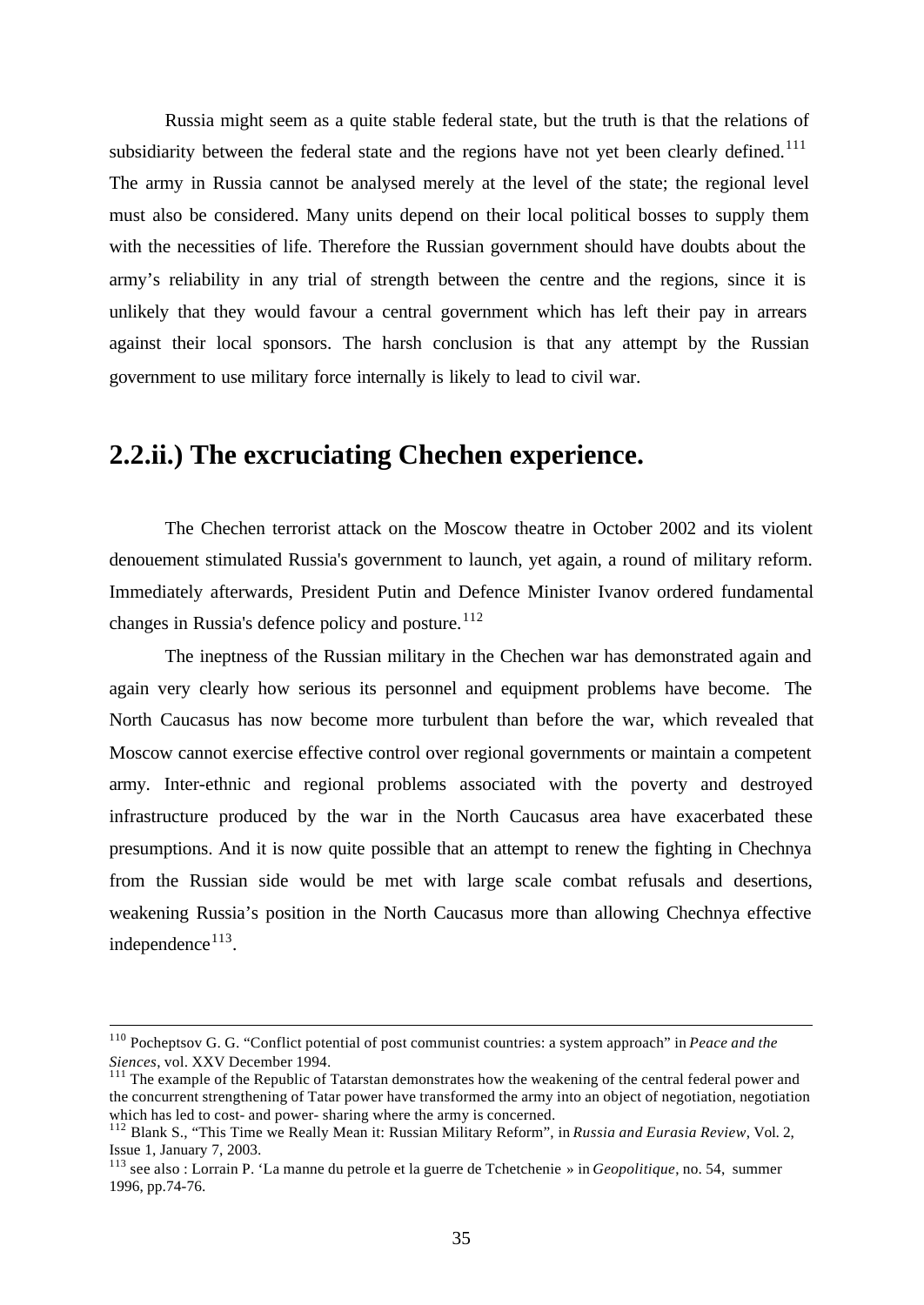At the outset of the Chechen campaign in December 1994, the Russian Army invaded Chechnya with a collection of various units, without an adequate support base. To the extent that the Chechnya conflict of 1994-96 was a fair test of combat capability, Russia's armed forces were far from fighting form, even by their own evaluation. The conflict showed just how far standards of professionalism had sunk - from the first disastrous entry into Grozny in 1994, which left hundreds dead, to its recapture by a few hundred determined Chechen guerrillas the following year<sup>114</sup>. This led the Russian President Boris Yeltsin in February 1995 to call the Russian military "inefficient" and "not well prepared for settling conflicts of local character", as well as to admit that the military reform to that date had been "unsatisfactory".

Indeed, the Chechen war had demonstrated that reform of the Russian armed forces, which had been triumphantly announced by Russia's leadership several years earlier, was nothing but a myth. The so-called kontraktniki (contract soldiers), notorious for their looting in Chechnya, turned out to be less capable fighters than the paratroopers, naval infantrymen, and or even the recently drafted privates. The Russian military was badly embarrassed in the 1994-96 war -a failure that nonetheless, included an alarming amount of Russian brutality against the Chechens.<sup>115</sup>

The Russian military suffered more than 6,000 casualties before their withdrawal in 1996 without restoring central government control over the breakaway republic<sup>116</sup>. Many more were recorded as missing, but there are reports that many of those may have actually been soldiers who had deserted. The Russians left Chechnya from 1996 to 1999, to a de facto independent status but with a totally destroyed economy. The only economic activities in the region were illegal: hostage taking, arms trafficking and oil stealing from the Bakou-Novorossisk pipeline, a fact that would play its role during the second war in Chechnya.<sup>117</sup>

This second war revealed again the limitations of Russia's military capabilities. In the summer of 1999 the MoD had great difficulty in mustering 60.000 soldiers for the operation in Chechnya, and more than 40.000 troops had to be mobilised from other forces in order to secure the operational minimum of 100.000 –in contrary to the total 60.000 of the first Chechen war. But, during the first year, the second Chechnya campaign saw Russia's losses rise to 2,472 soldiers with 7,076 wounded in action. These figures, which do not include casualties in the ranks of the Interior Ministry and other power ministries, whose units are

<sup>114</sup> Mandeville L., «Armee Russe : menace ou recours » in *Politique Internationale*, no. 67. spring '95, p.56. <sup>115</sup> ibid. pp. 59-62.

<sup>&</sup>lt;sup>116</sup> Army troops suffered 1.568 dead and 4.719 wounded from Dec.11, 1994, to Dec.1, 1995. Committee of Soldiers' Mothers figures cited in Blandy C.W., "Chechnya: Two Federal interventions - An interim Comparison and Assessment", Conflict Studies Research Centre, *RMA Sandhurst*, 2000, p.21.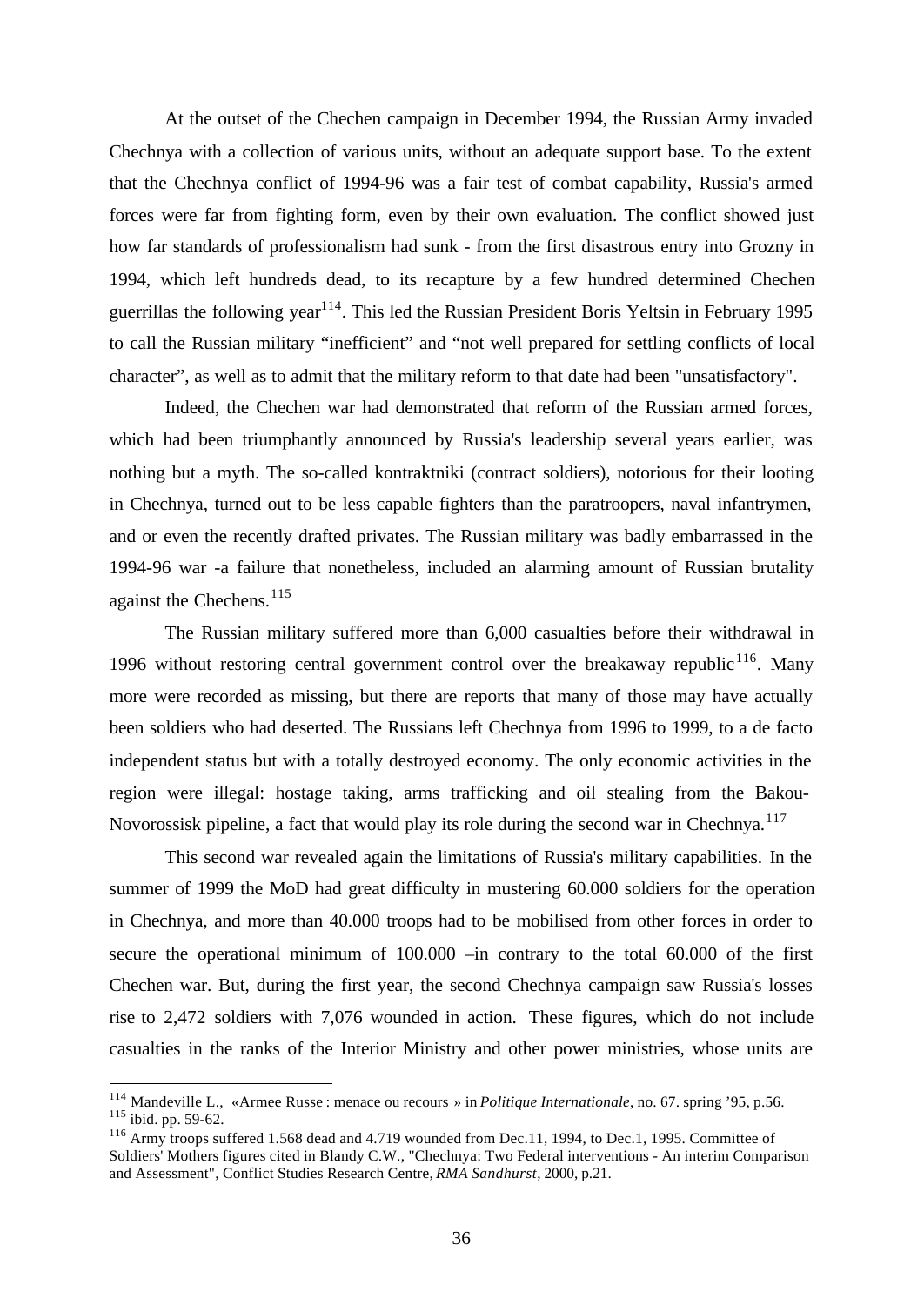deployed in Chechnya,  $118$  exceed the average annual losses sustained in Afghanistan or during the first war in Chechnya. And for one more time, their treatment of Chechen civilians described by human rights groups as wholesale looting, rape and murder- has helped dash chances of peace. The Russian military has demonstrated a serious lack of professionalism, being guilty of human rights violations that mount to the level of war crimes, with operations directed against Chechen civilians. The UNHCR paper on asylum seekers from the Russian Federation in the context of the situation in Chechnya<sup>119</sup>, stated that "parties to the conflict" have committed and continue to commit abuses against the civilian populations and that statements of witnesses indicate a pattern of violence directed at non combatants including torture, summary executions, arbitrary detentions, disappearances, rape, ill-treatment, widespread destruction and looting of property. Over 350.000 persons have been forced to flee from their homes mostly to Ingushetia but also to other regions of the Russian Federation as well as inside Chechnya itself and in central and western Europe.

We can therefore understand that the Second Chechnya war plays a major role in the future of Russia's political system. For the second time, Russia is burying its potential for economic development in Chechnya, which costs annually about 25% of the defence budget. This conflict wastes scarce economic resources needed to fund reforms, while helping to institutionalise corruption and corrodes the professionalism of the soldiers serving in Chechnya.

But how could the third largest army in the world be unable to put down a rebellion in a territory like Chechnya? Only 2.000 rebels held the city of Grozny against several times that many Russian troops. In addition, the Russian soldiers were supposed to have tanks and heavy guns and be supported by missiles, aircraft, a vast intelligence network, satellites and helicopter gunships. But the Russian army was not able to fight this local war because of shortages of good officers, inadequate training, lack of co-ordination among the troops from various "power ministries", numerous tactical failures, and the soldiers' unwillingness to put their lives in danger for a war that had for them no meaning.

Understandably, the military fabricated a myth about the First Chechen War that it was lost in Moscow by the politicians, not by the Army on the ground*<sup>120</sup>*. Yevgenia Aibats in the Moscow Times, for example, wrote that "the military won't allow the politicians to take

<sup>117</sup> Cheterian V., « Erevan. Destructions et exactions » in *Le Monde Diplomatique,* March 2002, p.14

<sup>118</sup> "Kremlin Policy Russian Army Deaths in Chechenya Approach 2,500", in *Security Watch* 16 October 2000, Vol. 1, No. 13.

<sup>&</sup>lt;sup>119</sup> UNHCR paper on asylum seekers from the Russian Federation in the context of the situation in Chechenya, January 2002.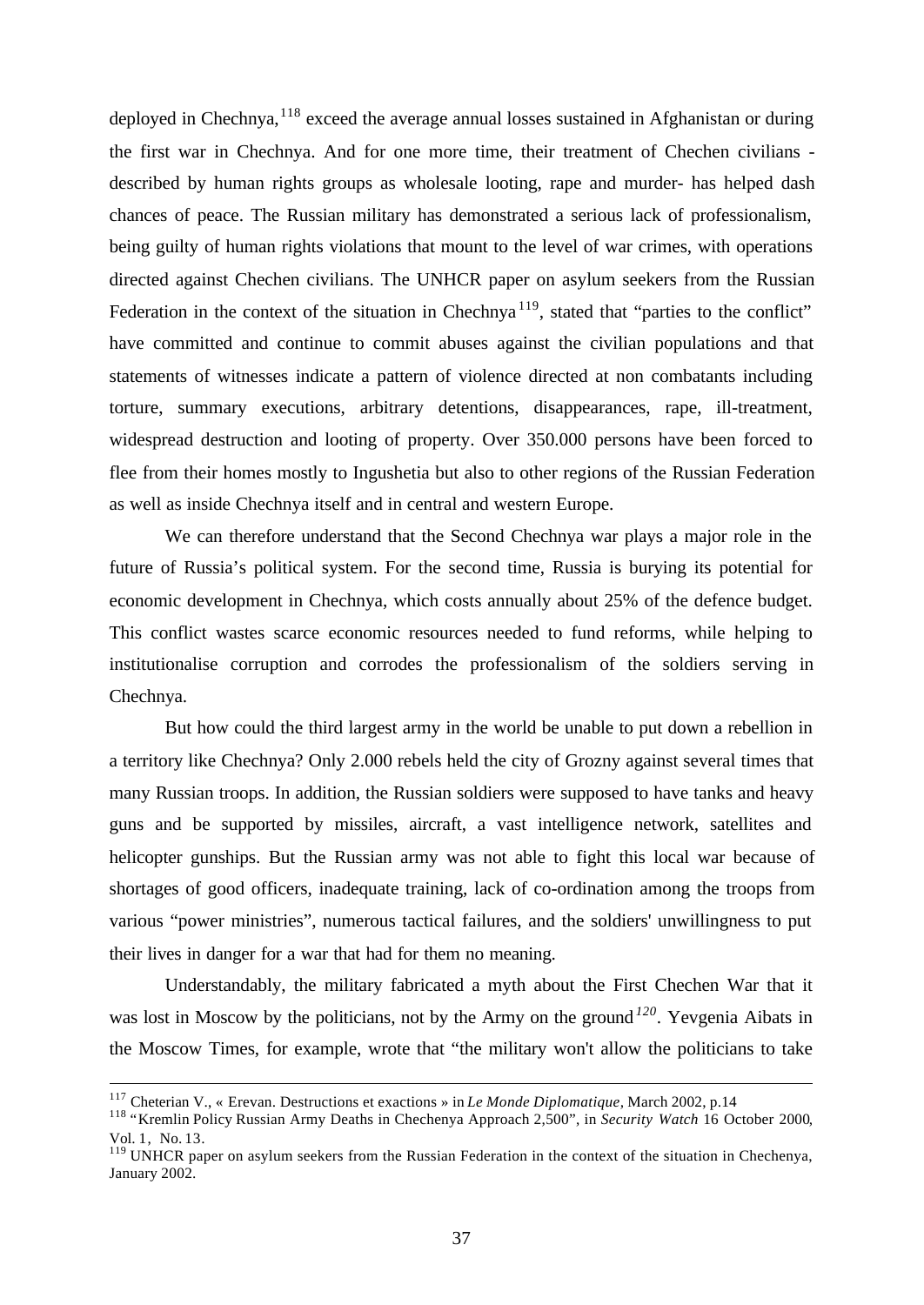away its victory. <sup>121</sup> But the truth lies elsewhere: The defeat in Chechnya has been the result of the many ills plaguing the Russian armed forces, like the potentially fatal inability to fight effectively on a conventional battlefield.

Experts say that Moscow's troops, struggling to contain a few thousand mobile guerrillas, lack night-fighting equipment, all-weather air support, and even supplies such as steel helmets and bullet proof vests. Furthermore, Russia's military is ragly divided fifty-fifty between defence Ministry forces and others. This way, all attempts to establish good coordination in Chechnya have failed.

Russia, for many years has been preparing its soldiers for a war in Central Europe against a highly skilled, technologically advanced adversary. In Chechnya, it found those skills and capabilities incompatible with the task at hand: overcoming a comparatively lowtechnology enemy on the streets and in the buildings of a modern city. And, while the Russian military was able to significantly improve its ability to carry out certain tasks in the three-year interval between the two wars, other important missions, particularly in the urban realm, were ignored. This conscious decision not to prepare for a most stressful battlefield met with devastating results.

On the other hand, Russian general earns 400 Euro a month; a colonel 200 Euro and conscript soldiers do not get more than 1-2 Euro. Not surprisingly many make a living on the side. And despite their "fighting bonus" in Chechnya, troops sell arms to the rebels they are supposed to be fighting -only to get blown up later by them. One often-cited reason for continued war is that so many officers profit from it through deals with Chechen terrorists, from sale of weapons to ransoming of captives (by both sides<sup>122</sup>).

All these facts make the decision about Chechnya difficult. Paradoxically as it may seem, the best case for Moscow in this war would be to return to political solutions and compromises, accepting yet another military defeat  $123$ . But the Kremlin is not going to fall back that easily<sup>124</sup>. Taking into account the support of Russia's public opinion for the military campaign, and the world situation after September  $11<sup>th</sup>$ , it is hard to forecast eventualities.

<sup>120</sup> Astigarraga I., in *Le Monde Diplomatique,* March 2000 p. 9.

<sup>121</sup> *Moscow Times*, 12 November 1999.

<sup>122</sup> Blank S., op. cit.,

<sup>123</sup> *Security Policy Library* no. 6 - 2001

<sup>124</sup> Trenin D., op.cit.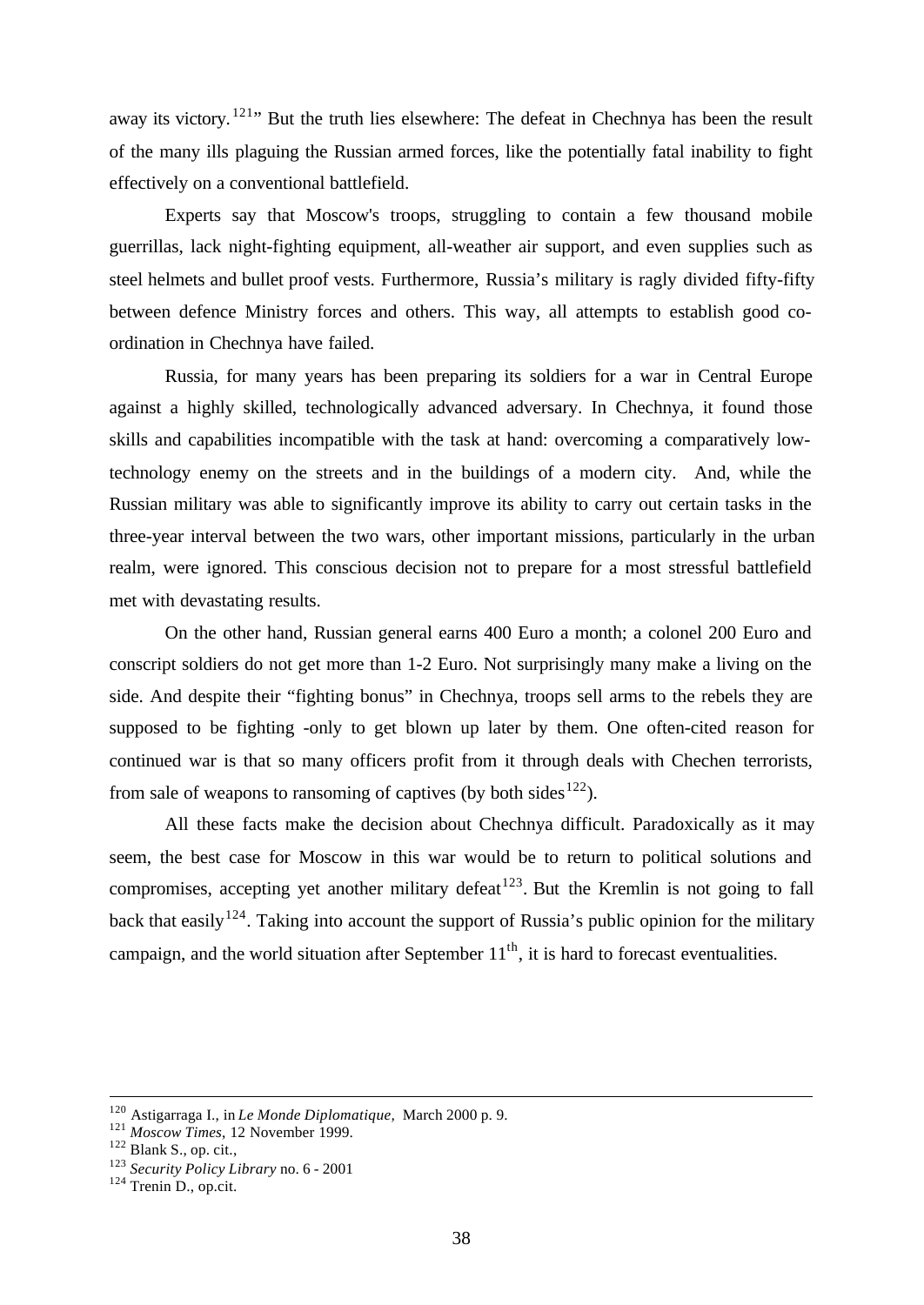## **2.3.) Russia's main security threats.**

We stated before that reforming the armed forces, should be linked to Russia's strategic outlook. The 1993 version of Russian military doctrine contained the declaration that Russia has no foreign enemies or opponents. So, is today the Russian military not supposed to prepare for any war? The reality is that it has been a long time since the Moscow military district was Russia's front-line area of defence, making the Russian urban administrative and industrial heartland be within the combat radius of even tactical aircraft.<sup>125</sup> A military doctrine should define the state's potential opponents, something that would also define all the system of the military doctrine and accordingly, the course of the military reform.

Russia's present frontiers are still relativelly liquid and the nation finds itself in an entirely new international environment. Russia's west and south is dominated by former Soviet republics with a high degree of political economic and social instability leaving them open to outside influences like radical Islamic fundamentalism. Some indeed have controversies among themselves and with Russia.

Within Russia itself, as a result of the events of 1991, the Russian national entity has been divided. Given the size of the Russian diaspora in the Near Abroad – approximately 25 million Russians live outside Russia but within the confines of the fSU – and the violation of their human rights in a number of republics with the exception of Belarus and perhaps Ukraine, there is the potential for Russia to feel obliged to use its military might in order to protect the rights of native Russians. The Baltic area<sup>126</sup> North Caucasus, south Urals and the Far East should therefore become the primary new stationing areas for the Russian armed forces. This would also answer Russia's needs against Turkey, Afghanistan, Pakistan and China and counter the danger posed by the expansion of Islamic fundamentalism into the Muslim populations in east southern  $\text{Volga}^{127}$ . Finally, one should not neglect regional conflict scenarios such as possible domestic turmoil in Ukraine or Belarus (which Russia's main export routes cross), instability in the North Caucasus and infiltration of rebel groups into border regions with Kazakhstan $^{128}$ .

It's not clear how the Defence Ministry would co-ordinate border issues with neighbouring countries and how these countries would react to a possible militarisation of

<sup>125</sup> Sergounin A., ."In search of a new paradigm: the Russian national security doctrine of 1997", *in Peace and Security*, p.24.

<sup>126</sup> Sanner J. T. "La baltique et la securite europeenne", in *Regard Europeen*, no. 13, March 2000.

<sup>127</sup> Facon I., « La reforme de l'armee russe », in *Le Courrier des Pays de l'Est*, no. 1022, February 2002, p. 20.

<sup>128</sup> Sultangazin U. "Kazakhstan's nuclear problems", in *Peace and the Sciences,* vol XXV, June 1994, pp. 34-37.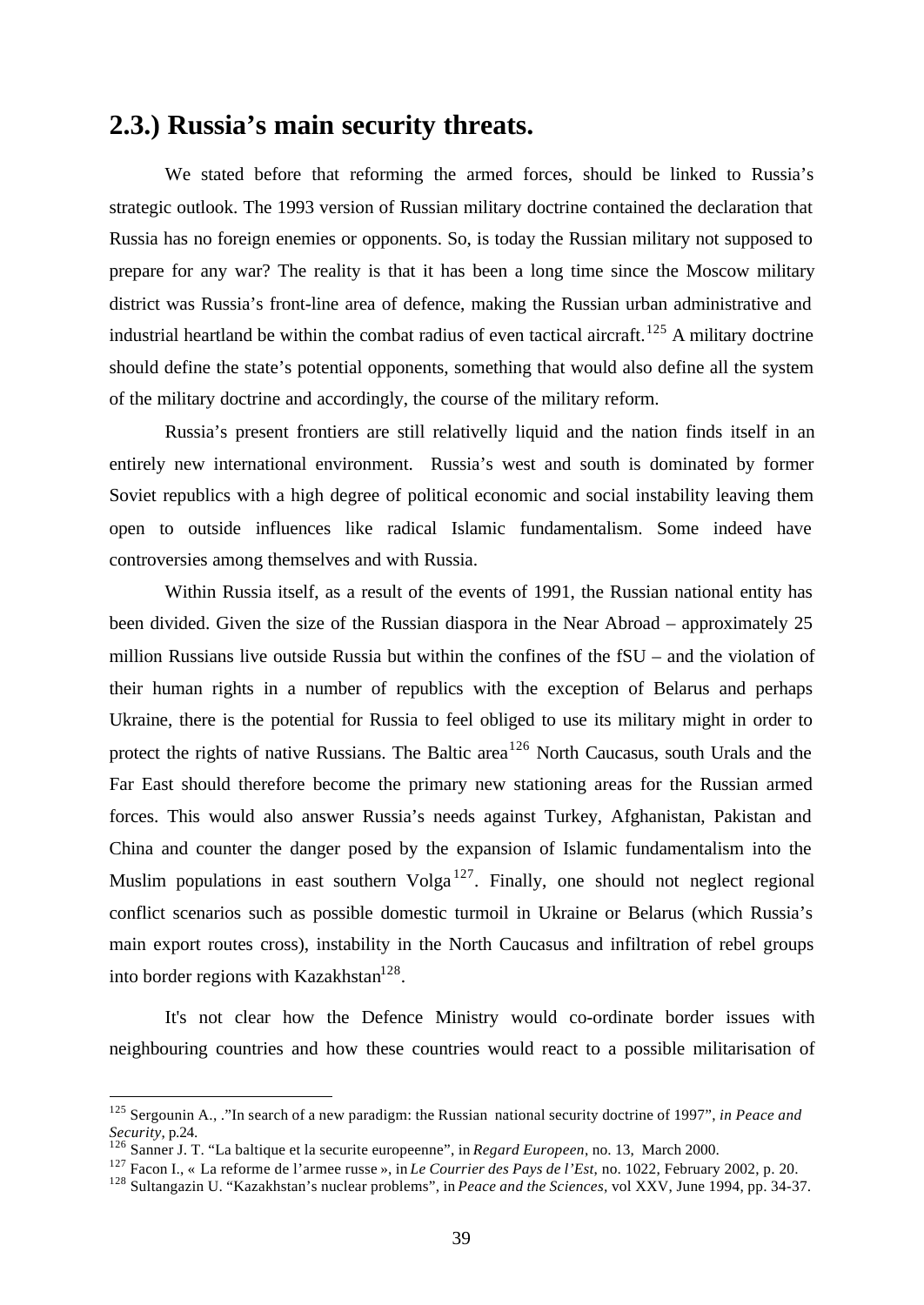their border areas, in case e.g. Russian border guards were replaced with Russian army units. Something like that could complicate even further Russia's relations with CIS neighbours, which are already problematic. Things in border districts of Russia are not easy. In Tajikistan for example, Russia had to retreat and support power sharing with the rebels. If this agreement drifted apart; Tajikistan could blow up at any minute, as could the war between Azerbaijan and Armenia and the internal conflicts in Georgia.

The main irritant in Russo-Georgian relations in the past few years was the involvement of Moscow in the settlement of the Abkhaz problem. Or rather, the fact that Moscow links the deployment of Russian troops in Abkhazia with the settlement process. Russia is therefore caught between Georgian threats to repeal the invitation to Russian forces and its demands for resettlement of Georgian refugees, a process that would fatally undermine Abkhaz aspirations to independence. Russia, as regional gendarme, could be further blamed and caught between unreconciled ethnic forces that could easily resume hostilities among themselves<sup>129</sup>. Since Georgia is vital to Russia's interest in a Transcaucasian hegemony, but the forces available to Moscow cannot maintain order; the whole region could either elude Russian control or break out into open warfare.

The bad news is that conflicts, as those in Georgia and Tajikistan are likely to typify the future challenges to be faced by the army. Up until now, Russia has been more or less able to avoid direct involvement in such armed conflicts. But this is not out of the question, especially in connection with the direction the Baku regime is taking in usurping part of the Caspian Sea.

It is more than clear that Russia pursues its own interests in the Caucasus within the "near abroad" policy, trying to re-establish control over the borders of the CIS with Turkey and especially Iran<sup>130</sup> and thus wanting to maintain military forces in Azerbaijan as it does in Armenia and Georgia<sup>131</sup>. Russian policy was unveiled in Azerbaijan when Russian troops intervened after the state's government refused to enter the CIS in 1992.  $^{132}$ . In Nagorno-Karabakh, Russia has not only covertly ran over a billion Euro of arms to Armenia, but has

 $129$  Philippe barret la raison Imperiale geopolitique no 45 pp 17-20.

<sup>&</sup>lt;sup>130</sup> Russia has been trying to post troops on the Azeri/Iranian border since mid 1992.

<sup>&</sup>lt;sup>131</sup> Russia currently operates military bases in armenia end georgia and the strategic Gabala radar facility in azerabijan which Is capable of monitoring air traffic over turkey Iran China india Iraq pakistan even much of northern Africa.

<sup>132</sup> Svante C. "The Nagorno-Karabakh conflict reconsidered" in *Journal of South Asian and Middle Eastern Studies,* vol. 20, no.4, Fall 1997.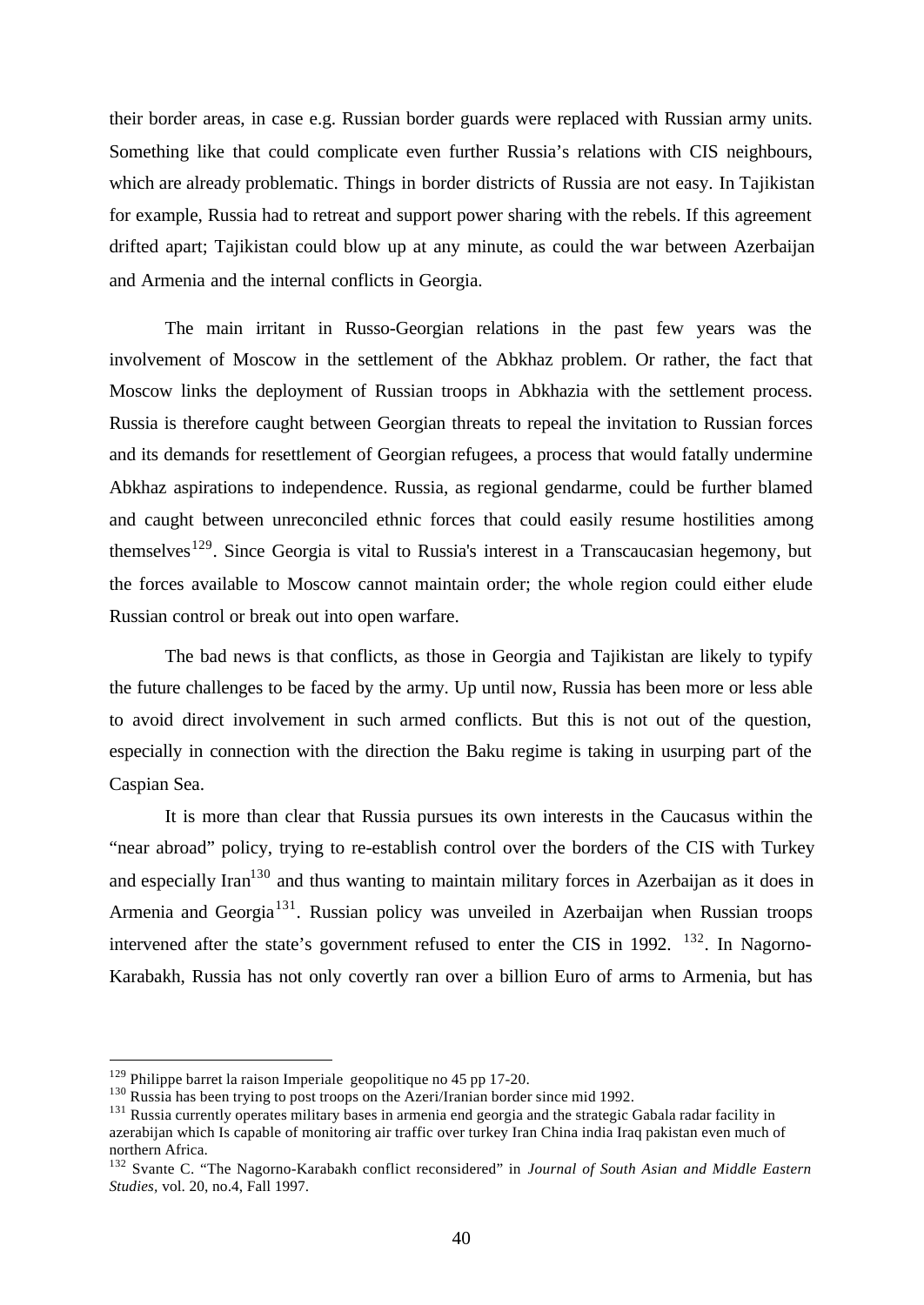also repeatedly threatened Azerbaijan<sup>133</sup>. Though Armenia may resume hostilities, it will probably be denied any true victory as long as Western oil interests now play a major regional role. Here too, Moscow's failed economic reconstruction limits Russia only to a regional policy of military interventionism that cannot effectively sustain its political or economic objectives. Hence the outcome is a prolonged, and volatile conflictual situation. Russia, calling for a peacekeeping force in the region, wants it to be composed of only Russian forces. On the other hand of course, Russia is trying to gain control over the Azeri oil riches.

Finally we should never forget that some Central Asian states continue to serve as home to a number of vital Russian military installations, including not only the Baikonur space launch centre (open to Western companies since the mid-1990s) in Kazakhstan, but also the quasi-secret ballistic missile test range of Sary Shagan (Kazakhstan), a navy communication centre and a torpedo testing facility in Kyrgyzstan, and a space control centre in Nurek (Tajikistan)<sup>134</sup>. If any of those facilities were to be deprived from Russia's control, Russia would most likely want to intervene in those states.

 The last ten years, Russians have put a lot of hard work in creating a co-operation climate between them and their Asian neighbours -mostly China, Japan, and India. The truth is that Russia today lacks forces to provide a conventional defence against e.g. a hypothetical Chinese attack to the Far East –a scenario that was outrightly rejected until recently by the Moscow military planners. Some indeed state that there is no military threat to Russia on the part of China and that China is a strategic partner. Ivanov for example has constantly been emphasising that the time of the "Iron curtain" is long gone<sup>135</sup>. But the potential of "Chinaization" of scarcely populated Siberian regions is one of the factors that condition the need to strengthen the border by means of the Armed Forces and other troops, since in the future, in the Russian Far East, 80.000 Russian troops will be facing more than 2 million Chinese soldiers along a border of more than 4.000 kilometres.

Nevertheless China's strategic nuclear arsenal could grow from its current 300 to between 600 and 900 warheads by 2010-2015. This would call into question the Russian nuclear deterrent. For today's Russia, the use of its present tactical nuclear arsenal even in a major military conflict with China is very questionable because of the vicinity of almost all major Russian cities and military headquarters in the region to the common border with

<sup>133</sup> Emerson M., *The elephant and the bear*, Centre for European Policy Studies, Brussels, 2002. P.38.

<sup>134</sup> Golotyuk Y., "Soyuznik podkralsya szadi," in *Vremya Novostei*, February 5, 2002, on-line edition.

<sup>135</sup> "Garrisons as a Form of existence in Siberian Regions" in *Russian Military Analysis*, Issue. No.100, 30.8. 2002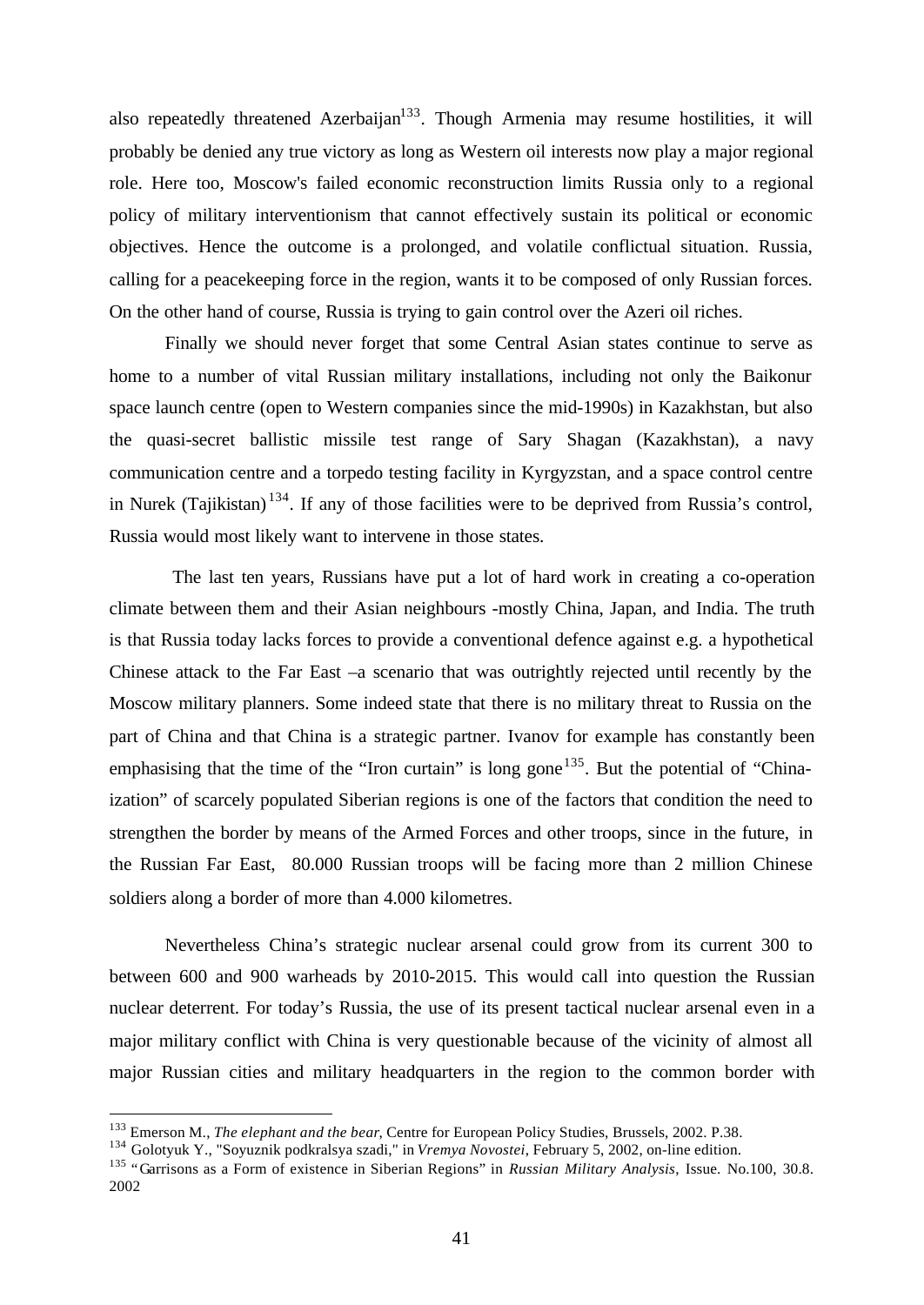China. The use of non-strategic nuclear forces could become possible only if Moscow would use longer-range tactical nuclear weapons that would threaten China's hinterland and major cities beyond the common border. Recognising these defence dilemmas on its potential eastern front, Russia should develop a new generation of tactical nuclear weapons and munitions with low yield, delivered to targets by both strategic and tactical delivery systems such as the newly developed Iskander 400 KM short-range missile<sup>136</sup>. Because, if China's rapid modernisation is to be followed by a military modernisation, China would turn into a country that could challenge Russia and threaten its natural resources. And, with military technology being transferred from Russia to China on a daily basis, some in Moscow, such as Alexander Sharavin, Director of the Institute for Political and Strategic Analysis, warn that the People's Liberation Army could rapidly become more battle-worthy than the cash-starved Russian army. For China, Russia is at the moment a source of sophisticated, reasonably priced armaments that are unavailable from the west. But in time, China might threaten the Russian Far East, Kazakhstan, Kyrgyzstan or Tajikistan. Whether China develops as a threat actually depends on Russia's military reform and its ongoing arms and technology transfers to Beijing. It also depends on Moscow's future relations with the buffer states named above and the course of future relations with Japan. For the moment, deploying screening forces and a developed logistical and supply infrastructure to the Far East would be able to accommodate rapidly deploying re-enforcements and suffice. But eventually, a larger group of forces would probably need to be permanently deployed in the Transbaikal area to protect the extremely long lines of communication and supply.

As concerns Russia's eastern flank, Japan could also theoretically present a threat to Russia but at least within the next decade Japan's offensive conventional capabilities will not meet the Russian standards. However a re-militarisation of Japan could in the future represent a major change in the security environment of the Far East<sup>137</sup> -although any Japanese attempt to take the Kyrile or the Sakhalin islands would be highly unlikely to meet Washington's approval<sup>138</sup>.

To its south, Turkey, Iran and Pakistan may pause a security problem for Russia individually or in some combination, but most probably this threat would be indirect, manifesting itself through support of regimes, movements or policies in the Transcaucasus

<sup>136</sup> See also Arbatov A. G., *The transformation of Russian military doctrine : lessons learned from Kossovo and Chechenya*, George C. Marshall, European Center for Security Studies, July 2000, p.18.

<sup>137</sup> ibid. p.6.

<sup>138</sup> Joyaux F., «Le face a face Moscou-Tokyo », in *Geopolitique*, no 54, summer 1996 pp. 103,104.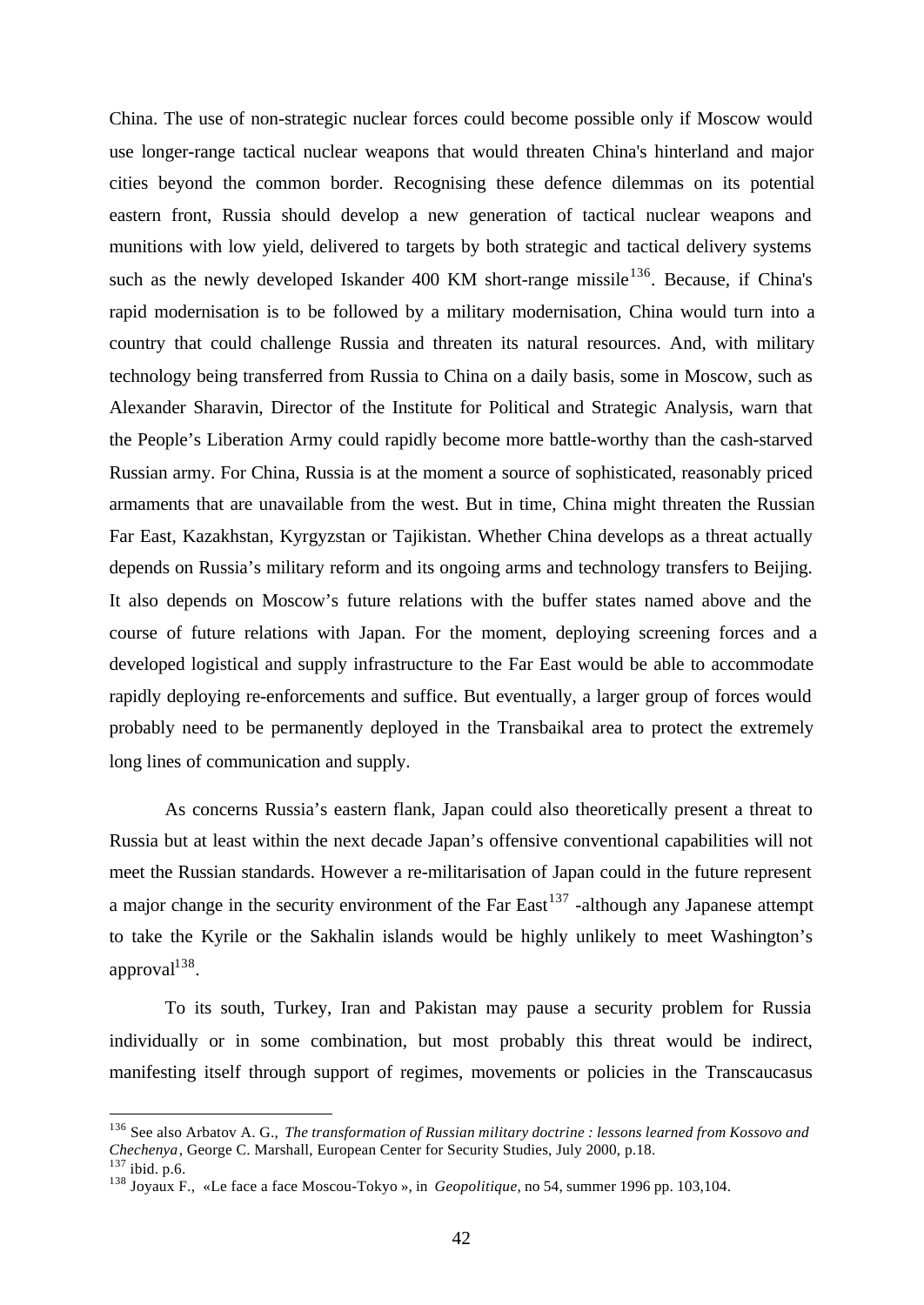and in central Asia which are directed against Russia or its allies.<sup>139</sup> Another possibility is that these states would support secetionist activities against the federal government as in the case of Chechnya. Of course one should take under consideration Turkey's membership to NATO, a fact that for the moment being, seems to exclude any threat from that state.

When one talks about the R.F-NATO relations should be very careful. The status quo of those relations is constantly changing in a way that any long-term predictions seem to have no scientific base at all. But these relations play a huge role to the reform of the Russian military<sup>140</sup>: If the U.S. (NATO) is not an opponent, then Russia needs to build an army where the strategic sector will be reduced to its minimum, while the highest attention will be paid to building professional compact armed forces, able to efficiently wage war operations within or close to the borders of the Russian Federation<sup>141</sup>. If Russia becomes a long-time ally of the West, there is no need whatsoever for example to keep the Northern Fleet as it is today and no need at all to begin a massive new shipbuilding program.

But the events of September 11 have mixed all the cards<sup>142</sup>. While Russia's foreign policy has become much more friendly to NATO and the U.S., the Russian military still live with the same anti-NATO military doctrine, related strategic concerns and operational plans  $143$ . The high command still counts on repelling an attack by NATO in the West  $144$  and especially after the war in Iraq which for one more time caused some to say that NATO has an offensive nature and that therefore plans to expand it toward the east have to be viewed as openly aggressive <sup>145</sup>.

U.S. actions against the "axis of evil" -Iran, Iraq, and North Korea- affect both Russia's position as a great regional power and its important economic interests. All three countries are within Russia's centuries-old sphere of influence, and Moscow wants to play an important role in any development in its geopolitical backyard. But seeing the present state of the Russian army, one could say that external threats will be in the near future mostly tried to be met by non-military means as far as possible, including diplomatic initiatives, co-operation with other states (or groups of states) and use of the UN, CIS and OSCE, a fact that was also made clear during the recent Iraq crisis.

 $139$  Arbatov G. A., op. cit. p.6.

<sup>&</sup>lt;sup>140</sup> See also Facon I., « La nouvelle doctrine militaire Russe et l'avenir des relations entre la Russie et l'occident in *Annuaire Francais de Relations Internationales*, volume II, 2001, pp. 733-754.

<sup>141</sup> Sung G., "Secondary power" in *Europ Magasine*, no. 7, 1999, pp. 31,32.

<sup>142</sup> Facon I., «Le 11 septembre: un nouveau souffle dans les relations russo-americaines? in *Annuaire Francais de Relations Internationales*, volume III, 2002, pp. 90-103.

 $143$  Golotyuk Y., op. cit.

 $144$  ibid.

<sup>&</sup>lt;sup>145</sup> See Lavoie J. P. and Levesque J. op. cit.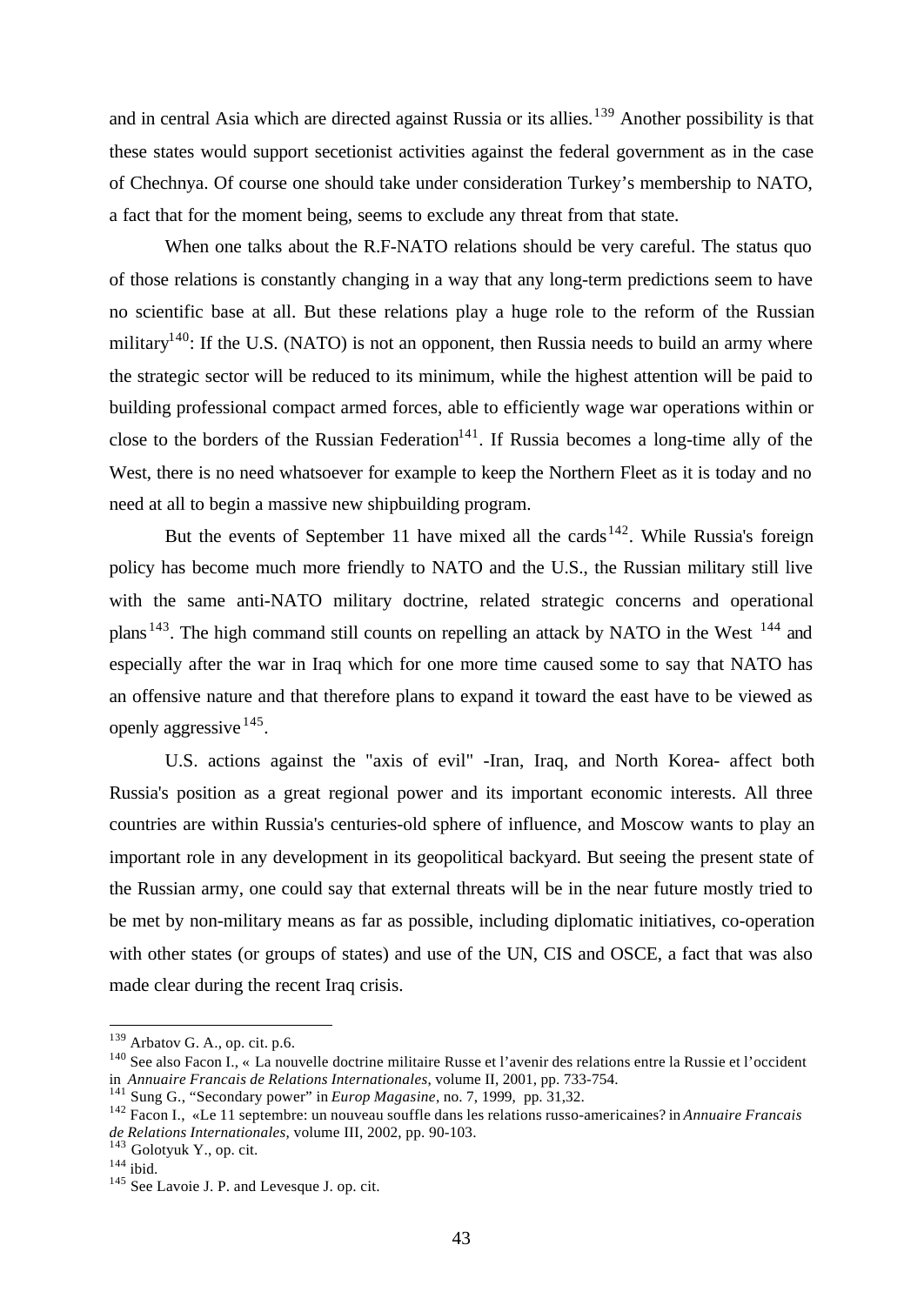# **Chapter 3): The optimum solution and its financing.**

# **3.1.) Proposed solutions.**

We saw before that the Kursk disaster in August 2000 brought, even for a short time, serious public attention to the status of the Armed Forces. Immediately after the crisis died down, a lot of political "platforms" for reform projects were erected.

The first political project was advanced by Yabloko. Its main designer was Alexei Arbatov, deputy Chairman of the Duma Defence Committee, who had made relevant proposals in the past<sup>146</sup>. Arbatov, saw Russia as enjoying a "window of security", which should guide Russian military reform with regard to its conventional forces. According to him, Russian conventional forces should for now limit their preparations to local conflicts on the southern axis of instability. Over the mid-term, (the next 10-15 years), those forces should be prepared to deal with larger regional conflicts; and in the long-term (15-20 years), they should prepare for "regional or large-scale conflicts in the south and/or east."<sup>147</sup> During this "window of security" Russia should according to Arbatov carry out all necessary reforms<sup>148</sup>-with internal reform, political stability, and economic development being the first priorities<sup>149</sup>. But as the leader of Arbatov's own party, Grigory Yavlinsky has pointed out; military reform that will serve a democratic Russia will require a fundamental break with "Russia's Phoney Capitalism" of criminalisation and corruption. According to Yavlinsky, new policies should lead to the birth of a Russian middle class in a state under law<sup>150</sup>. In his plan, Yavlinsky further suggested a sharp growth in military spending -from 2.6% to 3.5% of GDP - with a simultaneous reduction in the army to 800.000 people. According to Yabloko members, this would make it possible to halt conscription immediately and switch fully to a voluntary army service on a contract basis. From the very first day of the reform, all servicemen from soldiers to top officers should have double salary, while retaining all their privileges. If the military budget was increased in this way, it would make it possible to

<sup>146</sup> Khisamova Z., « Spring army conscription », in *Expert*, April 29, 2002.

<sup>147</sup> Arbatov, *The Russian Military in the 21st Century,* Carlisle Barracks: Strategic Studies Institute, Moscow, 1997, p. 10.

 $148$ Ibid..

<sup>149</sup> Arbatov A., **"**Natsional'naya Ideya I natsional'naya bezopasnost'**,"** in *Mirovaya ekonomika I mezhdunarodnye otnosheniya,* No. 6, June 1998, pp. 5-19.

<sup>150</sup> Yavlinsky G., **"**Russia's Phoney Capitalism,"in *Foreign Affairs,* May-June 1998, pp. 67-79.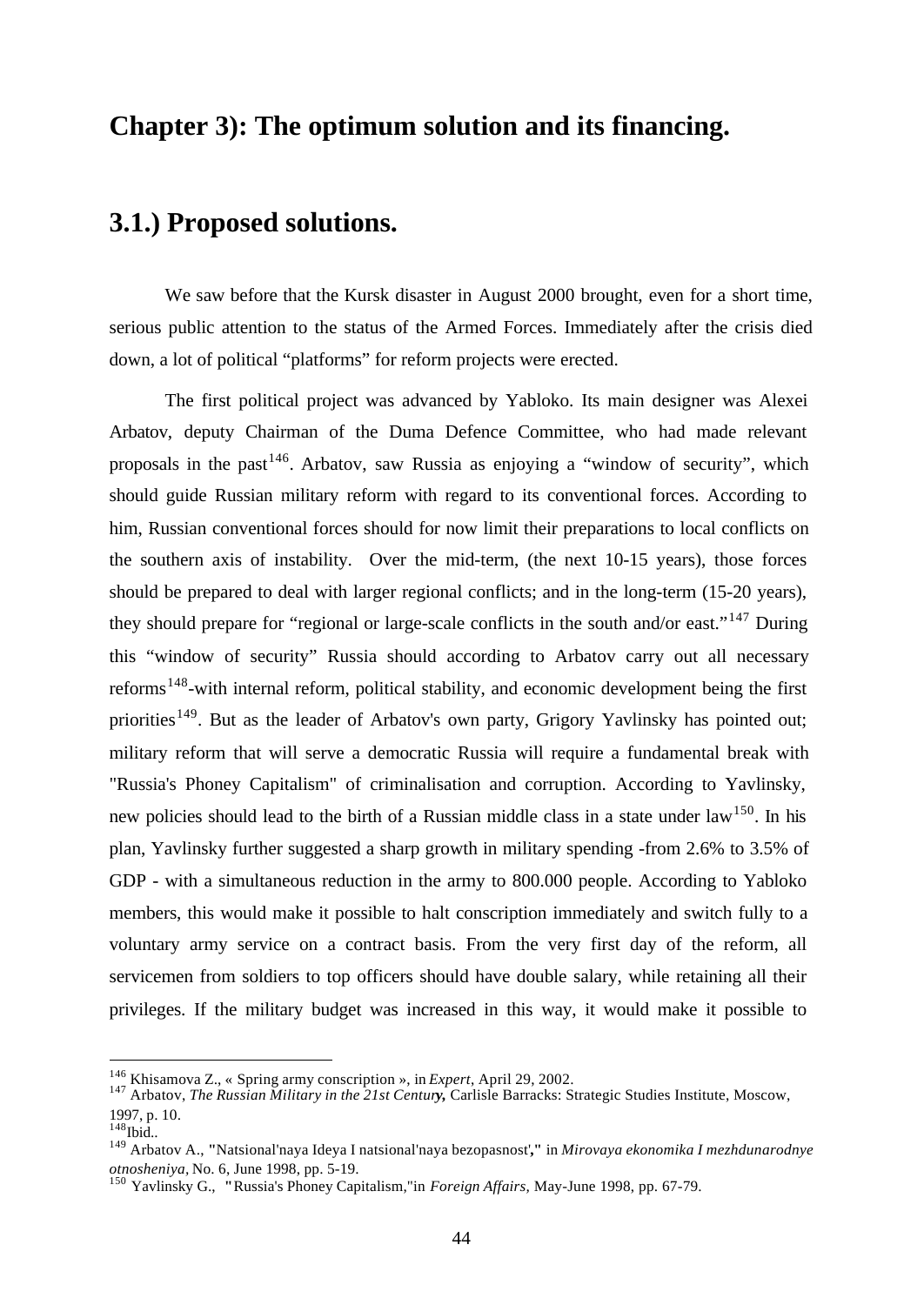abruptly change the 70-30% ratio of army budgetary items. The ratio under the Yabloko project should come to 50/50. Actually, the most interesting point of this programme is the suggestion to use the Russian-speaking population of the CIS as a resource for a contractbased army, in a way that those willing to accept Russian citizenship will be able to obtain it through army service.

So, this plan envisages the immediate start of a thorough reform and requires a considerable increase in expenditures, but does not actually settle the problem of maintaining the mobilisation reserve at the necessary quality level. Due to Yabloko's marginal influence in the State Duma, the military leadership rejected the plan, based mostly on the scale of proposed cuts and the levels of the proposed budget increases.

The second project was presented by the Communist Party in co-operation with the Movement in Support of the Army (founded in 1997 by late General Rokhlin). This plan was a much less elaborate and essentially declarative "platform" which basically called for rebuilding a Soviet Army of about a halfsize, while paying less attention to Chechnya and more to the looming confrontation with NATO. Its main presenter was Viktor Ilyukhin, but its real "asset" was former Defence Minister Igor Rodionov. Edited by Zyuganov himself, the plan was devoted to military reform and addressed both threats to Russian National Security and specific measures to be undertaken as part of the military reform $151$ .

While opposing START II ratification, Zyuganov used the language of threat, i.e., that of the geopolitics of the continental "heartland" against the threatening encroachment of the West, led by the U.S. and NATO $152$ . The authors of the plan, however, placed the greatest immediate military danger in the unstable south and the threat of local wars there and went on to state: "Today the country does not have enough resources to conduct even one local war of high intensity. Therefore, priority in the resolution of problems in the post-Soviet space must go to diplomats and special services, anticipating the use of small military units only in an emergency situation and only on the smallest scale"<sup>153</sup>. According to them, the end product of the military reform process would be "an army with the combat power equal to Russia's geopolitical situation and role in the world as one of the great powers"<sup>154</sup>. Addressing the problem of financing military reform, the authors proposed the issuance of "military bonds"

<sup>151</sup> Zyuganov G., ed., *Voyennaya reforma: Vooruzhennye sily Rossiyskoy Federatsii,* Moscow: "Dukhovnoe nasledie," 1998.

 $152$  Ibid., pp. 7-8.

 $153$  Ibid., p. 15.

 $154$  Ibid., p. 38.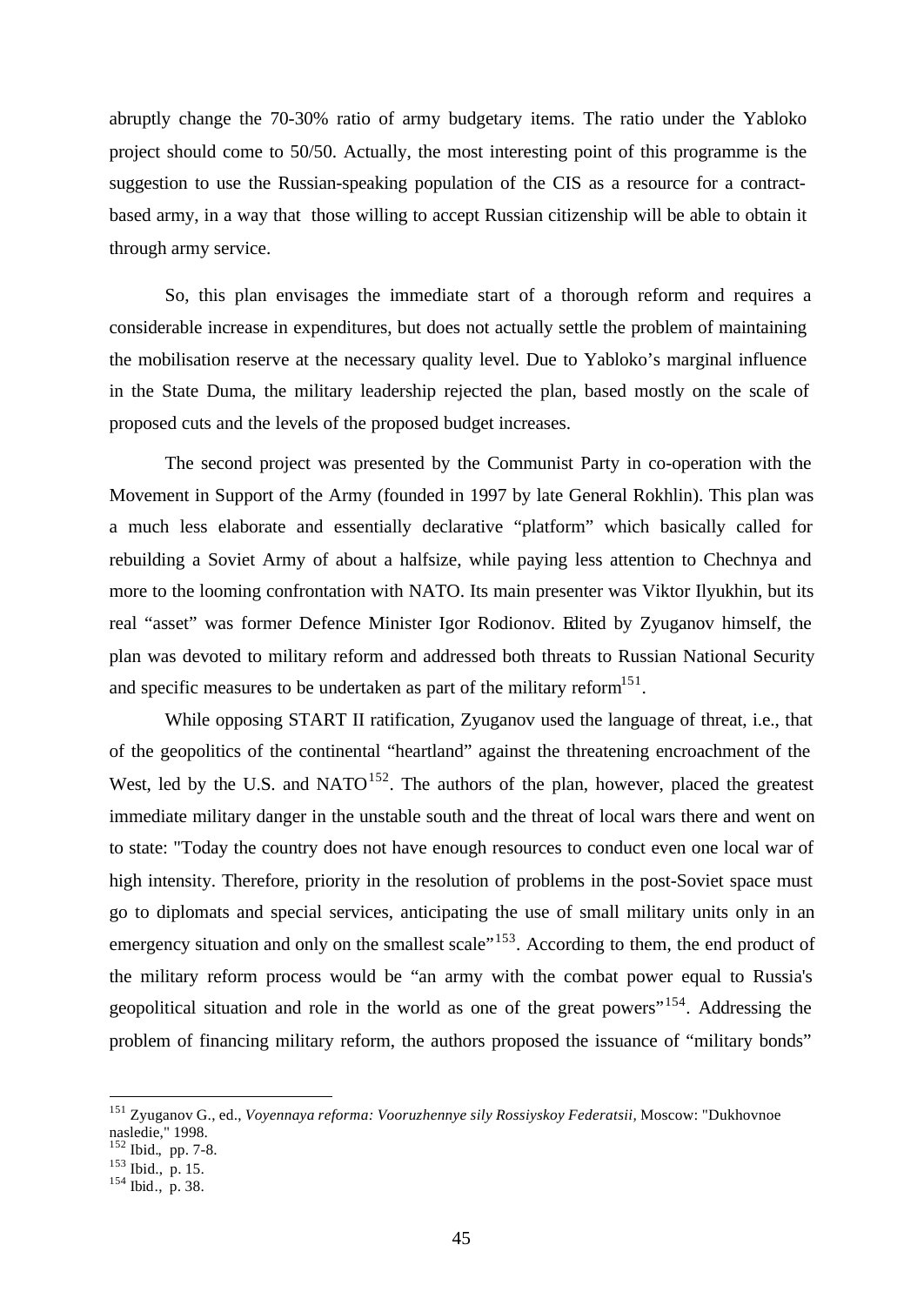as loans to the state to pay for the costs of reform. These would be like the war bonds of the tsarist governments or the defence bonds issued for sale by the United States during World War II<sup>155</sup>.

The third project was less of a party-political nature (though linked to the OVR faction in the Duma) and represented an effort of the Council on Foreign Affairs and Defence. This plan, being a relatively cheap one, would not resolve the problem of transition to a professional army in the near future since it stipulated that the reform of the conscription system should be ready by 2006. And it is easy to understand why: being proposed by the generals, the reform plan was focused towards not producing any reform at all: For centuries the Russian army had been based on a cheap and powerless soldier who has been the cornerstone of the whole system. If this stone is taken away, generals fear that everything would fall apart, and the army would be destroyed. So for them, the present legal base and the two-year conscription system should persist and the number of privates and NCOs serving under contracts kept at the current level. Any decrease in numbers should only start in 2006 and be completed in the indefinite future. The amount of expenditures for personel should also be maintained at practically the same level, since the increase in salaries of contract servicemen would be compensated by the future decrease in number of new draftees.

The Union of Right-Wing Forces (SPS) hired the Transitional Economy Institute (ITPE) to prepare a military reform programme. ITPE analysts calculated the cost of implementing the proposals of Yabloko and the General Staff, and came up with a project themselves. The ITPE plan stipulated a mixed army conscription, where new recruits would undergo a six-month course of military training in special training centres. Afterwards, those willing to continue army service should conclude an extendable three-year contract, depending on the will of soldiers and their commanders. According to the project's authors, such a system would make it possible to resolve several very serious problems: First, as the term of service would be drastically reduced, the number of draft-dodgers would also decline considerably. Second, there would be no harassment by older soldiers, as young recruits would enter and leave their training together. Third, the young men would not be sent to any combat zone against their will.

ITPE ordered the VTsiOM to perform a national poll on the plan. Men from 18 to 28 were asked what salary would be enough to serve in the army. According to the results,

<sup>&</sup>lt;sup>155</sup> Ibid., pp.41-42.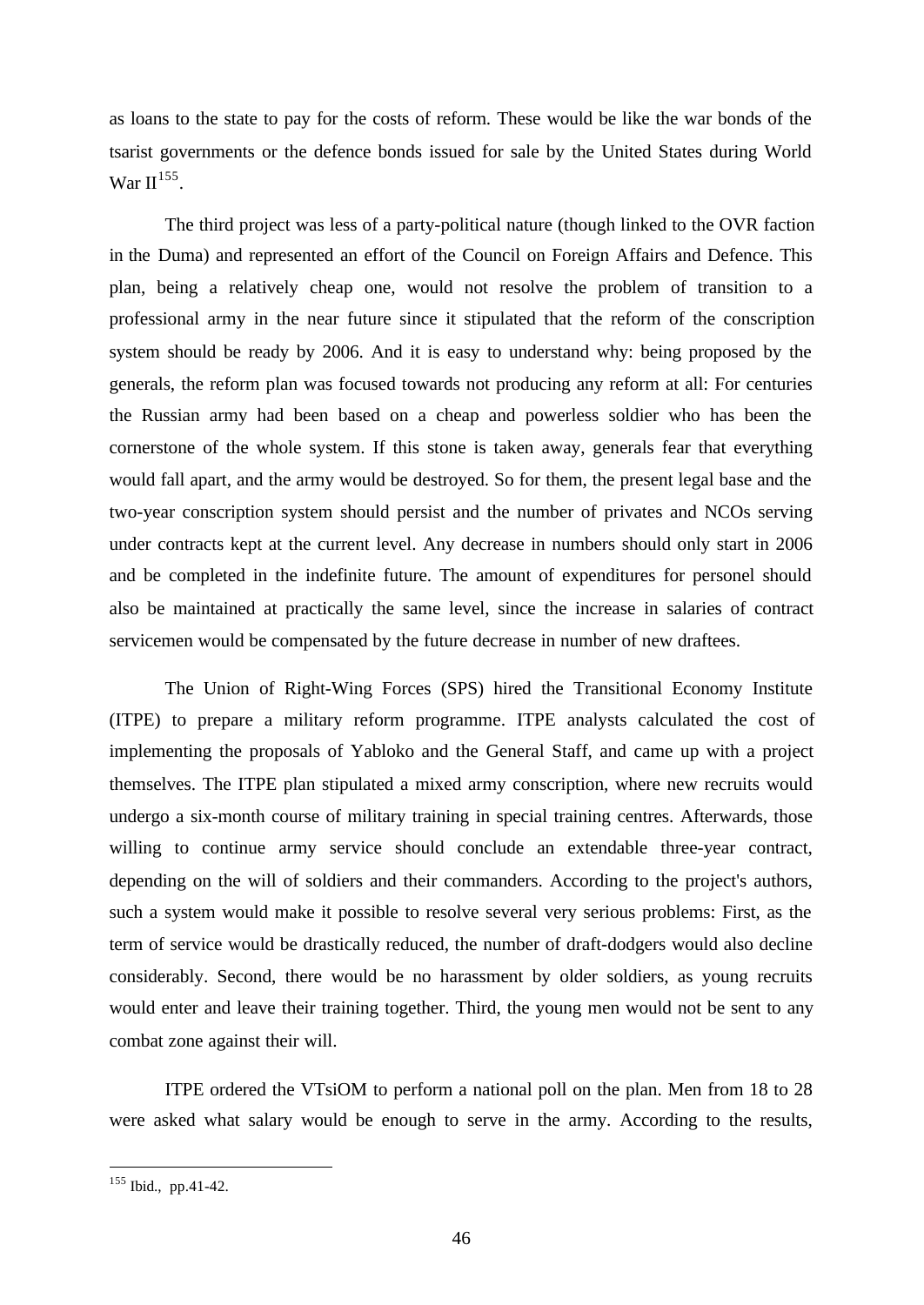400.000 Russians would agree to sign a contract for 3.000 rubles a month, whereas 900.000 would go serve in the army for 4.000 rubles a month. Therefore, if the salary were to be fixed at 3.500 rubles a month, there would be more candidates than necessary. After increasing the salary to 4.000 rubles a month, the Defence Ministry would be able to hold contests, where two people would compete for one position. A plus of the ITPE programme was the fact that no changes to the Constitution were needed to be made in order to implement it since changes were covered by the current legal basis.

President of the Academy of Military Sciences Makhmud Gareev prepared his own concept, which represented a hybrid of the ideas of the Union of Right-Wing Forces and the General Staff. Gareev proposed a transition to a professional army on a contract basis over five to six years. In his opinion, it would be primarily necessary to determine a basic, regular component of the Armed Forces responsible for implementing immediate combat tasks, that would gradually be transformed into a completely contract-based army within five to six years. According to him, conscription should not only be preserved, but also expanded: all unsubstantiated conscription deferrals should be cancelled and the term of military service should be reduced to a year or eighteen months, and later to six to eight months.

The military serving under a fixed period of service would consist of what he called "the variable component of the Armed Forces", comprising special training centres for recruits. On the basis of decent financial incentives on graduation from a training course at the centre, about half of the young people would be able to sign contracts. Another component would acquire a military profession and retire, thereby filling the military reserve. But Gareev did not agree with the General Staff, which suggested that only 40-50% of sergeants should serve by contract. According to Gareev, this category should be entirely professional, and sergeants should be prepared at special one-year schools. The problem with this project was that its implementation would be possible only if there existed an "adequate funding for the military budget", amounting to no less than 3.5% of GDP.

General Nikolaev -the head of the Duma Defence Committee- proposed his own program for change, which was trying to solve the financial problems of Russian military reform by introducing the principle of periodic reshufflings of funds to the military budget. But at best, periodic reshufflings would mean a temporary reallocation of funds from one branch of the military to another, something that is usually based on personal rivalries among commanders and does not reflect an overall strategic concept.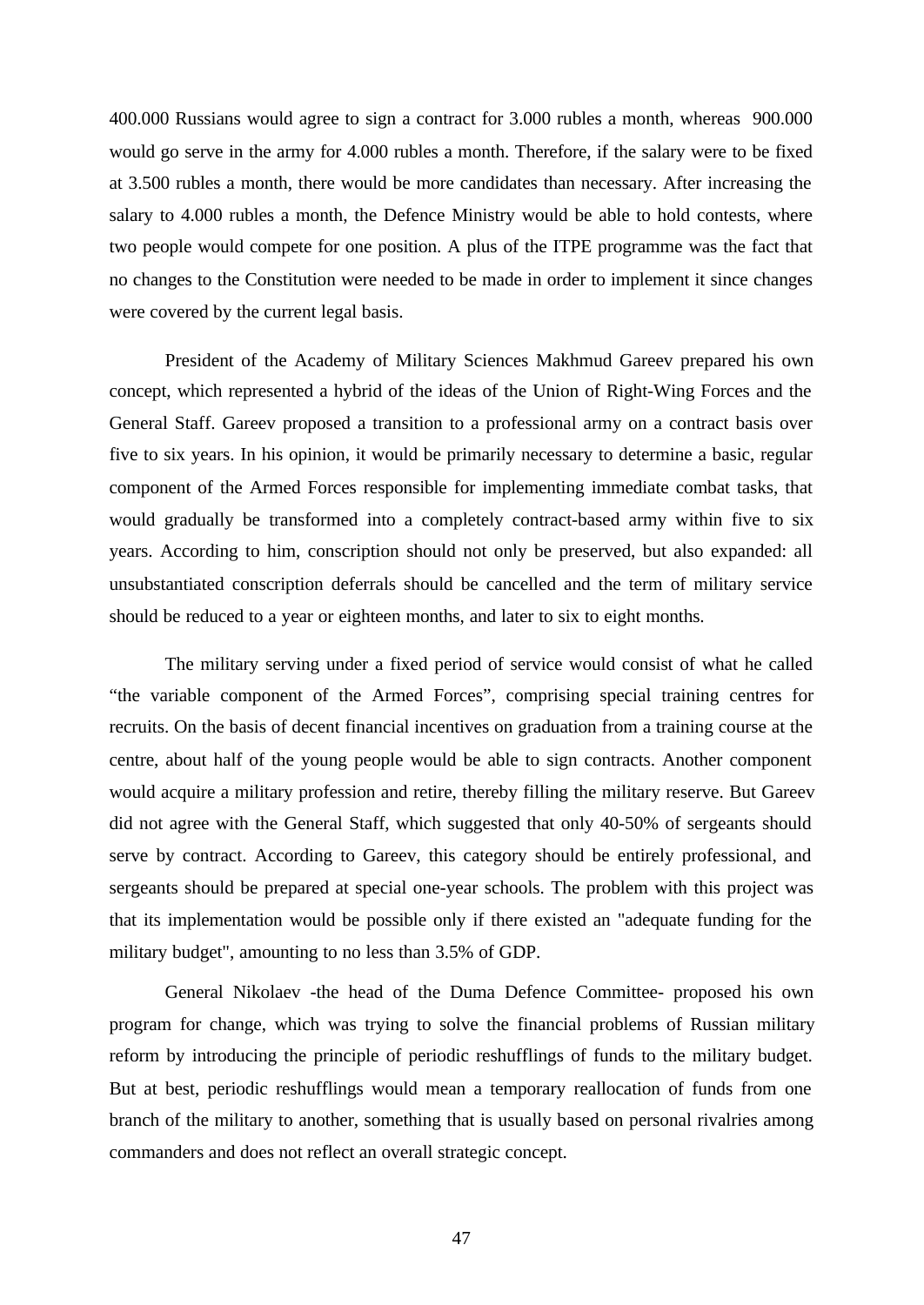Finally, in November 2000 Kvashnin proposed a strict division of functions between the Defence Ministry and the General Staff. Under this plan, the Defence Ministry would take on political and administrative functions, while the General Staff would be responsible for the operational command of the troops. Kvashnin's proposals would probably just fragment the command of the military. If they were implemented, Putin, as Commander-in-Chief of the Armed Forces, would lose his direct link with the troops. At the same time the General Staff the agency responsible for planning military operations for every occasion - would get the chance to meddle directly in political life.

We can therefore conclude that at present, Russia does not have a deficit of concepts of military reform. What has been lacking is effective leadership and economic resources<sup>156</sup>. Until recently, it seemed that the plan of the Union of Right-Wing Forces and ITPE was winning supporters: both the presidential administration and the Cabinet, and even the Defence Ministry accepted this concept. The only stumbling block was the timing. The leaders of the Union of Right-Wing Forces and ITPE insisted that the reform should start in 2003, while the General Staff wanted a start after three to four years, extending over ten years. However, after calculating the possible increase in costs, the Russian political leadership retreated. The military again started persuading Vladimir Putin that a completely switch from conscripts to professionals would lead to a year to year decline in the nation's defence capability. Finally, Defence Minister Sergei Ivanov said that the idea of transition to a mixed conscription system was nonsense. This means that over the next years the Russian Armed Forces will not have reforms, apart from –maybe- some experiments costing considerable amounts of money. But understanding President Putin is not difficult: if the generals are against his plans, who will implement the reforms? However, this is the case everywhere: courts object to the court reforms, state officials are against the administrative reform; bankers are opposed to the banking sector reforms, and so on and so forth. At present, the words"political will and political support" are still the key words - no reforms can be carried out without them.

<sup>156</sup> GaleottiM., **"**Crisis Continues for Russia's Army **,"** in *Jane's Intelligence Review,* June 1998.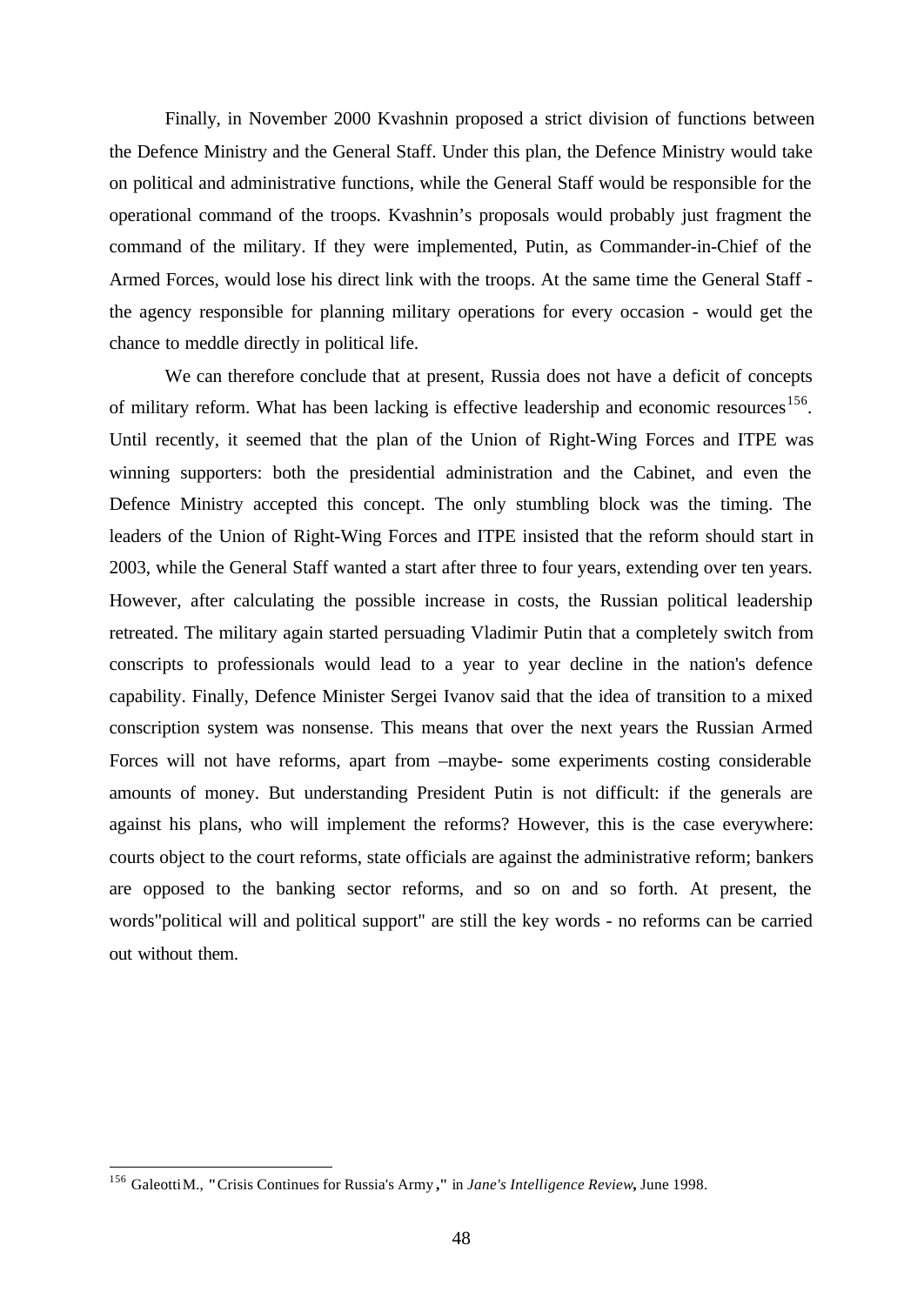# **3.1.i.) Experimenting with the military.**

Before starting - or not starting - the reform, Russian generals and politicians have been trying to introduce model units of professional soldiers so as to work out exactly what kind of infrastructure changes would be required for a professional army and how much they would cost. Due in part to lobbying by the SPS party, Putin was convinced and Ivanov announced in March 2002 that the 76th Airborne parachute Division, based in Pskov south of St. Petersburg, was to undergo a transition to a professional basis by the middle of  $2003^{157}$ . This first pilot scheme would be part of a bigger experiment to decide whether to end decades of military conscription<sup>158</sup>. Later last year, Pskov stopped taking conscripts and started employing only soldiers on a contractual basis while the authorities were looking for ways of luring soldiers into the new professional unit. But finding the right type of soldier was again the biggest problem. The MoD wanted only the best professionals to serve in the division. But the offered salary of about 70 Euro a month was not the kind of money a professional would subscribe to.

At the beginning, there used to be a number of benefits for the military to top up their meagre salaries. But later on, the government abolished them, and many of those already on contracts decided to quit. According to reports, the building of new accommodation for soldiers and officers also fell behind schedule. So, a few months after its beginning, Putin had to express his doubts about the success of the experiment, saying that it has proven to be too expensive.

But some say, that the result of the Pskov experiment has been all too predictable.<sup>159</sup> In any similar case the generals have been constantly arguing that Russia does not have the necessary funds to switch from a free conscript army to an expensive, professional force. And although Putin has doubled defence spending since 1999, the generals constantly complain of lack of funds for structural reform<sup>160</sup>. The, traditional-thinking General Staff is obviously not a supporter of a professional force, as it remains convinced that the current mass mobilisation system is superior. To try to defend the current system, the General Staff has raised the cost estimates for the Pskov experiment to a level of 1 billion Rubles (30 million Euro) in an effort to prove that it would be too expensive. Later the generals raised the sum for the experiment

<sup>157</sup> Boyle J., "Elite Troops are Reform Guinea Pigs", Reuters *via Moscow Times*, March 6, 2002.

<sup>158</sup> Facon I., «La reforme de l'armee russe », op. cit. p19.

<sup>159</sup> Felgenhauer P., in *Moscow Times*, 18 July 2002.

 $160$  Blank S., op. cit.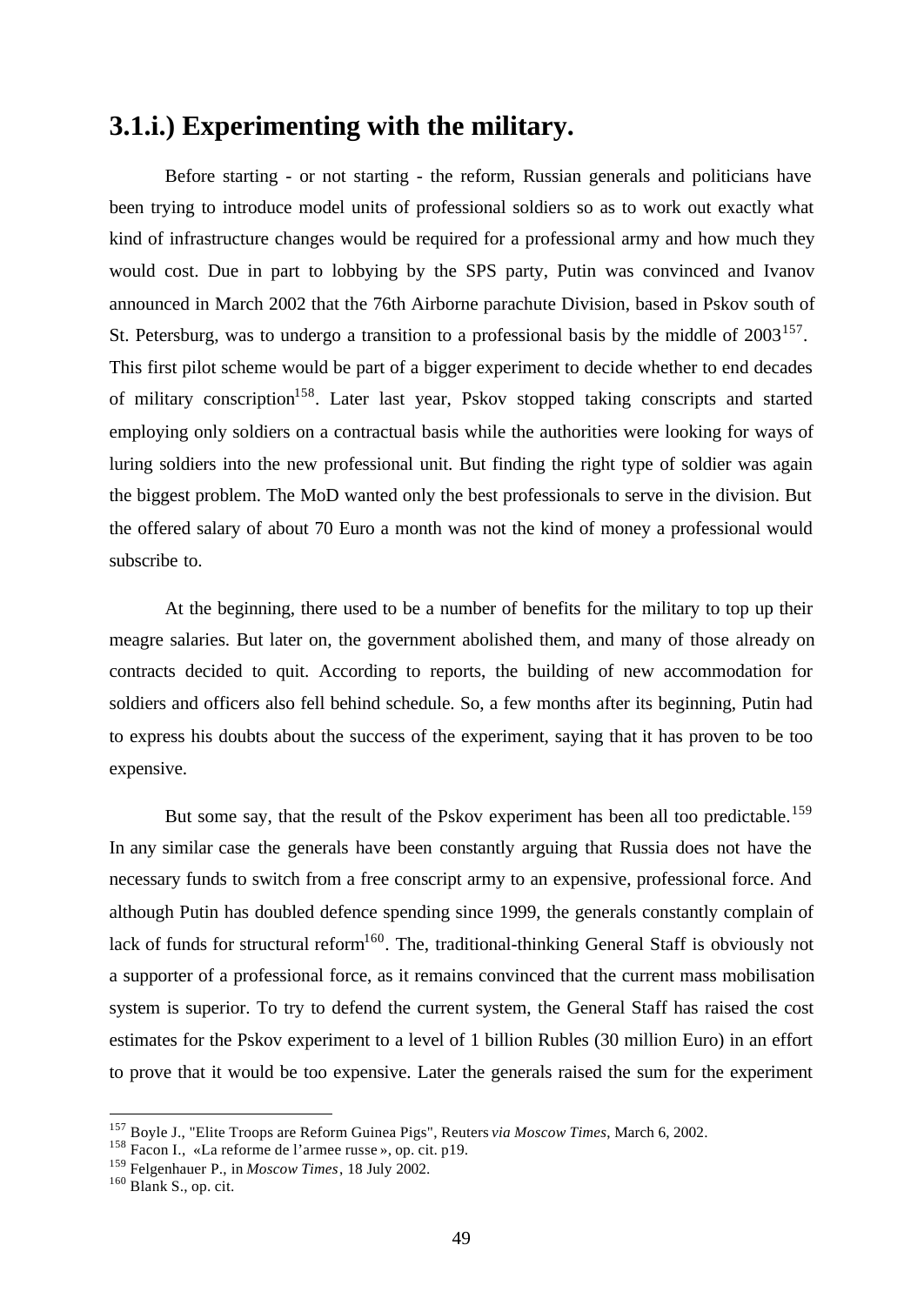(to over 2.6 billion), in an effort to further torpedo the reforms and discredit the whole idea. In the meantime, the Pskov experiment began and some work was initiated, mostly with credits loaned from private banks, a fact which increased the cost of the project enormously. In other words, everything possible was done to enable generals to report to Putin that the experiment has failed and that contract army in Russia is impossible<sup>161</sup>. But this is not true - the 201st division stationed in Tajikistan has been entirely professional for the last few years.

# **3.2.) Overcoming …general problems.**

Putin's conversion plans hinge on two challenges: low levels of available funding and the resistance of the military to reform. Top generals are opposed to reform proposals, because any such proposal entails according to their perceptions that the military's power be diminished<sup>162</sup>. This resistance is based on ideological grounds since many of them continue to live in the past, refuse to recognise that Russia is no longer a superpower and believe the Cold War is as real today as it was twenty years ago  $163$ . "Our generals were trained in the Soviet times, and think the Soviet Army was the world's greatest", says Pavel Felgengauer<sup>164</sup>. "Their aim is to restore that army, not move forward to a new type of force."<sup>165</sup>

Russian generals have their own concept of a reform and a standard explanation for all army crises: it is not organisational defects, but lack of money<sup>166</sup>. So instead of taking measures for gradual disassembling of the recruitment system, they insist on its toughening. And they say that a contract system in the army wont work unless salaries are raised to levels high enough to attract volunteers, meaning a huge increase in the military budget. But the truth is more likely that they are scared of reform that would shrink the army's size, prestigeand perks (Russia's top brass for example is notorious for using conscripts as free labour to built or repair their country cottages). Besides, reform would threaten a lucrative system of corruption that allows officers to exempt conscripts in return for bribes. "The generals don't want to do anything", says Boris Nemtsov, leader of the Liberal SPS Party. "But if we don't do something, we will soon end up with no army at all".

<sup>&</sup>lt;sup>161</sup> Litovkin V., "A Ploy for the president. Military reforms have no effect on the major problems of the Russian army", in *Vremya MN,* 29 August, 2002.

<sup>162</sup> Golts A., "Hide-and-Seek in the Manner of Generals," in *Yezhenedelny Zhurnal*, No. 23, June 18, 2002.

<sup>163</sup> See Golts A., 'Russia's General Staff Resisting Putin's Fore Reforms' , in *Kommersant*, 19 April 2002, p4.

<sup>164</sup> Felgenhauer P.,"Generals prefer restoration.", in *Moscow Times*, 15 February 2001.

<sup>165</sup> *The Christian Science Monitor*, September 30, 2002 edition.

<sup>166</sup> Facon I., op. cit. p18.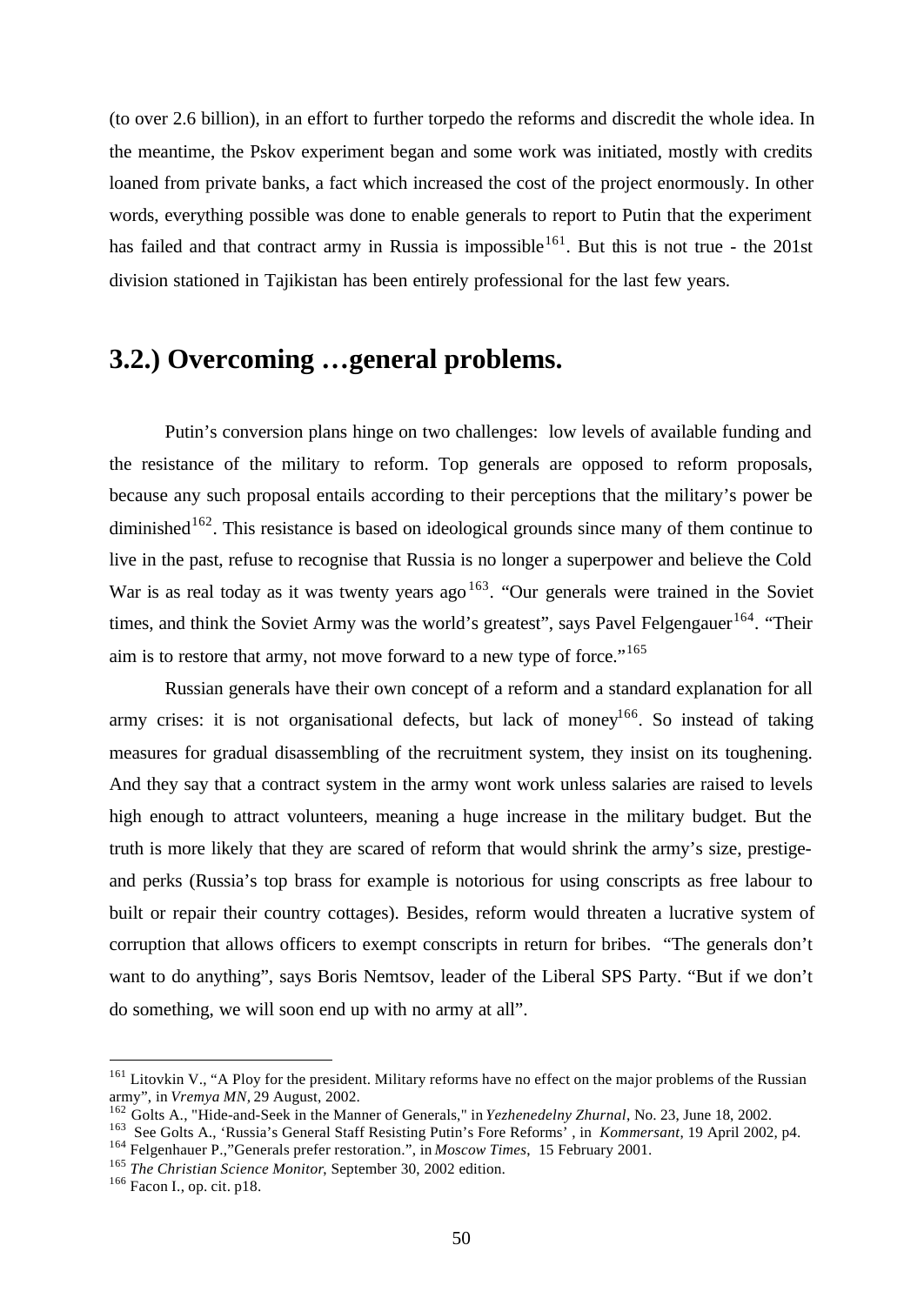## **3.3.) Financing the reform.**

*Good soldiers are expensive, but bad soldiers are even more expensive.*

Unquestionably, one reason Soviet power collapsed was its excessive militarisation. The entire economy operated without regard for real prices or costs and there were no fiscal or economic institutions or markets to impose discipline. Russia inherited 60% of the Soviet GDP (which has dropped to 25% because of the recession) and 85% of the Soviet armed forces (which dropped to 30-35%). From that date on, the gap between the force structure, which the military wants to keep and the budget, is widening, the debt of the defence Ministry exceeding its annual budget<sup>167</sup>.

Because of limits on defence spending and multitudes of other problems, the Russian military has undergone a time of great troubles:<sup>168</sup> Total spending on the Russian military had fallen from 33% to 3% in a decade<sup>169</sup>. In January 1992 alone, Yegor Gaidar cut military procurement by 85%. According to a leading Russian expert, by 1996 the expenditures for organisation and maintenance of Russian armed forces were 2.5–4 times lower than in 1990, for procurement and military construction 9-12 times and for research and development 10 to 11 times $170$ .

According to an official report, the percentage of funds provided to the MOD for 1997 was about 2,6% of the  $GDP<sup>171</sup>$ . But in November 1997 Defence Minister Sergeyev complained that the Ministry had received less than half of the appropriated funds<sup>172</sup>.

The state budget for 1998 allocated 81.8 billion rubles -or 2.88% of GDP- to the MoD. Of that total the MoD expected to receive about half that sum or  $40.9$  billion<sup>173</sup>. But the implications of the 1998 economic crisis made even that impossible.

In April 1999, the federal government owed nearly 7.5 billion rubles just to armed forces personnel<sup>174</sup>. In the second quarter of 1999, the under-financing of the armed forces

 $167$  Mandeville L., op. cit. p.48.

<sup>&</sup>lt;sup>168</sup> FitzGerald C. Mary, *Russian Military Policy and interntional objectives, op. cit.* p.1.

<sup>169</sup> Gloaguen C., op. cit. p.11.

<sup>&</sup>lt;sup>170</sup> Rogov S., "*Military Reform and the Defense Budget of the Russian Federation*," Center for Naval Analysis, August 1997.

<sup>171</sup> Oznobistchev S., *The Situation in Russia Today***,** Center for Naval Analysis, Alexandria, VA: May 1998, p. 8.

<sup>172</sup> Shlykov V. V., **"**The Real Defense Burden in Russia**,"** a paper delivered at Swedish Defense Research Establishment's Conference: Russian Military Prospects, March 12, 1998, Stockholm, Sweden, p. 20.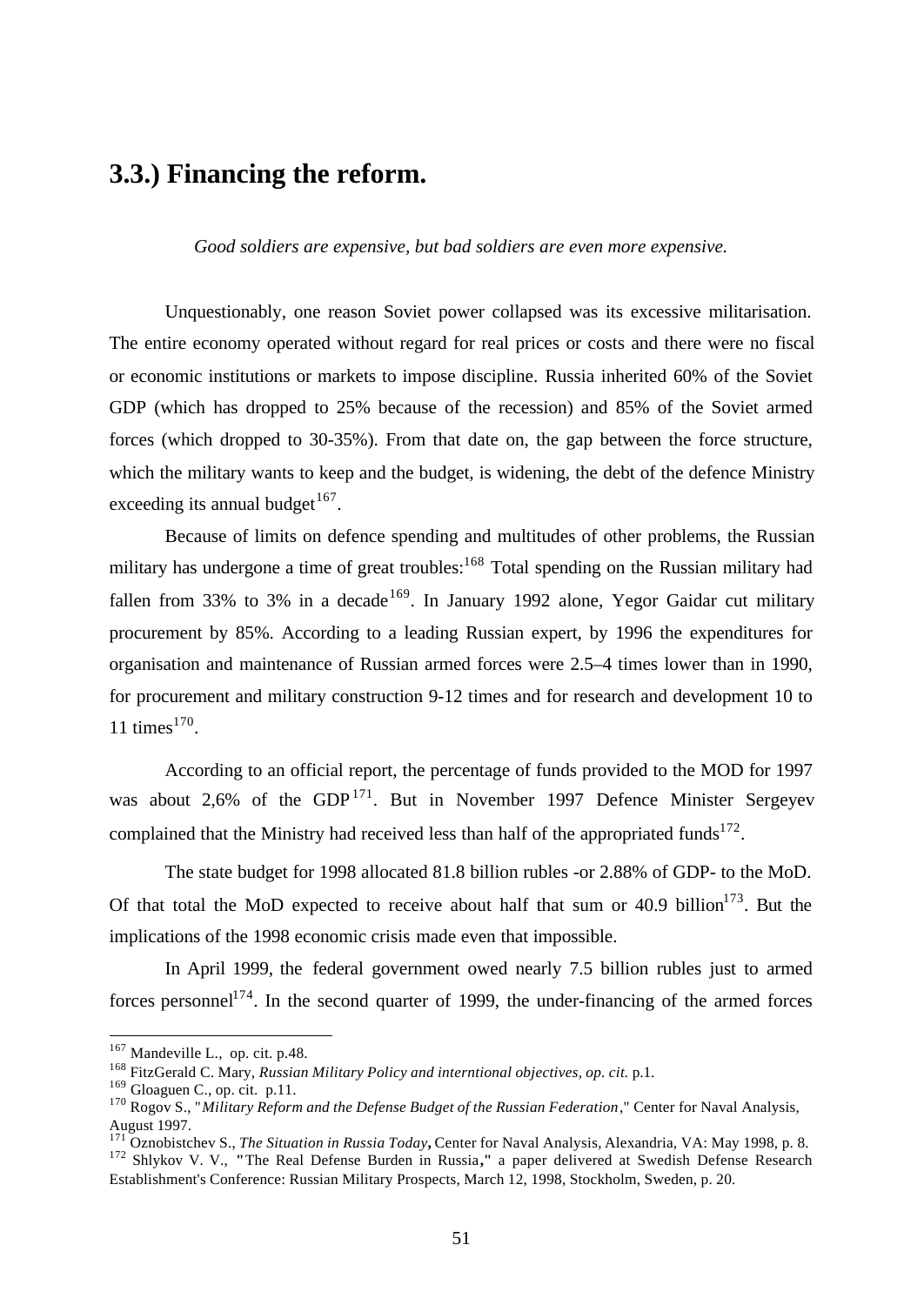amounted to 200 million rubles, while only 31% of the military budget had been confirmed.<sup>175</sup> At the same time, total debts to the Army and Navy had reached 50 billion rubles, almost half of the entire defence budget. And as a result of domestic uncertainties, details of the 1999 defence budget were classified again - for the first time since  $1991^{176}$ .

Since 1999, Russia's official defence budget has nearly tripled -in ruble terms- from 109 billion to a high of 284 billion rubles. But that money has mostly been spent on a lot of things which, a poor country -which Russia is in terms of defence finance- cannot afford to do. Consequently, the Armed Forces have accumulated "internal" (non-paid salaries and benefits) and "external" (payments to suppliers) debts on the scale compared with their overall budget.

In 2000, some measures were taken to cover those deficits, but the planned increases in the defence budget were not sufficient. Moreover, by the end of May 2000, the military had only received 6.5% of that year's promised funds<sup>177</sup>.

In September 2001, Putin proudly noted that for the first time in its history Russia was spending more on education than on defence<sup>178</sup> -while in Russia's 2002 budget social policy outlays, which included education, received 22%, with defence expenditures being 14%.<sup>179</sup> At the same time, tougher treasury controls were implemented over the actual spending of appropriated funds. But everything changed after the Kursk crisis and the defence-budget expenditure for 2001 rose more than 150% compared with the previous year -from 140 to 212 billion roubles<sup>180</sup>, or to the level of about 2.8% of the GDP. In addition, Putin reinstated reform of the Armed Forces as a separate line item (3.9 billion rubles) in the budget. But the 'new money' wer mostly spent to cover some increases in officers' salaries plus a part of extra expenses related to Chechnya..

 $\overline{\phantom{a}}$ 

<sup>173</sup> Shlykov V. V., **"**Paradoksy Rossiyskoy demilitarizatsii**,"** in *Voyennyy vestnik ,* No. 1 April 1998, pp. 4-5.

<sup>174</sup> See *Jane's Intelligence Review*, August 1999, p7.

<sup>&</sup>lt;sup>175</sup> 'Press Conference with Defense Minister Marshal Igor Sergeyev', Federal information Systems Corporation. Official Kremlin int' News Broadcast, 9 July 1999 (here ftp.nautilus.org/ nnnnet/references/Sergeyev070999.txt), pp1-10.

<sup>176</sup> IISS (Ed), 'The Military Balance 1999-2000', Oxford-New York: Oxford University Press, December 1999, pp.104-118.

See Alexander Shaburkin, *Vremya MN*, 7 June 2000, pp1 and 2.

<sup>178</sup> *Radio Free Europe/ Radio Liberty(RFE/RL) Newsline*, September 4, 2001, p. 1.

<sup>&</sup>lt;sup>179</sup> *RFE/RL Newsline*, December 17, 2001, p. 3. Of the 1.95 trillion ruble (65.5 billion Euro) budget, the social policy expenditures were 430.3 billion rubles, and defense spending, 284.1 billion rubles.

<sup>&</sup>lt;sup>180</sup> Security Policy Library no. 6 - 2001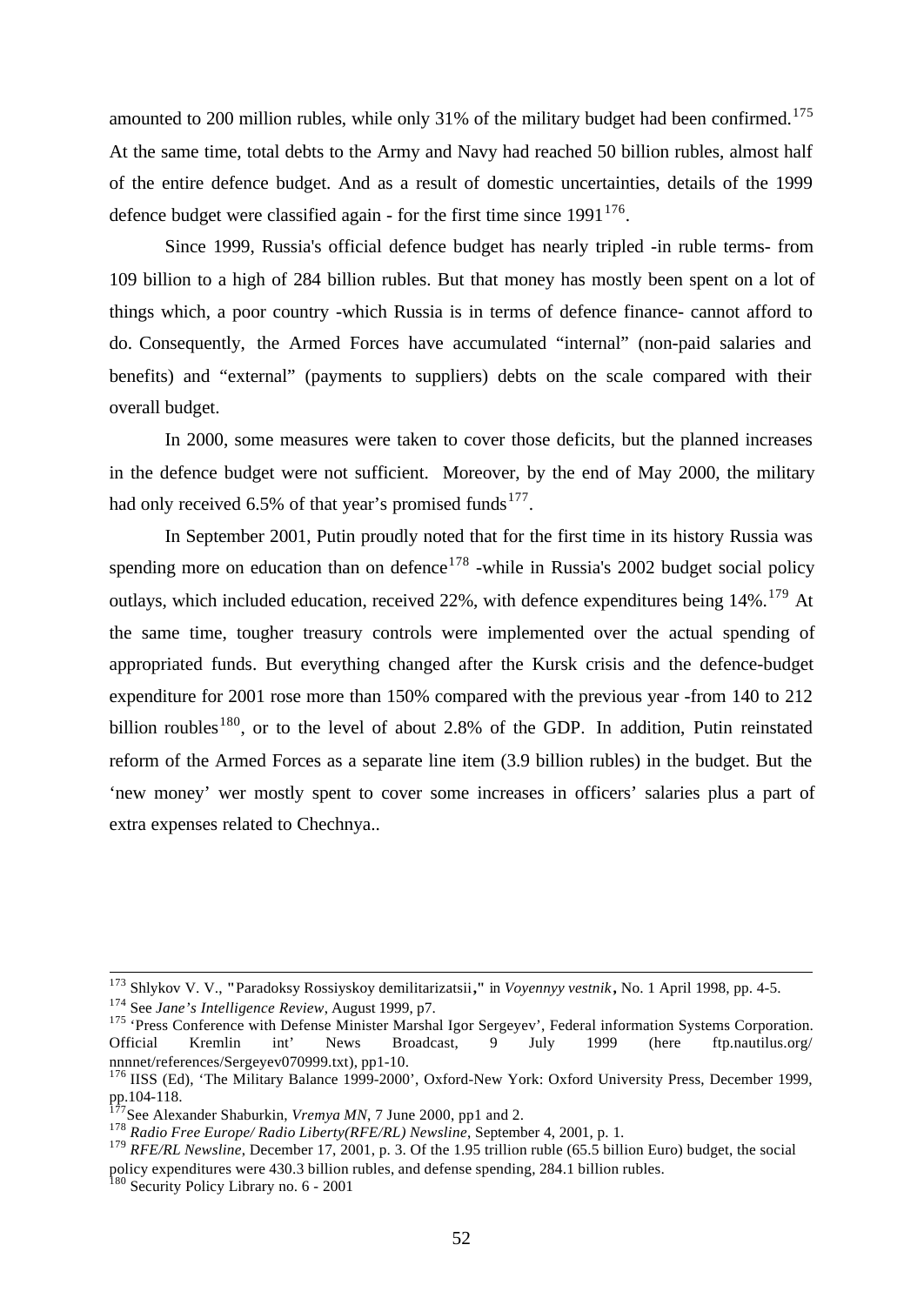| <b>Rank 2001</b> | Country    | 1998          | 1999  | 2000  | 2001  | Share $(\%)$<br>of world<br>military<br>expenditure |
|------------------|------------|---------------|-------|-------|-------|-----------------------------------------------------|
|                  | <b>USA</b> | $274.3^{181}$ | 275.1 | 285.7 | 281.4 | 36                                                  |
| 2                | Russia     | 30.6          | 35.9  | 40.3  | 43.9  | 6                                                   |
| 3                | France     | 40.0          | 40.4  | 39.9  | 40.0  | 5                                                   |
| 4                | Japan      | 37.7          | 37.8  | 38.1  | 38.5  | 5                                                   |

Table 4. Share (%) of world military expenditure

*Source: SIPRI Yearbook 2002. Appendix 6A*

In 2002, Russia increased its military budget by another 25 % due to robust economic growth<sup>182</sup>. But this time the additional funds were almost entirely used to buy new equipment. Over the last ten years, when most of the money the military received was going to maintaining and modifying old arms and technology<sup>183</sup>, this was the biggest sum allocated directly to new armaments procurement and R&D work financing. But, Russia's 2002 budget was for one more time based on unrealistic or at least risky economic assumptions <sup>184</sup>. As to the reason for the beginning of such urgent rearmament, Putin said: "the situation in the world is forcing us to do this."

Finally the government's 2003 budget -its third surplus one- calls for new spending increases in the military, reflecting Russia's gains from high oil prices in the international market and results of a revolutionary flat 13% income tax introduced two years ago.

Despite those augmentations, the Russian defence budget is well below 3.5% of GDP a figure indicated by the Russian authorities since the mid 90s as the minimum needed to maintain the defence capability. In the 2002 federal budget law for example, defence expenditure was set at 2.64% of the Russian GDP of 308 billion Euro, which in overall is a

<sup>&</sup>lt;sup>181</sup> In billion US Dollars

<sup>182</sup> See the interview with Colonel-General Nikolai Kormiltsev by Nikolai Poroskov, in *Vek*, No 1-2, 11-17 January 2002, pp.1 and 3.

<sup>183</sup> Golts A., "Greedy Bureaucrats Hinder Defense Reform" in *The Russia Journal*, April 4, 2001.

<sup>184</sup> See Farizova S., 'Moscow Budget Belt to Tighten' in *Kommersant-daily*, 18 September 2002, p2.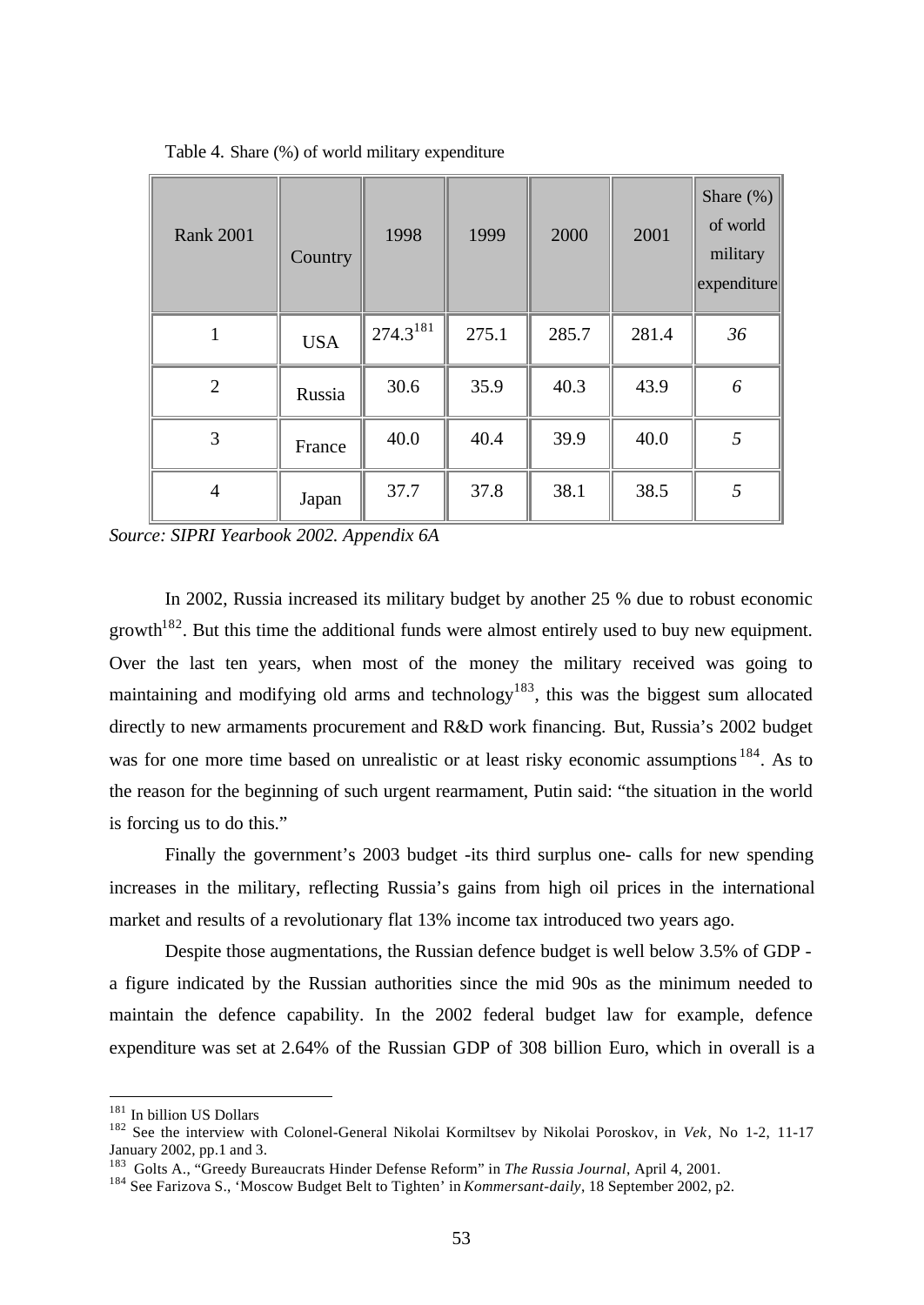sum smaller than the US annual military budget -around 320 billion Euro)<sup>185</sup>. This strict budgetary policy seems to contradict the forecasts by some experts on the remilitarisation of the economy under President Putin. Of course, more realistically the defence budget of the Russian Federation comes up to 5-6%, according to Western and Russian experts, however, the forces actually receive only a portion of the earmarked resources.

In any case, the fact is that even if the real figure falls in the higher end of the estimate range, it would seem insufficient to maintain the army at its current state, much less to fund the expensive projects necessary to reform (especially R&D). But the reformers estimate that cutbacks in the armed forces will double the amount of money available for each serviceman by 2005 and triple it by 2010. The truth is that cutting the army's size could actually be even more costly because retired non-conscript officers will have to be provided with free housing, job training and severance pay. In addition, more money, or even existing sums spent more wisely, will not solve some critical personnel problems severe structural weaknesses dating back to Soviet times<sup>186</sup>. As Aleksey Arbatov, Deputy Chairman of the Duma Defence Committee, argued: "If Russia decided to bring the financing of its servicemen up to US standards, it would have either to reduce its army from the current 1.2 million servicemen to 100.000 people or increase the military budget up to 6 trillion rubles, or seven times greater a sum than the overall total of the 2000 federal budget."<sup>187</sup>

Reform, as opposed to downsizing, requires significant new funds. An increase in military spending from the government's proposed 2.64 % of GDP to 3% would be unlikely to have a positive impact on reform since Russia would still face an acute shortage of resources in the military sphere: Simultaneously confronting the West, waging a war in the south, and keeping its powder dry in the east on such a budget is an impossible mission.

These facts are more than oftenly used by those who do not want to see a reformed Russian Army. But argumenting that a military reform is too expensive to be realised is not true: When France changed over to a professional army its defence budget rose only slightly. Furthermore, India and Pakistan, neither of which are rich countries, both have professional armies.

A volunteer soldier -of which the 1.2 million Russian army has 150.000, costs according to MoD sources, 3900 rubles (about 120 Euro) per month (over 46,800 roubles a

<sup>185</sup> « Problems of the Russian Armed Forces Must be Addressed », in *Center for Strategic and International Studies (CSIS) Prospectus*, Volume 3, Number 3 Fall 2002.

<sup>&</sup>lt;sup>186</sup> On the prospects for Russia's military reform see in particular Arbatov A. G., 'Voyennaya reforma: doktrina, voiska, finansy', in *Mirovaya ekonomika i mezhdunarodnye otnosheniya*, 4/1997, pp5-21.

<sup>&</sup>lt;sup>187</sup> Arbatov A. / Romashkin, P., NVO, No  $8/2000$ , 3-16 March 2000, pp1 and 3.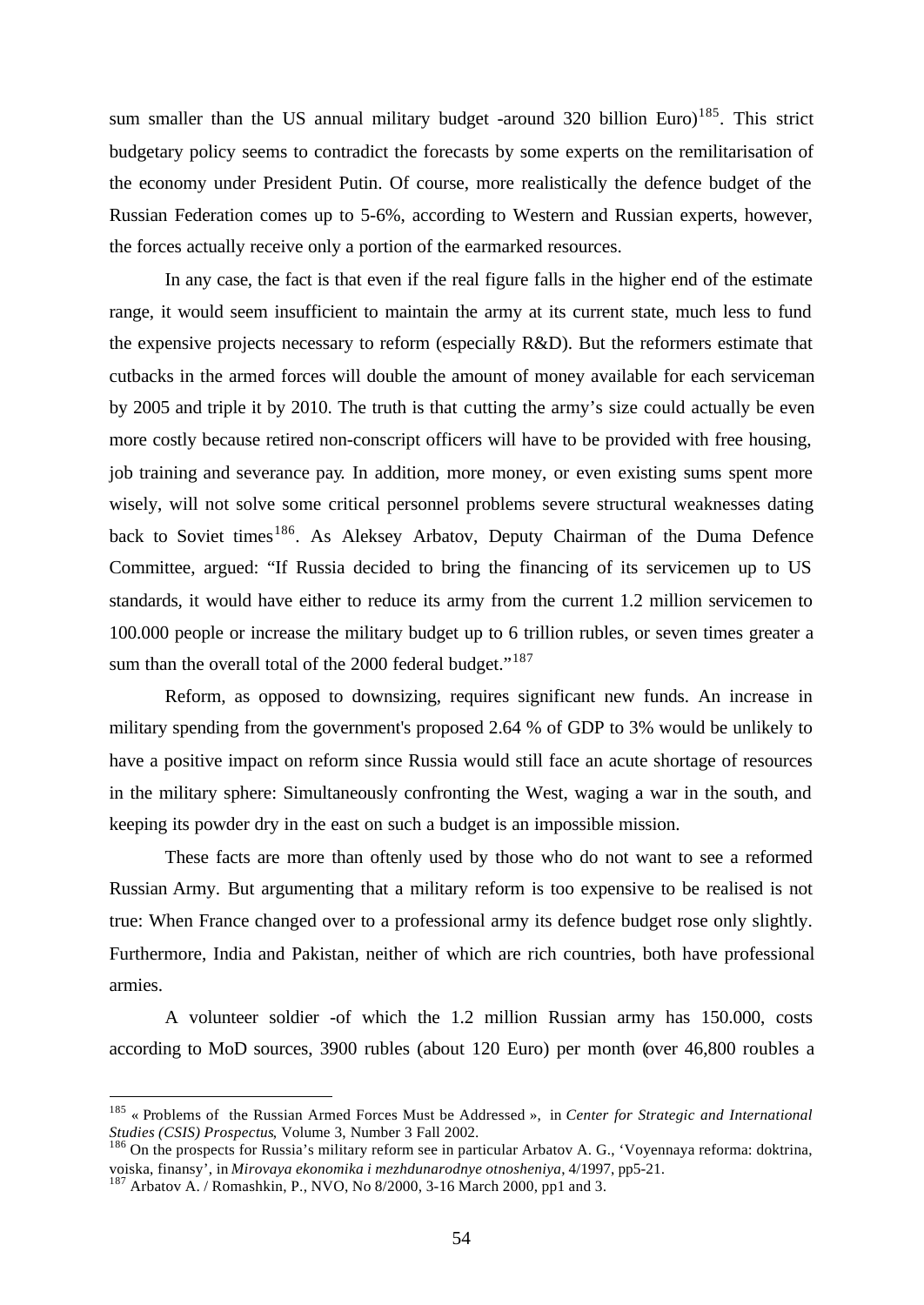year, compared with 16,000 to 17,000 roubles for a conscript),  $^{188}$  plus a 800 ruble (25 Euro) daily bonus when serving in combat operations. So, if you perform the calculations, the difference in maintaining a soldier for a fixed period of time and a contractor comes to 30.000 rubles a year. Consequently, if the Russians replace 400.000 recruited soldiers with contractors –a number that is necessary in order to implement the planned army cuts by 2005 spending on maintenance of the army will grow by 12 billion rubles a year. And if we add non-recurrent spending on transforming for instance a hundred divisions on a contract basis, we will get an additional increase of around 50 billion rubles more (judging from the Tajikistan experiment). Overall, it will cost about 62 billion rubles - 2 billion Euro to be clearer - which about half of the present military budget of the country –keeping in mind that most of this expenditure will last for several years. Of course, action will also need to be taken on infrastructures, since professional soldiers will not accept the conditions that conscripts live in at present <sup>189</sup>. But in any case, the fact is that the current conscription system wastes the resources of the army on basic instruction and training of unfit young people.

A conscript takes much less money himself, but the whole system has a tremendous amount of waste in it, since a conscription-based military is extremely inefficient in using the resources it receives from the budget. No one has ever calculated how much it costs in finances and material resources to give new conscripts elementary military training every six months. Each fresh influx of conscripts is estimated to cost 80 million to 100 million rubles. Regional authorities cover a large portion of this money, and that gives military officials the impression that conscription doesn't cost anything. The government anticipates that, when conscription is abolished and further manpower reductions are made  $190$ , it will be possible to adjust the balance of the defence budget towards investment whilst offering servicemen more attractive pay.

According to many analysts, the basic condition for a successful continuation of the military reform would be a further strengthening of the country's economic position and an achievement of a sustained annual GDP growth rate of 5-6%. But in today's Russia, there is little room for manoeuvre in the economy. As Minister Sergeyev put the issue, "To draw up a budget like Mozambique but demand armed forces like the United States is not entirely logical<sup>191</sup>." So other solutions for funding the military reform, need to be found.

<sup>&</sup>lt;sup>188</sup> Facon I. op. cit. p.19.

<sup>189</sup>*Russian Military Analysis*, No 113, 28 September 2001.

<sup>190</sup> see Baev P., "Putin's Military Reform – Two Trajectories for the First Presidency", *op cit*, p10).

<sup>191</sup> Nesirsky M., **"**Russian Armed Force in Critical Shape," *Johnson's Russia List #2168,* 8 May 1998.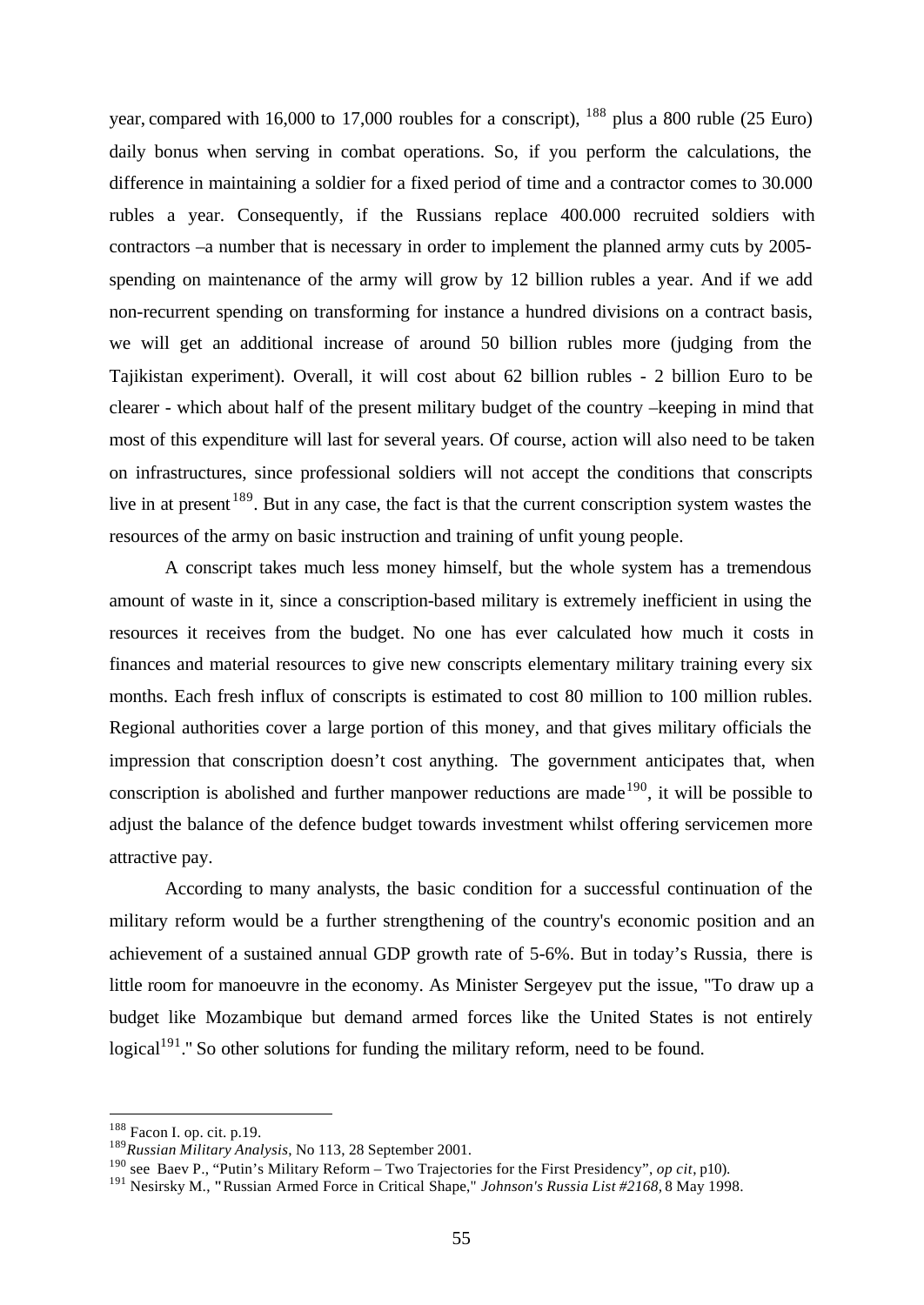To my opinion, a few changes can help achieve the desired result: First of all, Russia needs to effectively use the financial resources it does have. Therefore strategic questions need to be asked such as how much it needs to spend and on what. Secondly, there is no doubt that funds are mismanaged due to corruption. Even according to modest Russian calculations, over 1 billion Euro may have been stolen from the Armed Forces in  $2001$ .<sup>192</sup> That is why the Russian leadership should take any new opportunities for staff cuts and large-scale computerisation within the army, in order to reduce maintenance and mismanagement costs. Accounting of all financial operations should be entrusted to specially established accounting departments, whose personnel could be recruited from among the real civilian staff of rear services and financial agencies and all operations connected with supplies to the troops, should be placed under tight control.

Apart from enhancing the use of money it already has, Russia needs more funds in order to realise its military reform. According to the 2003 military budget, Moscow will have a chance to use additional billions of Euros, coming from high oil gas and metal prices in the international market. But becoming the hostage of world prices for energy and metal is not a sound financial basis for military reform in the forthcoming decade.

Another possible source of increase in Federal budget revenue, could be the –much discussed- military taxon persons of draft age not serving in the Armed Forces for one reason or another. Given the present draft contingent, such a tax could be a weighty source of revenue for funding the Armed Forces. Finally, the system of military educational establishments should be enhanced, something that would also save millions of rubles on an annual basis.

The latest changes in the West's policy toward Russia, and rapprochement with the U.S., have given Moscow an unprecedented chance to cut costs and free up funds for restructuring its military establishment. The new Western economic benefits, as well as foreign policy changes favourable to Moscow, allow Russia to concentrate on military reform and transform its ground forces from their recent troubles into a modern army. In the same framework, Putin, announced on the  $16<sup>th</sup>$  of October 2001, the closing of Lurdes, Cuba military complex, Russia's largest military base and electronic listening post in the western hemisphere. Established in 1964, the 25 Km² installation housed 1500-1600 full-time

<sup>192</sup> Delyagin S., in *Vremya MN*, 18 October 2000, pp1 and 3.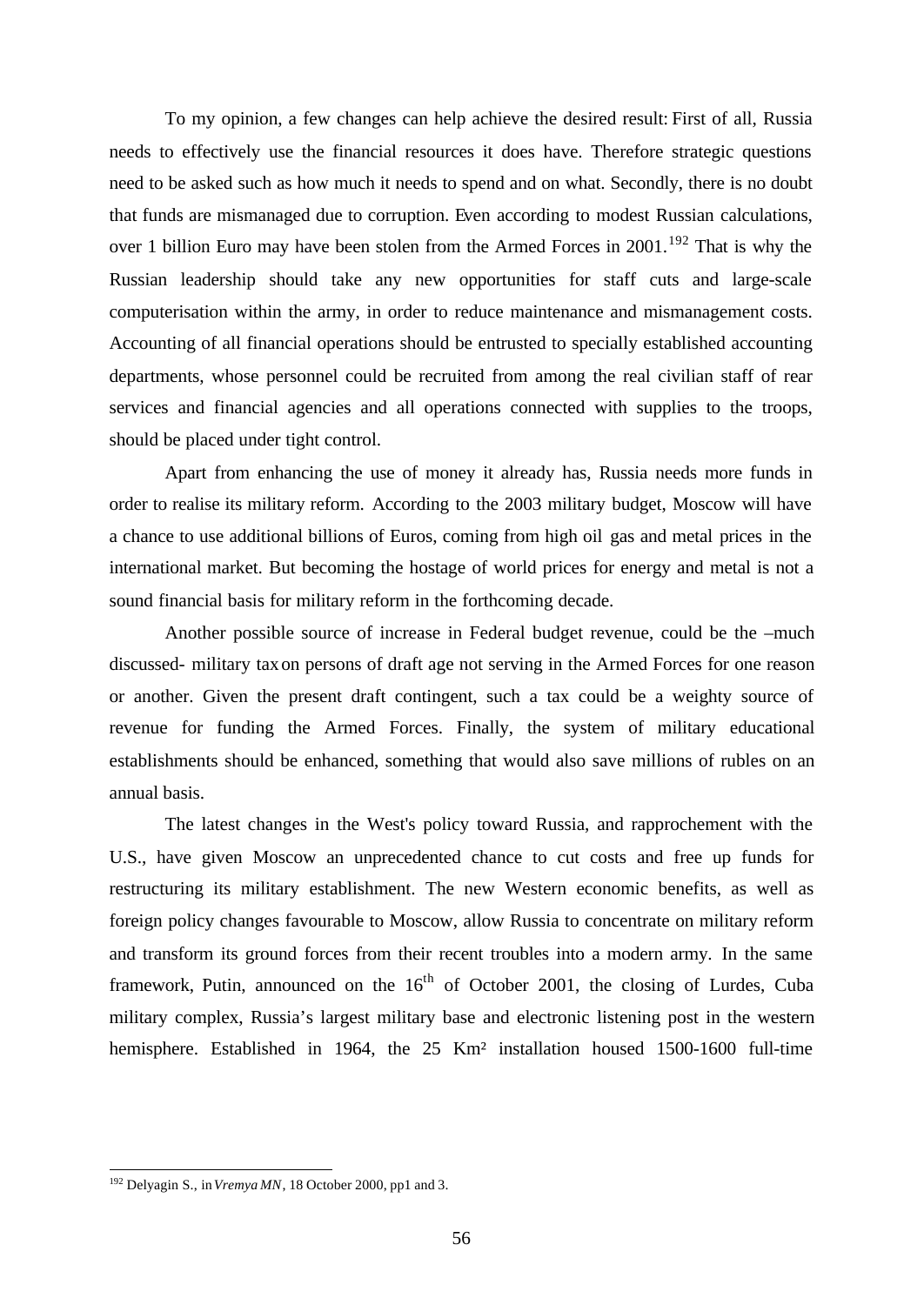personnel<sup>193</sup>. Its cost of renting came to around 200 million Euro a year, not counting the salaries of the base's personnel. The rent was paid to Havana in the form of crude oil and spare parts for obsolete Soviet military equipment -hardly a heavy burden for a country like Russia. But in the words of Russian officials, with those money twenty reconnaissance satellites or 100 sophisticated radar stations could be purchased.

On the same day, Putin stated that Russia would shut down its naval base in Cam Rahn Bay, Vietnam. The Soviet Union and then Russia had maintained the base since 1979. And even if some say that Cam Rahn was leased rent free, chief of the armed forces' General Staff Anatoly Kvashnin reported that the leasing of the base in Vietnam costed Russia annually a sum that was equal to the value of a modern nuclear-powered submarine with armament. In any case, the additional means released from the pullout of the Russian military bases in Cuba and Vietnam can now be spent to finance priority military programs.

<sup>&</sup>lt;sup>193</sup> In addition to gathering and analysing US communication, Lurdes reportedly guided Russian intelligence agents to North America, provided links to the Russian spy satellite network, sent instructions to Russian ships and submarines and tracked US naval activities in the Caribbean.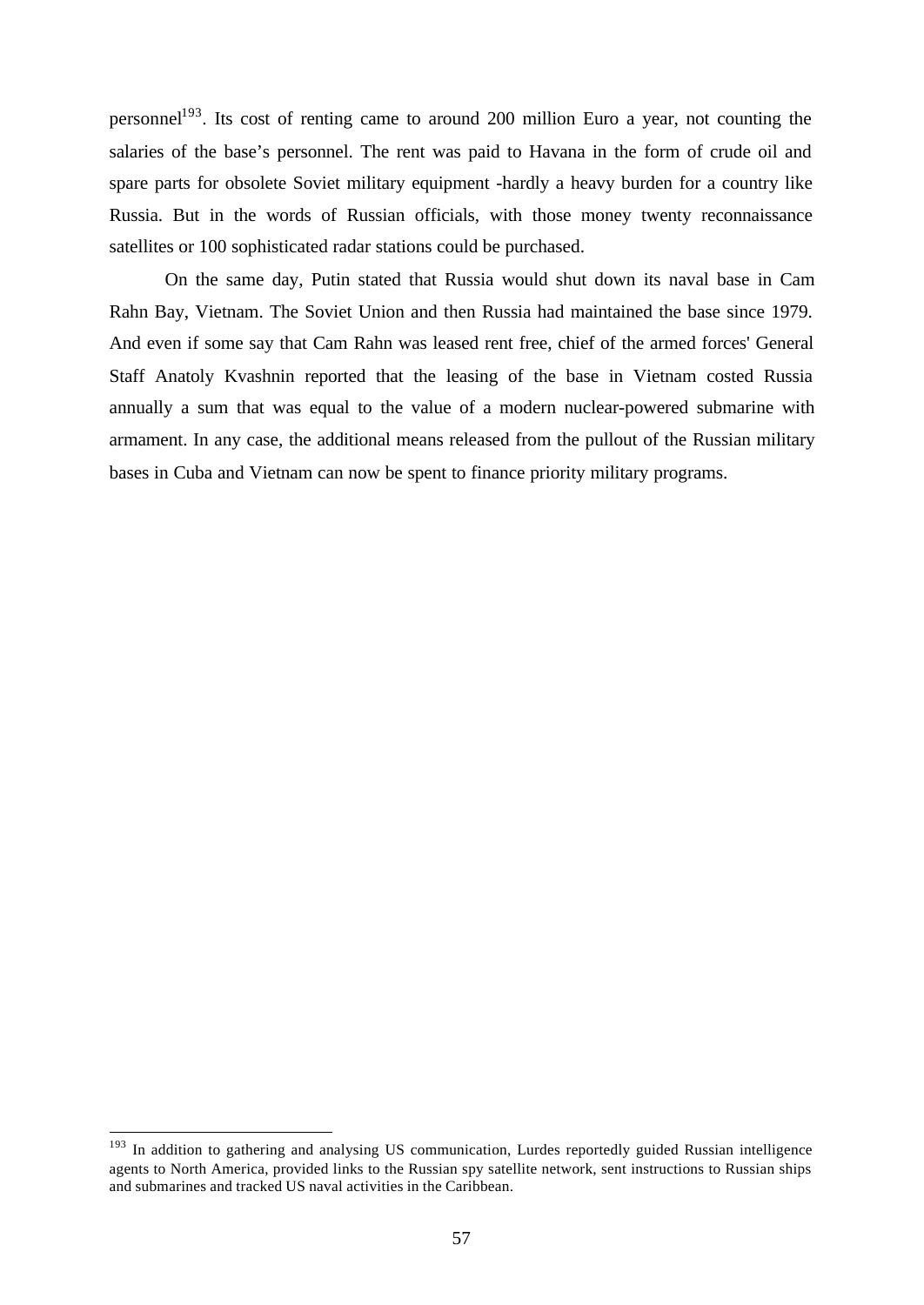# **3.3.i) Adjusting Russia's Military Industrial Complex.**

When one is trying to give solutions to a Russian problem, he should never forget the numerous exclusive characteristics of the Russian post-Soviet system<sup>194</sup>. Russia's huge and unreformed MIC for example represents a massive section of the state's resources both in Soviet times and in Russia.<sup>195</sup>. In March 2002 there were more than 2 million employees in 1,700 state-connected firms. And until today, almost none of those factories have been closed or liquidated in spite of the fact that many of them are bankrupt.

The Russian defence industry cannot survive without arms exports. This is why Russia has become the largest arms exporter (according to SIPRI).

|                     | Domestic       | <b>Export sales</b> |
|---------------------|----------------|---------------------|
|                     | procurement    |                     |
| <b>Ships</b>        | 2              | 11                  |
| <b>Tanks</b>        | 31             | 435                 |
| <b>Submarines</b>   | $\overline{2}$ | 10                  |
| Aircraft            |                | 278                 |
| Helicopters         | 8              | 98                  |
| Air defence systems | 1              | 22                  |
| Armoured vehicles   | 17             | 217                 |

Table 5: Estimate of numbers of weapon systems Manufactured for domestic and international sales 1992-1999

**Source: Argumenty I Fakty, April 2000, no 14 on the basis of data from the Russian arms exporting agencies.**

The largest buyers of Russian arms are the Chinese, with purchases, amounting to well over 6 Billion Euro over the last few years. The agreements give the Chinese the right to develop and make some weapons through collaborative development programmes, for example in aero engines. This trade may well grow in the short term but must sooner or later provide diminishing financial returns to Russia. India is also buying a similar range of equipment.

 194 "*Prospects for Military Reform in Russia*" in http:/ /www.ceip.org/files/events/trenin.asp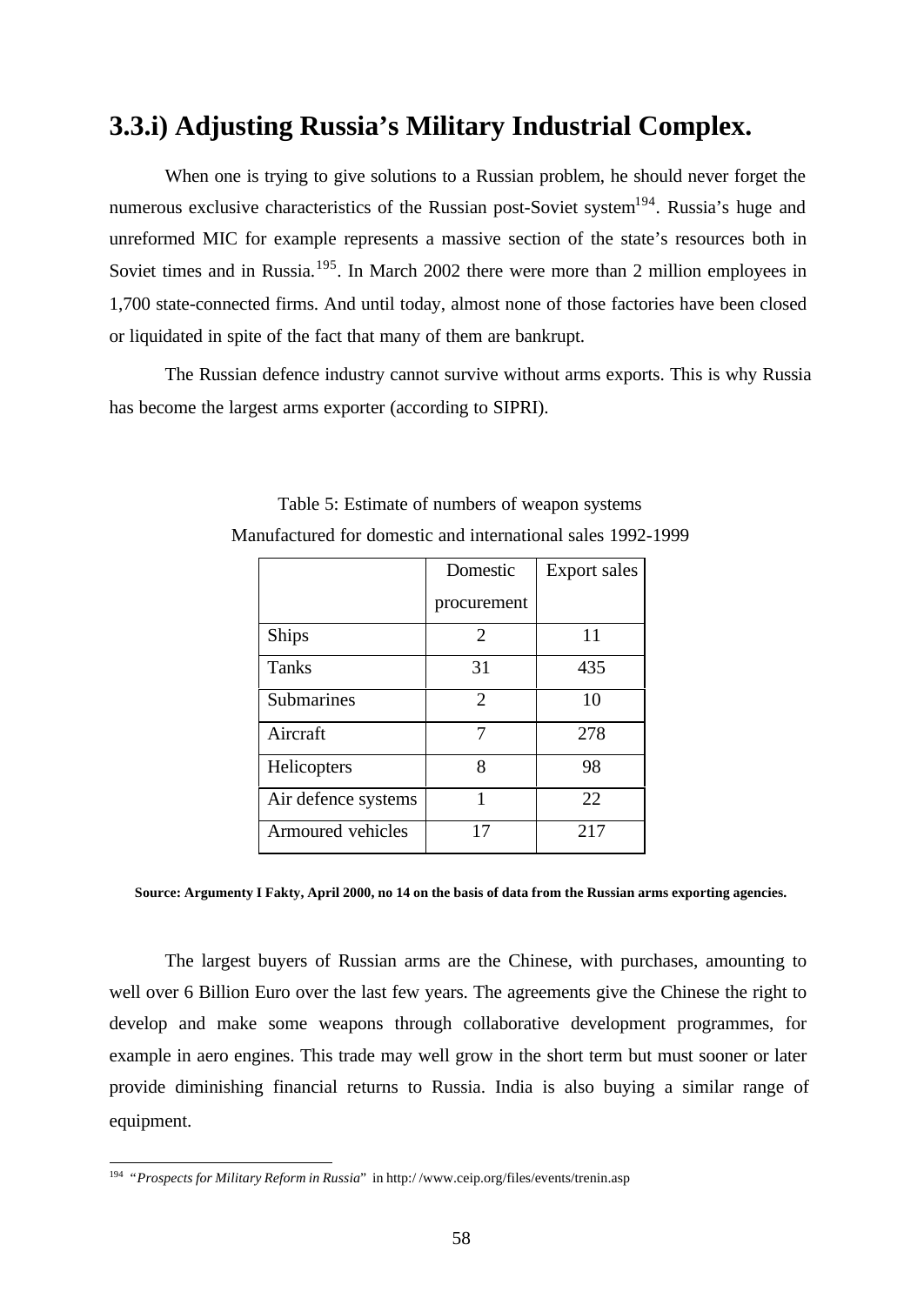Iran is Russia's third largest arms customer $196$ . The arms sales' agreement signed in 2001 could bring Moscow 300 million Euros in annual sales and could reach 1.5 billion over the next few years- an important sum for the starved Russian MIC.

Of course, Moscow would like to export more to the post-Soviet states, including those in Central Asia or Malaysia and Indonesia, but much of the purchase price is paid in goods such as food, and the strong Western military and political presence in the region after the war in Afghanistan may result in a reduced market for Russia's arms exporters<sup>197</sup>. Attempts to break through to markets like Latin America have very doubtful prospects, while in the meantime, Russia has lost its east European markets –apart from Greece- for good after the NATO enlargement.

To respond to these challenges and since internal procurement will be impossible until 2005, the Russians are not reluctant to export even some of their most advanced weapons, many of which are top-quality, practically without state controls. In addition to conventional weapons, Russia exports missile and nuclear technology<sup>198</sup>. This way, Russia's rivals can obtain high-class weapons and systems, relatively cheaply.

Long among the major irritants in US-Russian relations, the White House views those transfers with still greater concern now that Iran is part of the "axis of evil". Russia also received repeated warnings from the US about the dangers of enhancing China's military capabilities. But for Russia, China is for the time being, a source of hard currency. So, Russian politicians defend their exports, by arguing that the proceeds provide the only way to fund developments of the next generation of weaponry<sup>199</sup>.

Analysis of those exports prove that it is questionable whether Russia will be able to maintain them on such a high level in the next few years<sup>200</sup>. Russian gains from arms sales come up to around 2 million Euro/annum in cash terms  $^{201}$ . There is no way that such a sum will support the still vast MIC reported above, even if the whole revenue actually reached the factories and was spent correctly.

This is why the Russian MIC tries to enlarge its sales world-wide by learning techniques of marketing such as providing better after sales' service, spare parts centres and

 $195$  Simon G. op. cit. pp. 151 –164.

 $196$  Gloaguen C., op. cit p.8.

<sup>&</sup>lt;sup>197</sup> Golotyuk Y., op. cit.

<sup>198</sup> see also "Le commerce des armes" in *Studia Diplomatica*, vol. XLV, 1992, no 1-2-3, pp.45-61.

<sup>&</sup>lt;sup>199</sup> The Sukhoi OKB is funding the S-37 BERKUT technology demonstration programme through the sale of SU-27/Su-30 aircraft to China and India.

<sup>200</sup> Blagov S., in *Asia Times*, 2 July 2002.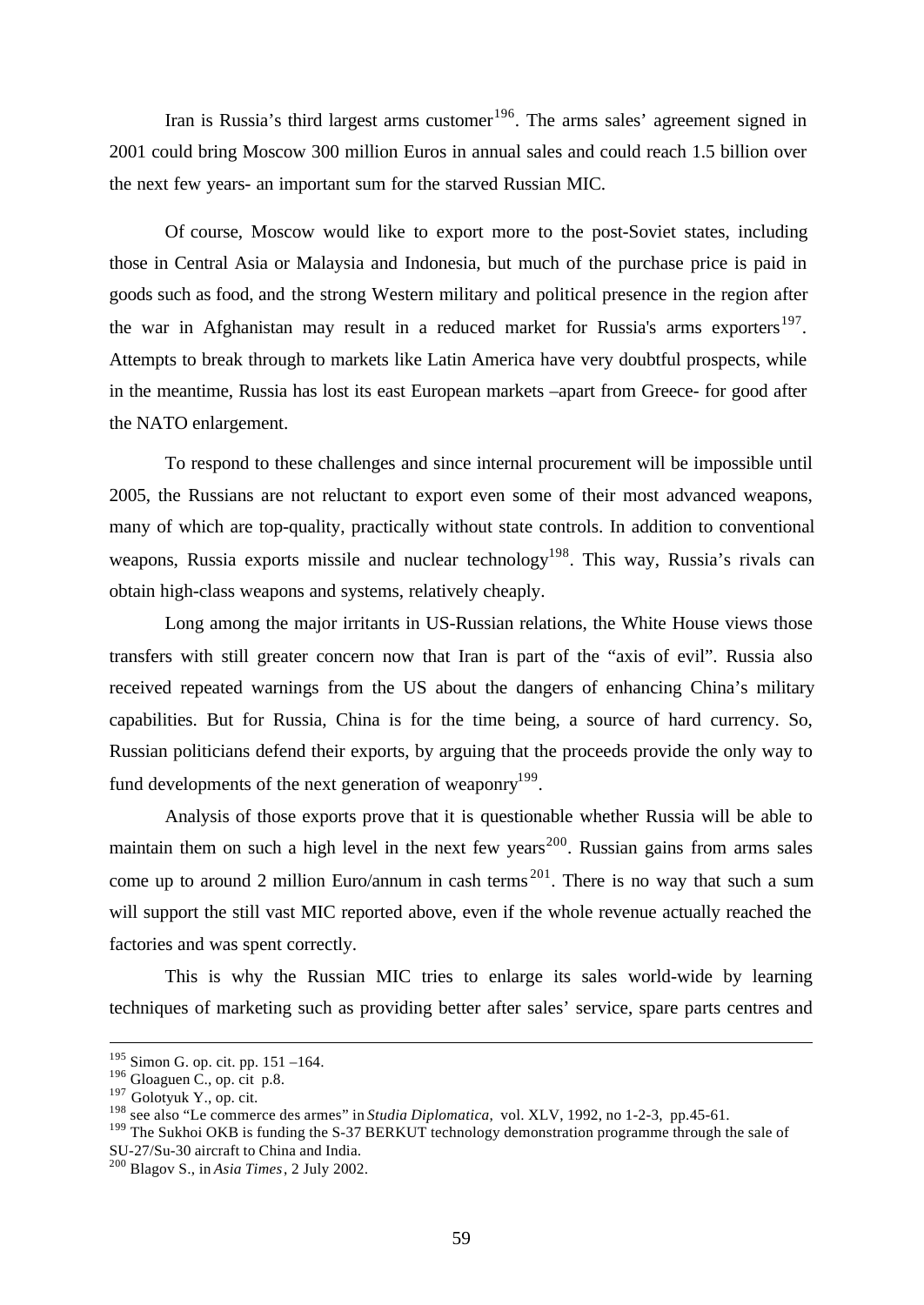training of technicians in countries such as India. And it has the capability to undercut Western suppliers because its prices, as in Soviet times, are unrelated to true costs. There are no exact figures on how much Moscow spends in direct subsidies on the country's some 1700 state-linked defence enterprises. But combined with indirect subsidies such as artificially low prices for energy and rent, the true cost of manufacturing might actually be higher than any profits the country receives. The value of return to the factories from all this much-heralded trade has to be heavily discounted, especially after deducting the shares taken by the trading companies and the State in taxes.

The Russian MIC has actually a vast excess capacity, but it is doing little productive work: even its production for the civilian sector is falling, as the goods it makes are not of merchantable quality and are being driven out of the market by imports. Their civilian output, which in the last years of the USSR occupied about the 40% of their capacity, has fallen to about 15%, thus the factories are only using 30% of their potential. Writing in "Segodnya" on 7 October 1998, Pavel Felgengauer argued "the Russian MIC can survive only as a small, separate, narrowly specialised sector. If [Russia] attempts to continue the Soviet tradition of combining the development and production of TV sets and teleguidance for aviation at the same firm, then televisions will spontaneously explode as they used to and half the bombs will miss their targets".

Experience shows that the factories are not in a condition to start new production aimed at competing in civilian markets<sup>202</sup>. This is in spite of the fact that that basic stock of machine tools is adequate some indeed is modern. The problems lie elsewhere, above all in the mentality of managers, engineers and the work force: There are people at every level, even at the highest levels of the government, who have no intention of abandoning the old Soviet system and its inflated size  $203$ .

This is why military factory conversion programs for the past years have been more than disappointing.<sup>204</sup> The Economic Minister, Yakov Urinson, reported that in 1995 the government provided factories only 25% of the funds authorised in the budget for conversion programs <sup>205</sup>. The figure dropped to 11 percent in 1996 and zero percent in 1997. At the same time, the Russian government reduced incentives for the factories to initiate their own local

<sup>201</sup> Cercone M. "Arms shopping in Moscow" in *Europ Magasine*, no 88, winter 97-98, pp. 38-39.

<sup>&</sup>lt;sup>202</sup> Gonchar K., "Russia's defense industry at the turn of the century", BICC, Bonn, 2000, p.28.

<sup>203</sup> Odom. E. W. op. cit. pp. 223-234.

<sup>204</sup> Krivokhzha V., "The reconstruction of the Russian MIC" in *Peace and the Siences*, vol XXV, December 1994.

<sup>205</sup> Le Blanc G., *Les combinats militaires en Russie 1992-1995 ; de la conversion a l'entreprisation,* CERNA, Paris, 1995.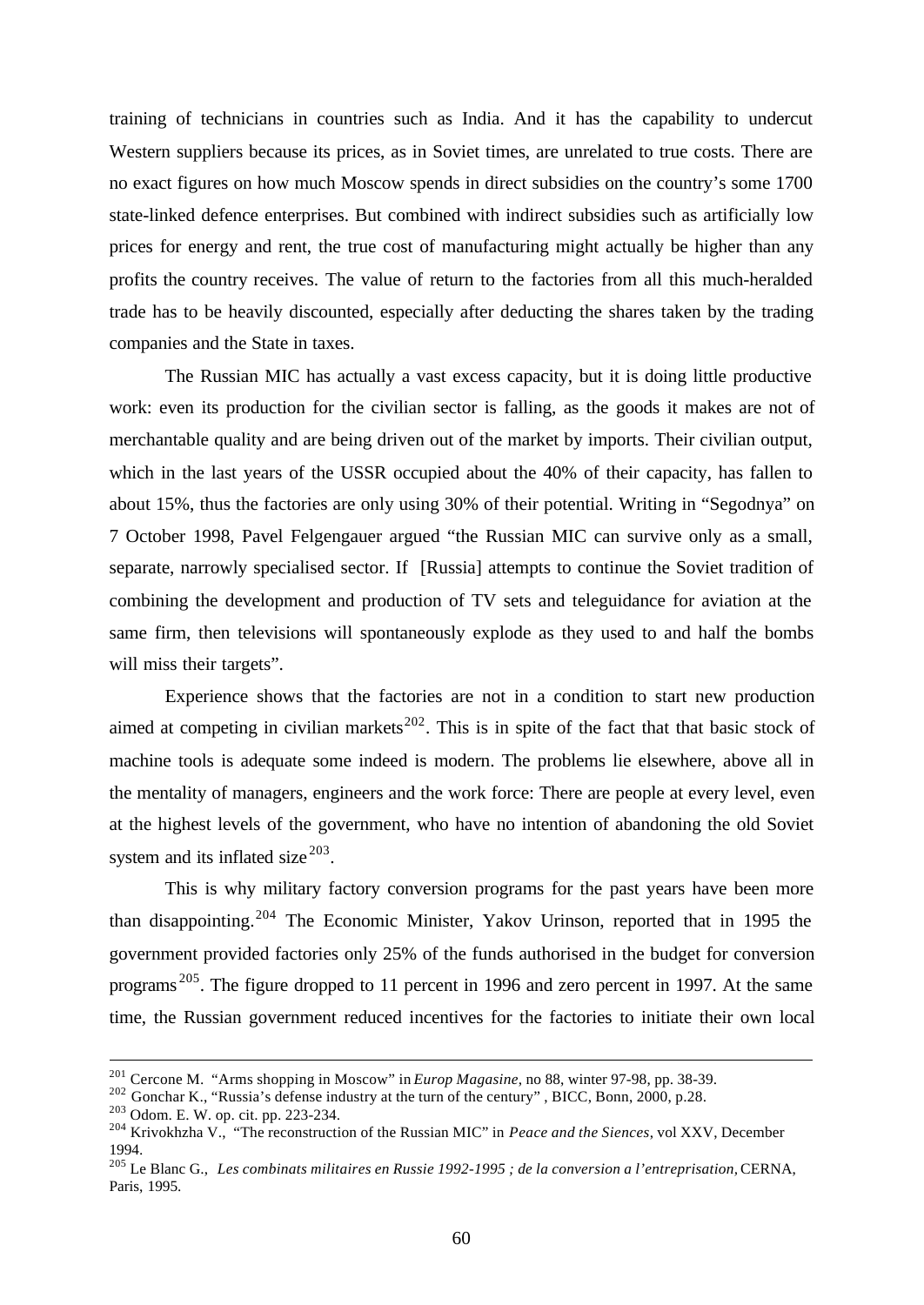conversion programs by continuing to provide just enough social benefits to workers to keep them tied to their jobs. So, despite some rationalisation (especially in the aerospace sector) few defence or R&D institutes have been closed or reformed.

The reforms of the MIC proposed up to date merely scratch the surface of the problem. The sector's debts, mostly to suppliers, total 97 billion rubles, so the government's settling of 20 billion rubles debt will make comparatively little difference. And arms sales abroad, while significant, will not save the MIC, which needs root and branch reform and substantial downsizing.

The current complicated problems of Russia's defence industry can only be resolved through co-ordinated efforts of governmental and nongovernmental structures. First of all there needs to be a deep restructuring of the 200-400 R&D establishments,  $206$  many of which are now understaffed, in order to maintain their skeleton existence in the hope of later expansion.

The military-technical policy announced lately by the Defence Ministry of the Putin administration, is indeed focused on R&D and creation of new models of military hardware. In other words, scientific and designing structures will have to pay for the maintenance of idle production facilities within holdings. As a matter of fact, since Russian technological capabilities will not be able to cope with the task of producing new weapons due to lack of capital<sup>207</sup>, the market of military hardware may be replaced with the market of ideas and know how<sup>208</sup> (at least until the necessary financing is found).

 $206$  To these must be added the many institutes of the Academy of Sciences, sections of so-called civilian institutes of higher education involved in research and teaching.

<sup>&</sup>lt;sup>207</sup> One of the main objectives of Russian military technical policy is to form a "scientific-technical" reserve, equivalent to the western concept of "hovering" which permits defense industries to focus on development of prototypes and avoiding costly serial production.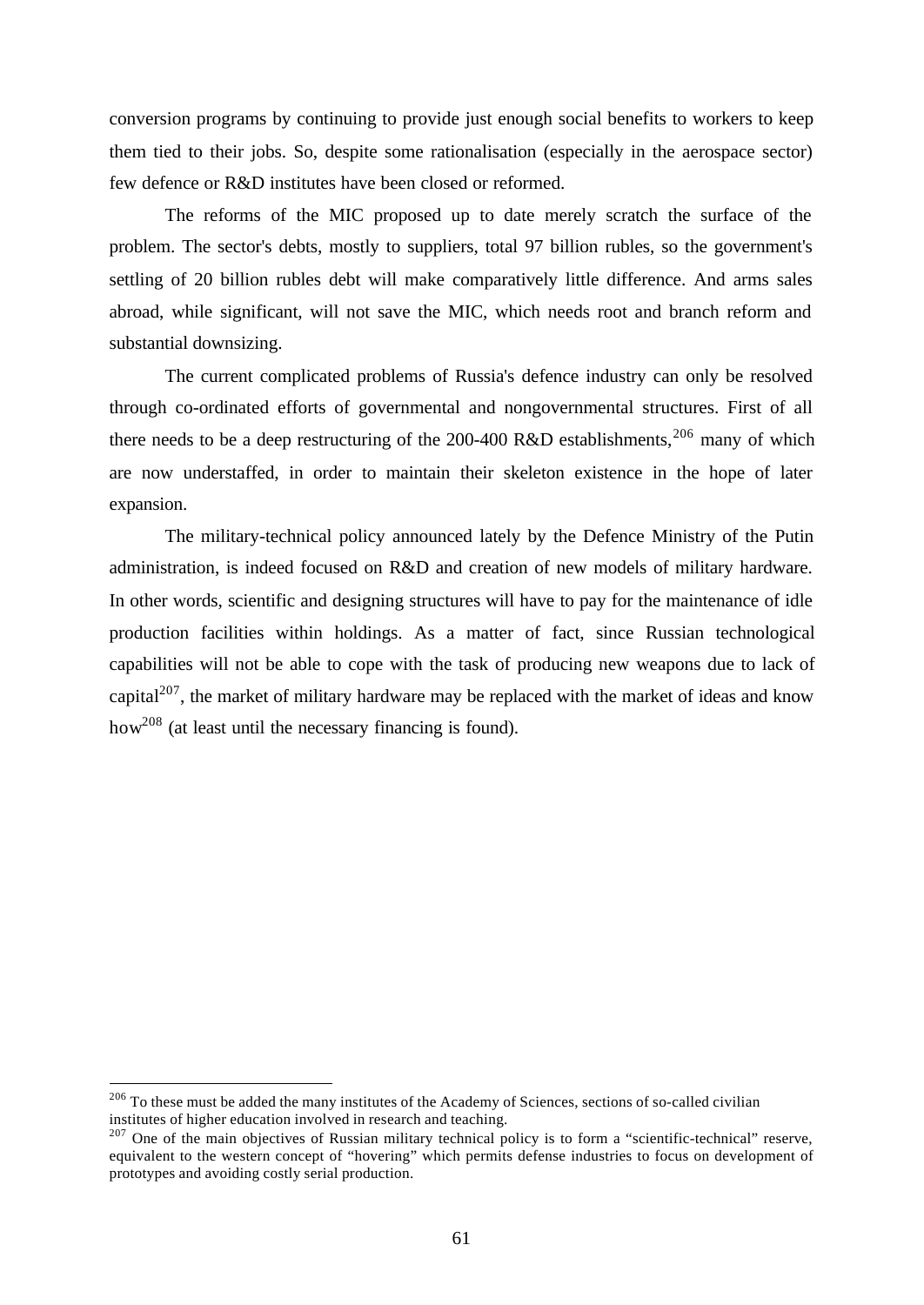## **3.4.) Changes to make a difference.**

Seeing Russia's current situation, one could easily come to the conclusion that the Russian military reform should be focused on two main issues: The first would be to overcome the Soviet legacy of a militarised state, society, and economy with the creation of an effective system of civilian control over the military and the transformation of Russia's multiple militaries and defence industry to meet current demands<sup>209</sup>. The second should involve creating the foundations for a new military that would meet the needs of that new state, society and economy. <sup>210</sup>

So first of all, what Russia needs is the adoption of a new military doctrine that would give the main guidelines for reform, based on the real needs of the country and the impartial consideration of the international and internal situation of the Russian Federation. Among the most important issues that need to be addressed is the problem of local and regional wars: The current reliance on nuclear weapons to deter aggression is inappropriate, not to say downright dangerous<sup>211</sup>. A need for a realistic military doctrine that takes account of the possibility of local and regional wars, the fragmentation of Command and Control (C2) and the overreliance on nuclear weapons is now more obvious than ever. Unless a decision about who are the state's potential enemies is taken, reform of the Armed Forces will be impossible. Secondly, the Russian leadership should try and place the war in Chechnya under effective political control, since **it is virtually impossible to conduct a reform to an army that is engaged in a war.**

This reform should start from eliminating and restructuring Russia's multiple military organisations that have up to now obstructed all efforts to create a professional, democratically accountable, or technologically capable army adapted to today's real threats, and able to fight a war against them<sup>212</sup>. The number of ministries and departments allowed to have troops or military formations on their strength should be reduced and the system of C2 elements should be optimised in order to minimise decision making time and provide for a more rapid response to quickly evolving situations.

<sup>208</sup>Alexandrov A., « Restructuring and privatisation »*,* in *Rossiiskie esti*, March 14-20, 2002, p.10.

<sup>&</sup>lt;sup>209</sup> Konovalov A. and Oznobischev S. Russian armed force: Perspectives of military reform and evolution of the military doctrine; NATO Grant of 1997-1999, Institute for Strategic Assessments, Moscow, June 1999.p24

<sup>210</sup> Kokoshin A. A., *Armiya I politika: Sovetskaya voyenno-politicheskaya I voyenno-strategicheskaya mysl', 1918-1991 gody* , Moscow: "Mezhdunarodnye otnosheniya," 1995, pp. 3-15.

<sup>211</sup> Durrieu J., « Russie: la securite nucleaire en matiere militaire » in *Le Regard Europeen*, no. 10, April 1999, pp. 35-49.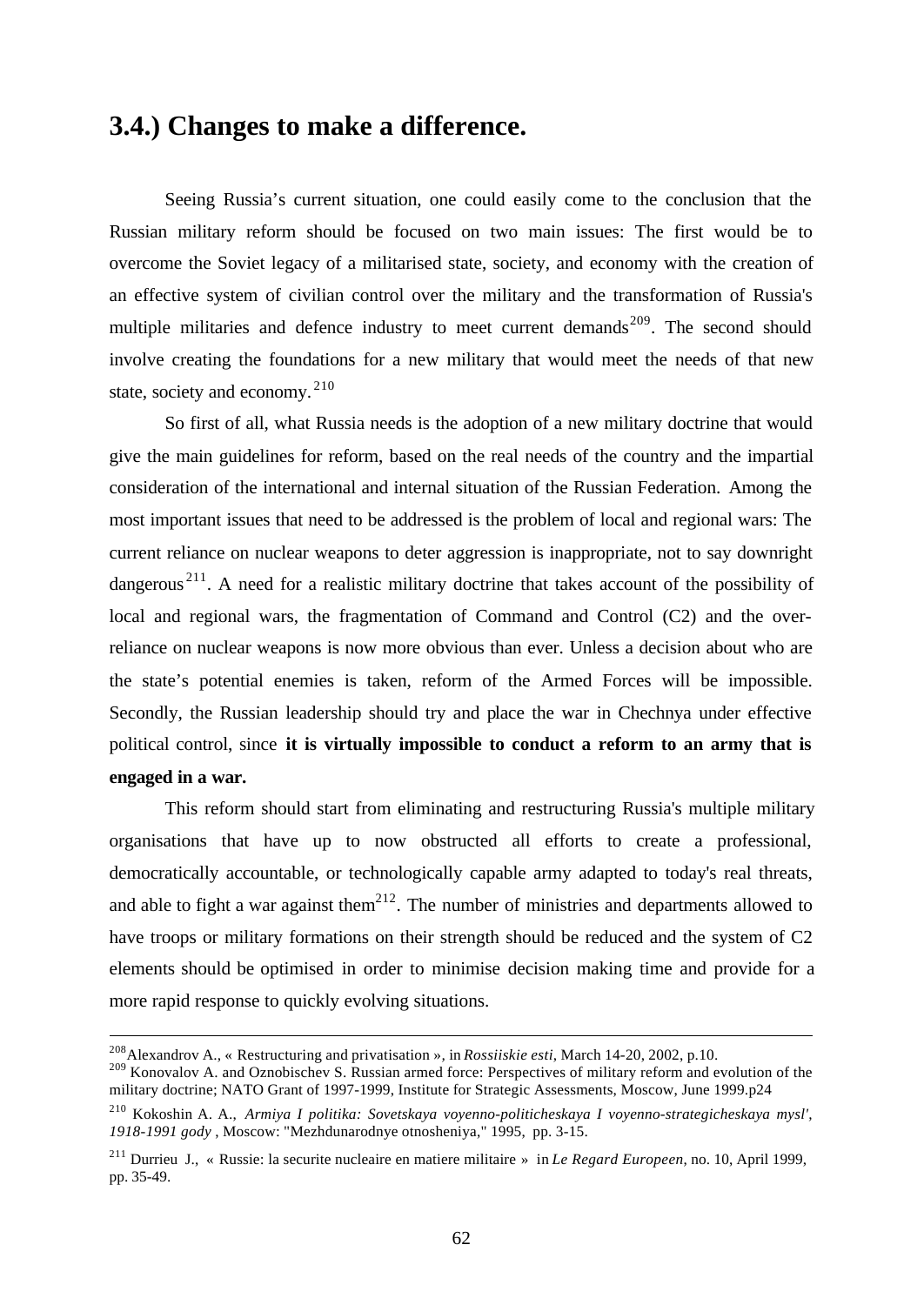The Defence Ministry has to become a civilian organisation<sup>213</sup>, primarily responsible for logistic and financial maintenance of the armed forces, arms procurement, militarydiplomatic issues and work on military treaties, personnel issues and conscription, while the Ground Forces General Headquarters, should –after being cut and restructured- concentrate on combat training and be responsible for strategic and operative planning, direct command of troops, creation of military groups and maintaining them in the required state of combat readiness $^{214}$ .

Sergeants being selected under stringent criteria and serving under contract, with real command powers should then become the backbone of the new military, something that will automatically put a stop to cruelty in the barracks. Without a well trained and educated officer corps, Russia will never have a modern military. Without responsible professional sergeants and other non-commissioned officers whose promotion would be based on achievement, Russian troops will never be disciplined.

Further on, Russia really needs a much smaller, more professional army that would be better paid, better prepared and more motivated. The current system of conscription perhaps made sense in the past, but conscripts would be of little use in a future operation. The widely unpopular conscription system should not be totally abandoned but only reduced to 6 months –with an option to enlist for contract service at the end of the training. The problem of draft dodging will then become less urgent due to such a significant reduction of the term of service and radical changes in its essence and conditions.

Of course, a reduction in the numerical strength of the Armed will call for a new approach to the deployment of troops and the determination in strategic and operational terms of the most convenient areas for locating military garrisons, which are to include mobile and well-equipped units and formations manned with well-trained personnel.

Forming new Russian armed forces should go on with changes in the system of military education. After selecting the right students, military training should be about wars of the future, not for "World War II plus nuclear weapons and missiles" (for which the Russian Armed Forces are still trained), aiming to develop the key characteristics of leadership: responsibility, professional integrity, and respect for subordinates. Upon graduation, the soldiers should be assigned to new units; units created from scratch, rather than to

 $212$  Blank S., op. cit.

<sup>213</sup> Stephen Ch., "Changes in Power Structure" in *The Scotsman*, May 10, 2001.

<sup>214</sup> Shlykov V., "Nuzhen li rossii general'nyy shtab?" in *Voennyy vestnik* , no. 7, Moscow, October 2000, p. 30.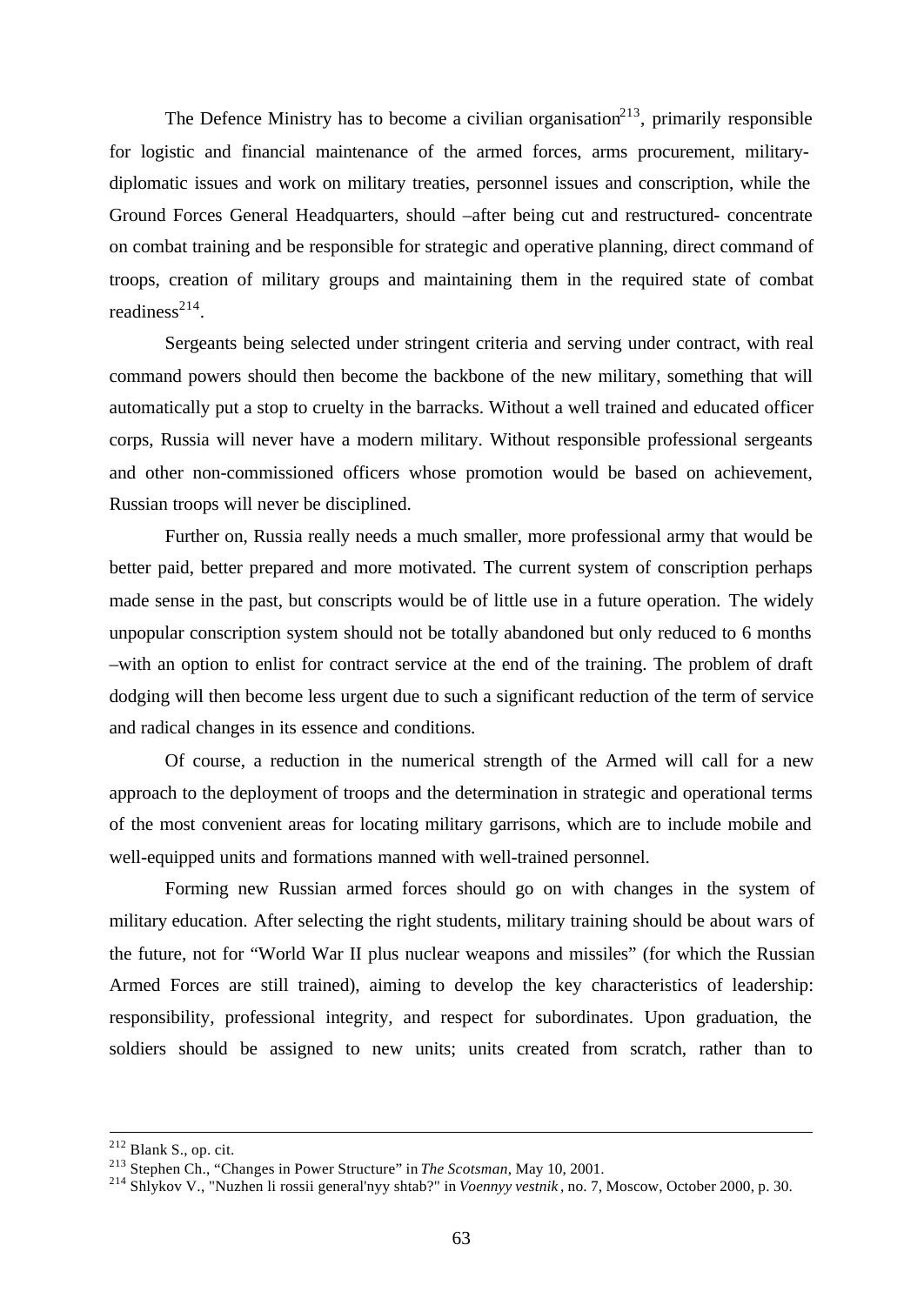"reorganised" ones. Personnel in these units should be trained and used for modern warfare not for helping out with the harvest, or building country cottages for generals $^{215}$ .

And of course, the salaries of those soldiers should be at the level of earnings of public employees<sup>216</sup> and paid on schedule, something that will also affect pension levels and  $-\text{in}$ accordance with the solving of housing problems- induce young officers to remain in the ranks. This would also lift the morale and raise the status of Armed Forces personnel. In the epoch of the RMA this may seem anachronistic, but the restoration of troop morale will only come from such a policy, and low morale is certainly at the centre of many of the armed forces' problems today<sup>217</sup>. So, Russia needs an elaboration of its legislative base, which will improve the position of the armed forces and give social and economic guarantees to servicemen $2^{18}$ . Moreover, a PR campaign emphasising those changes should attract conscripts into the new military.

This new military should of course also apply more modern military technologies, and acquire new weaponry. New units should be equipped with new hardware and sophisticated communications, intelligence, and combat control systems (some of them may even be foreign-made). "The modernisation programs should be aimed not as much at acquiring new weapon systems, as on upgrading the C3I systems and investing in basic infrastructure."<sup>219</sup>. These acquisitions should of course be organised by a centralised command structure coordinating the needs of the various military structures.

And of course, new equipment would hardly change anything, if the structures of the army itself are not altered to meet modern-era needs. Russian army should become more mobile and effective preparing itself for local conflicts and not for large-scale wars. In this framework, the district structure should be abandoned and a system of strategic commands should be adopted. These administrative independent commands should be created for specific tasks, having authority over all matters of military supplies, including procurement of equipment and food, construction of military facilities, and so on. Such administrations should be staffed with personnel from the respective supply and finance services, with wider recruitment of civilian personnel or persons called up for alternative service. In the

<sup>215</sup> Vorob'ev E., **"**Specific Features of Russian Military Reform," in *Military News Bulletin,* VII, No. 6, (78) (22 June 1998), p. 5.

<sup>&</sup>lt;sup>216</sup> Today the appointment pay of officers and warrant officers is on average 2.5 times lower than the official salaries of Federal government employees, and their grade allowances are lower than the monthly allowances for skill category and rank being paid to government officials.

 $2^{17}$  Dick C., op. cit. p. 65.

 $218$  Vorob'ev E., op. cit., p. 5.

<sup>219</sup> Baev P., « Putin's military reform »*,* in *Security Policy Library,* no.6, 2001.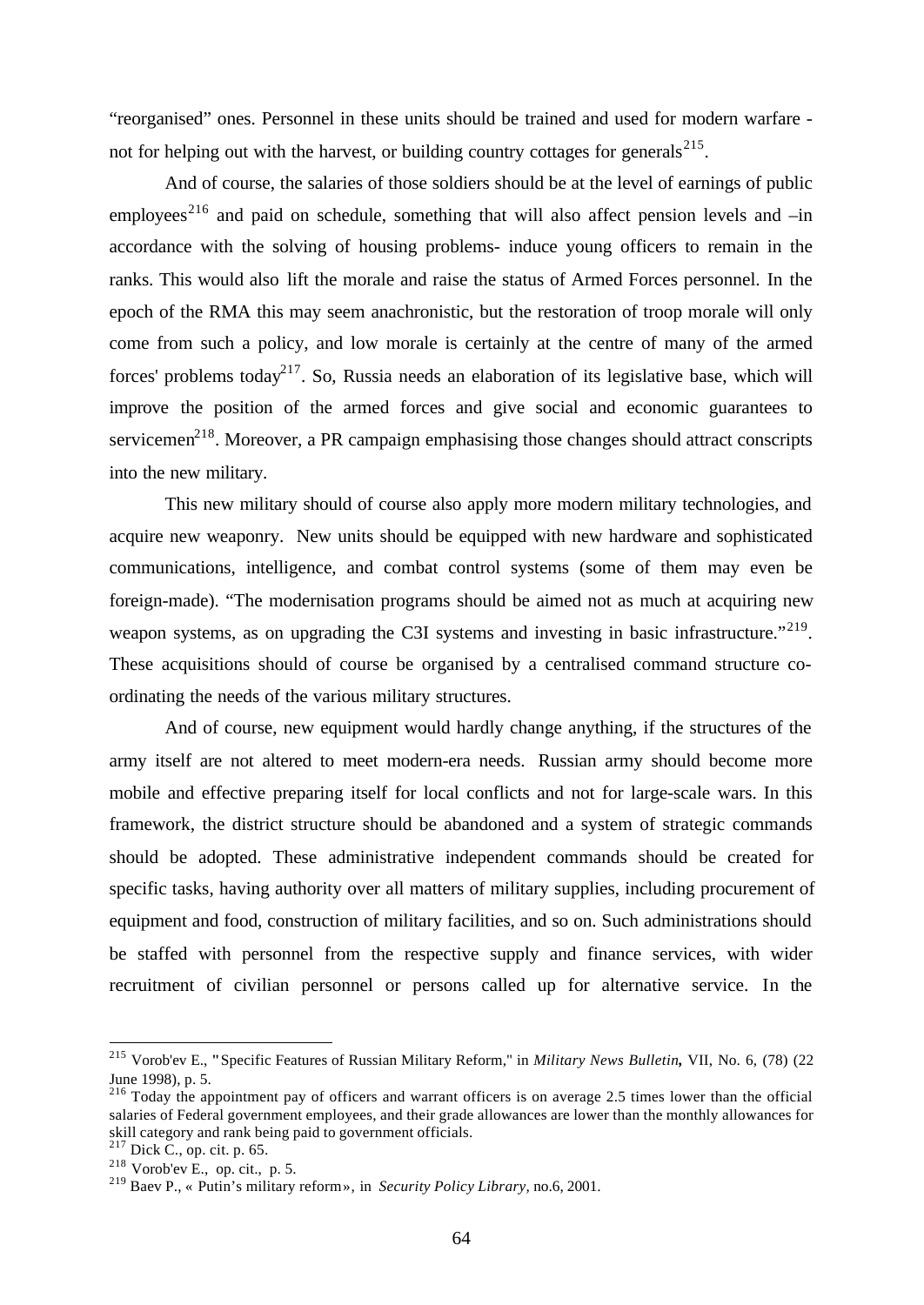foreseeable future, Russia will not be able to afford many units of the new type, but the number of these units will grow as the state of the economy improves.

In previous chapters we have seen how money will be found to finance higher pay in the military, attract more contract soldiers, buy new military equipment, as well as to support legal reform. But a very important aspect of the reforms in the financial field is that defence spending must be subjected to real institutional, legal, and fiscal controls<sup>220</sup>.

Anyone trying to analyse Russia's defence or military economy soon learns that opacity is its distinguishing characteristic. As in Soviet times, Russia's official defence budget represents only a portion of the money Moscow spends on the military: The military budget is worked out largely by the Ministry of Finance in negotiation with the MoD, but much spending, including military construction and arms production, is concealed within the budgets of various ministries, in a way that Stephen Blank, of the US Army War College, likens to a type of pyramid scheme, whereby funds obtained from one source are used to cover short term debts elsewhere. Today, there are only 3 open lines in the military budget, with one (open) line accounting for 90% of the budget. Unfortunately, these three lines are so general, that they provide no sense to Duma members, or society, of how the armed forces is actually allocating its budget, thus making it impossible for the Duma and its defence committee to exercise proper parliamentary oversight of the military. Probably the MOD itself does not know where the money goes, something that allows for massive corruption<sup>221</sup>. Colonel-General Andrei Nikolayev confirmed in September 2000: "The detailed breakdown of the defence spending has been classified top secret, with no coherent explanations offered, for the fourth year in a row. There are only three expenditure items in the open part of the budget. As a result, the Federal Assembly is deprived of the opportunity to openly discuss and solve financial problems related to defence spending that do not include any classified data. Actually, Russia informs the world about its defence spending, via the UN, much more thoroughly than it informs its own citizens and legislators"<sup>222</sup>.

As we saw before Lyubov Kudelina, Deputy Minister of Finance, responsible for the power ministries, has been in the past the main obstacle to a more transparent budget. So, in

 $220$  Konovalov A. and Oznobischev S. op. cit., p. 24.

<sup>&</sup>lt;sup>221</sup> For an examination of Russia's incredible defence economy see, OMRI Daily Digest, October 30, 1996, Vitaly Shlykov's articles, "Russkaya Ruletka ili Soldatskaya Kasha iz Topora," Sreda, No. 4, September, 1996, pp. 67-75; "Biudzhet I Armiya," Nezavisimoye Voyennoye Obozreniye, May 16, 1996; "Voennyy Kamuflazh Rossiyskoy Ekonomiki," Sreda, No. 2, 1996, pp. 19-24; and "Economic Readjustment Within the Russian Defence-Industrial Complex," Security Dialogue, XXVI, No. 1, 1995, pp. 19-34; and Sergey Rogov, Military Reform and the Defence Budget of the Russian Federation, Alexandria, VA.: Center for Naval Analyses, 1997.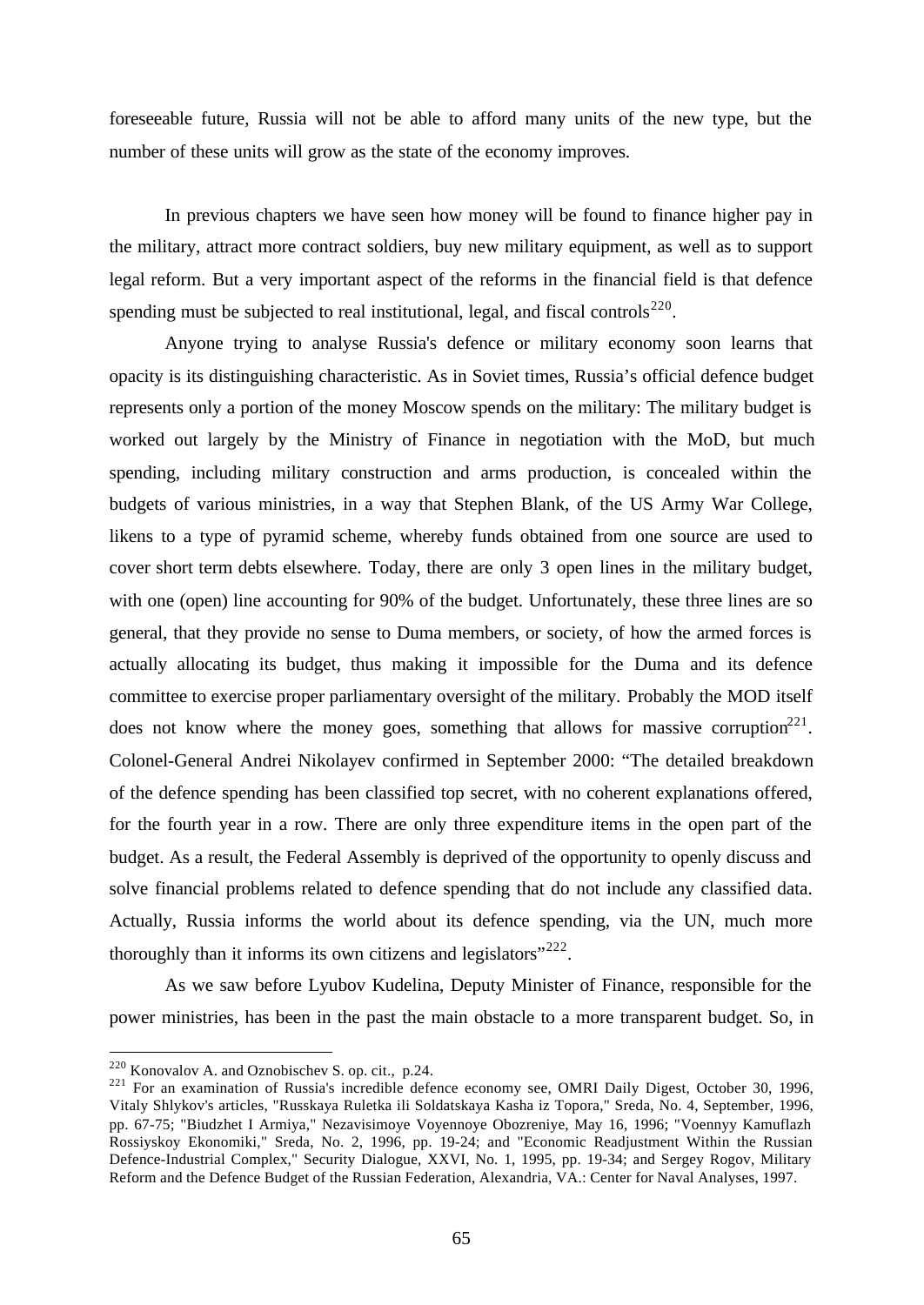the absence of strong pressure for a more open military budget from a civilian MoD this policy of budget secrecy is likely to remain in place<sup>223</sup>. But until for example Duma deputies can find out the true cost of the war in Chechnya, how much is being spent on salaries and benefits to the bloated officer corps, and how much subsidies to defence enterprises really amount to, reforms will continue to add up to nothing.

The military budget must become more open and detailed. The entire budget -prepared by independent experts -with really confidential items being the only exception, must be openly discussed in the parliament<sup>224</sup>. Moreover, once approved, the budget must be strictly observed by all, army and government officials, while the state Duma and Federation Council must have the right to check the ways money is spent on an itemised basis. When this is achieved, the defence orders will be fulfilled, R&D work will be paid for on time, the armed forces will get new equipment, while officers and warrant officers will get their pay. If this is not done, an irreparable situation might occur where there will be nothing to reform, and the Russians will have to begin building an army from scratch.

Of course, what is also needed is a better military-technical co-operation within the Russian MoD. New technologies may exist, but their military application is not apparent. A real reform can only occur through strategy. And strategy, starting from the very higher levels of government, should go all they way down to the last soldier: Sophisticated weapon systems should be sold only after approval of the President, the government and the MoD, whose tasks should also include preventing of illegal export of defence technologies and uncontrolled supplies of individual weapon items to other countries, taking into consideration the state's interests in military-technical co-operation, as well as the fact that any agreement on such cooperation could have an impact on the country's international relations. In this sense, reform of Russia's MIC is vital in order for its practical policy guidelines and actual performance to be framed in the context of the real challenges to security. In other words, it is now a matter of high policy that the military economy be restructured to assure Russia's military and technological competitiveness.

The Russian military requires clear direction from the political centre when it comes to funds and doctrine. But since bureaucrats are unwilling to take decisions from a number of

<sup>222</sup> Interviewed by Valery Aleksin, in *NG,* 15 September 2000, pp1 and 3.

<sup>&</sup>lt;sup>223</sup> Greater glasnost is hardly the watchword under Putin. Program on New Approaches to Russian Security Policy Memo Series Series Editor: Erin Powers Memo No. 154 *PONARS, 2000.* The Duma and Military Reform Brian Taylor University of Oklahoma, October 2000.

 $224$  Vorob'ev E., op. cit., p. 5.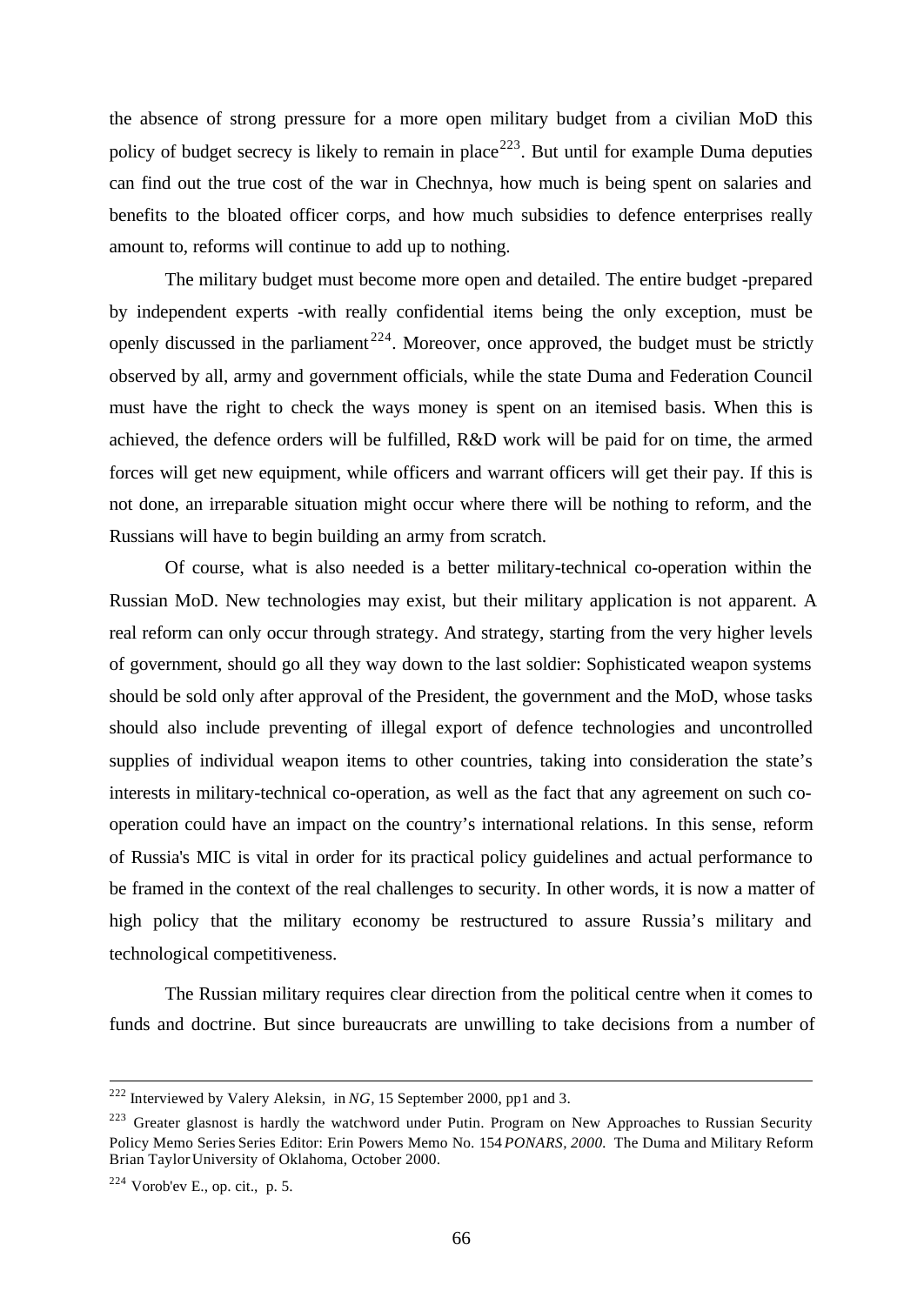competing priorities, a clear policy can only be imposed by a determined political leadership, operating outside and above the defence establishment <sup>225</sup>. A real reform can only be a presidential initiative, executed by a committed team of reformers with sufficient political support under constant financial supervision $^{226}$ . "Real military reform would require a lot of concentrated political will to carry out," says Igor Bunin, head of the Centre for Political Technologies, an independent think tank. "At least until the coming round of parliamentary and Presidential elections (December 2003 and March 2004) there is little hope for this".

Hence, one needs to set clear deadlines for the military reform. But for Russia, short deadlines can never be realistic and long deadlines will probably have to be implemented by many different administrations. So, one needs to set mid term deadlines defining at the same time interim solutions such as the development of asymmetrical/niche technology capabilities<sup>227</sup>. Indeed, whereas approximately 50% of the 2002 defence budget for modernisation and new procurement was spent on upgrading obsolete military hardware,  $228$ currently the focus of new procurement spending is directed towards the modernisation and upgrading of air and naval weaponry and in particular satellites, high precision weapon systems and reconnaissance-strike complexes<sup>229</sup>. Finally, another interim solution would involve the development of the Russia-China nexus, in a way that it would transcend the simple cash-for-weapons transactions of the past and potent a much more unpredictable alliance in the future $^{230}$ 

<sup>225</sup> Golts A., " Greedy Bureaucrats Hinder Defense Reform" In *The Russia Journal*, April 4, 2001.

<sup>&</sup>lt;sup>226</sup> Khramchikhin A., "The armed forces of a different country; Russia needs to create new armed forces from the ground up," Center for Defence Information (*CDI) Russia Weekly #227 Contents* #6 *Konservato*r No. 7 October 11-17, 2002.

 $227$  Space systems, IW, anti-satellite and RF weapons

<sup>228</sup> See Solovyev V., NVO, 33/2002, 7 September 2001, pp1 and 3; Sergei Putilov,*Vremya MN*, 14 June 2001, p4; Mark Galeotti, 'Budget for Defence Reform', JIR, March2002, pp50-51.  $\overline{P}$  See Golts A., JDW, 11 July 2001, p4.

<sup>230</sup> FitzGerald C. M., op. cit. p. 10.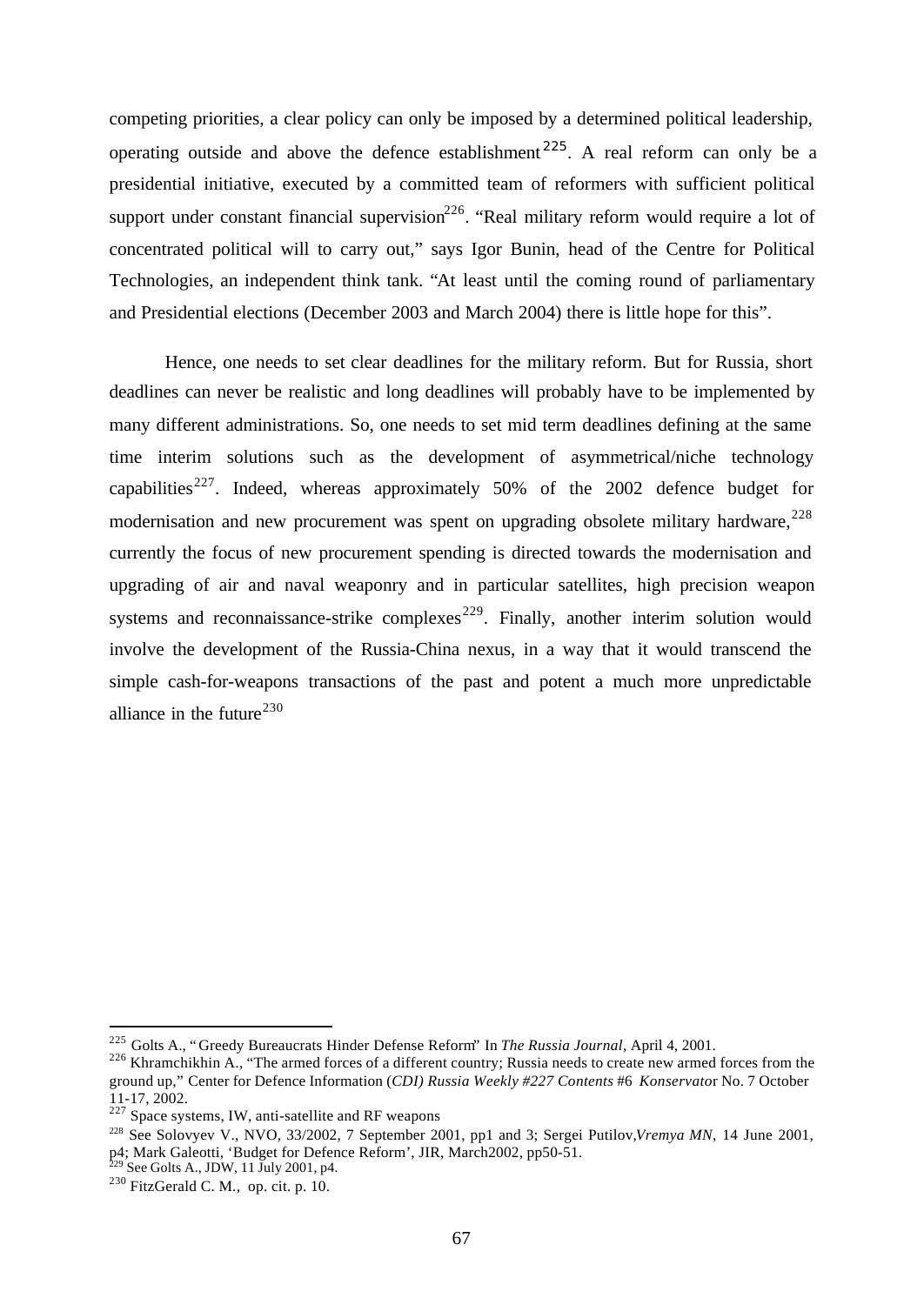# **Conclusions.**

As outlined above, President Putin has already set the targets and deadlines for military reform. The military reform program calls for gradual increases in spending on R&D and procurement over the next several years, with a significant jump in funding again only after 2005<sup>231</sup>. Rearmament of the army will have to start by that date<sup>232</sup>: it is planned to update 5% of weapons each year and to complete rearmament until 2025, placing emphasis on those areas where Russia retains competitiveness $^{233}$ .

However, this project is most likely to several obstacles in the future: There is no clear strategy for implementing the military downsizing, financing the reform may also present problems and there is a lack of committed reformers<sup>234</sup>. Furthermore, a successful military reform will be feasible only after the Chechen war ends<sup>235</sup>. Despite that, there is evidence of progress in key areas -co-ordinating Russian multiple militaries, reducing the size of the ground forces and of forces outside the MOD and tailoring them for local wars, strengthening the role of the General Staff, and getting effective sustained leadership from the Security Council.

j

<sup>231</sup> Putilin V., **"**Optimize the Strength of the Armed Forces**,"** in *Military News Bulletin,* VII, No. 6 (78) June 1998, p. 2.

<sup>232</sup> See : « No big changes planned in size of Russian arms budget » , in *Jamestown Foundation Monitor*, 23 January 2002 ; and Alexander Golts, « The shadow that lags behind » , in *Yezhenedelnyy Zhurnal*, No 25, (July 2002).

<sup>233</sup> See for more : FitzGerald C. M., *Russian Military Policy and interntional objectives : interim strategies and plans for long term systemic change*, Project on Eurasian security, Hudson institute, Washington DC, 2001. plans for long term systemic change, Project on Eurasian security, Hudson institute, Washington DC, 2001.<br><sup>234</sup> According to Anatoly Lieven, a former correspondent for the Times of London, Western military attachés in

Moscow believe it would take at least ten years to work a real transformation of Russia's conventional forces, and even then it would require favorable economic circumstances-which are unlikely.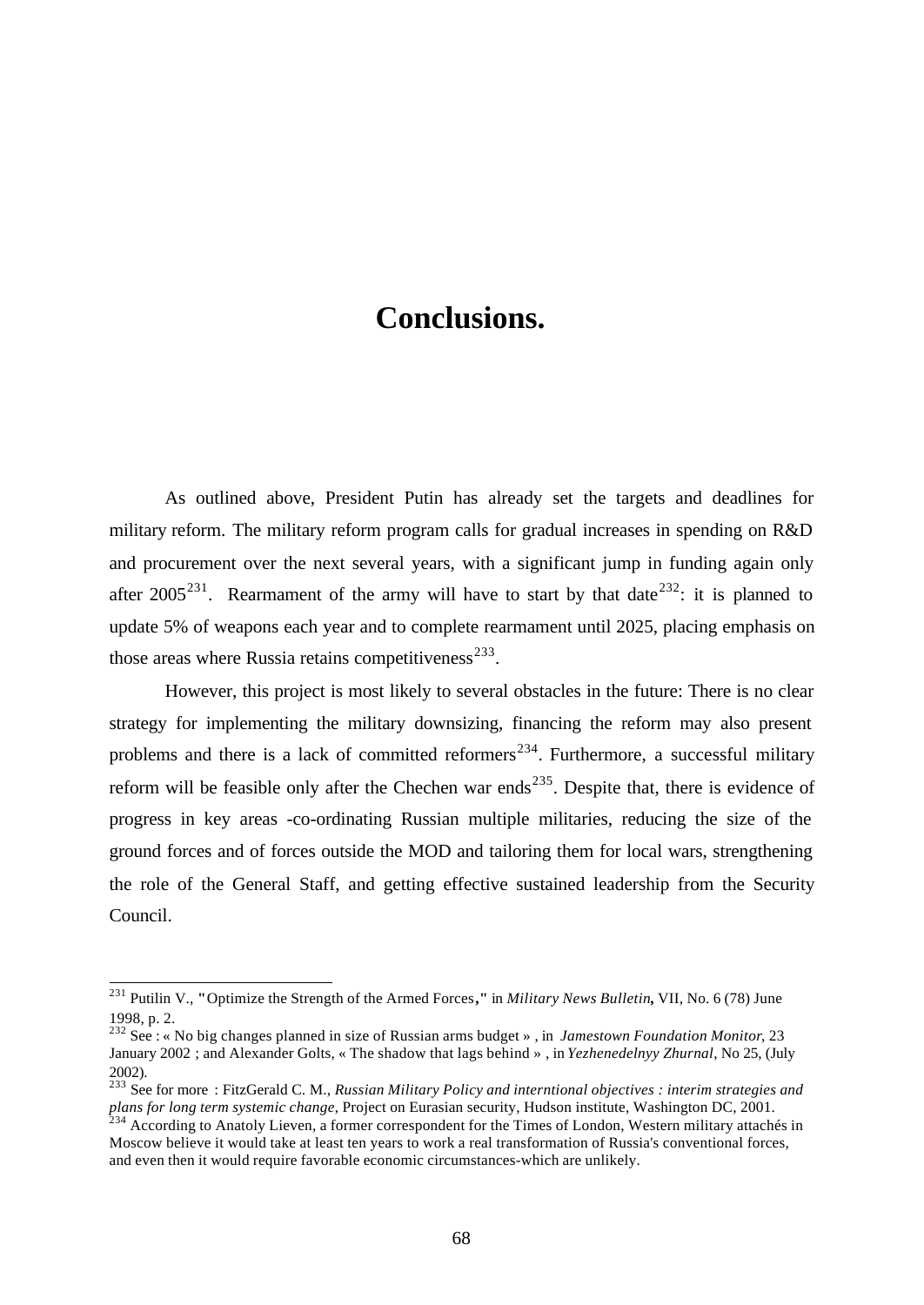Russians continue to plan for a future war. For the short term, they seem to be pragmatically oriented to stopgap solutions and operational countermeasures (including "nontraditional" weapons<sup>236</sup>), whereas for the long term they seem to be trying to create an infrastructure that would permit rapid production of state of the art prototypes. For the transitional period between the two they seem to rely on their nuclear arsenal. But perhaps one of the greatest factors in the future success or failure of Russian military reform is economic development. Such reforms will be costly.

One thing is sure: Despite their economic malaise, the Russians are fixated to becoming able to compete militarily in the future as they have done it in the past. The difference appears to be that they are making priorities now whereas in the 1960s and 1970s multiple programs received priority across all services. To attain their international objectives, Russian military officials have already developed both interim an long-term strategies. Will they be able to implement them? In the past they were.

<sup>235</sup> Lopata R. and Laurinavicius C., "Russia's Military Reform: Political Trajectories" in *Baltic Defence Review no – 6 volume 2001.*

<sup>&</sup>lt;sup>236</sup> Extensive research is being conducted on laser weapons, incoherent light sources, super high frequency and infrasonic weapons and last but not least Electronic and Information Warfare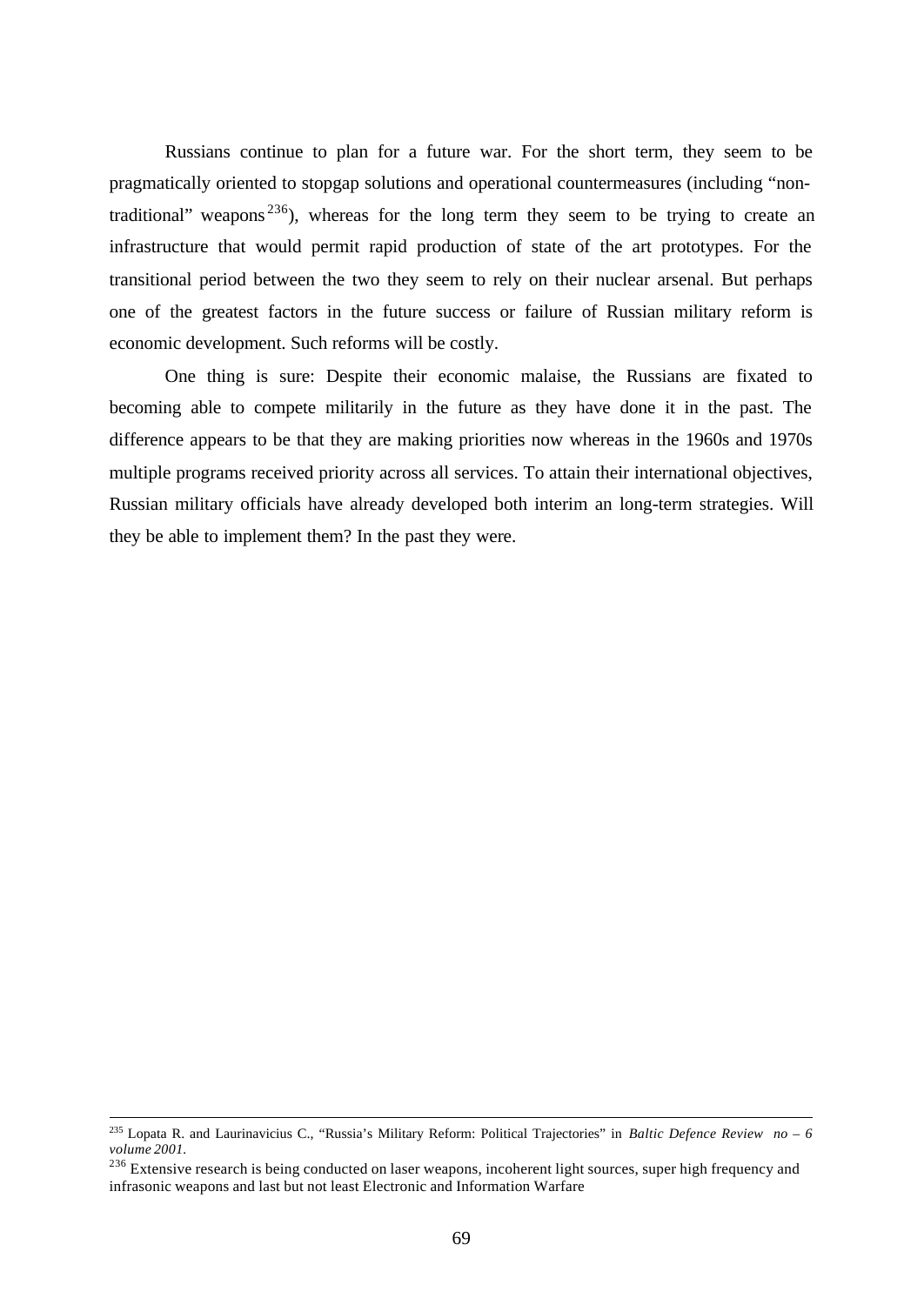# *BIBLIOGRAPHY*

## **Journals in English:**

- 1. Armed Forces and Society
- 2. Aviation Week and Space Technology
- 3. Baltic Defence Review
- 4. Communist & Post Communist Studies
- 5. Comparative Strategy
- 6. CSIS Prospectus
- 7. CSRS Occasional Brief
- 8. Current Digest of the Post Soviet Press
- 9. Defence News
- 10. Disarmament Forum
- 11. Europ Magasine
- 12. European Security
- 13. Europe-Asia Studies
- 14. Financial Times
- 15. Foreign Affairs
- 16. International Journal
- 17. International Peacekeeping
- 18. International Security
- 19. Jamestown Foundation Monitor
- 20. Jane's Defence Weekly
- 21. Jane's Intelligence Review
- 22. Journal of Strategic Studies
- 23. Low intensity Conflict & Law Enforcement
- 24. Military News Bulletin
- 25. Military Review
- 26. Monitor
- 27. Moscow Times
- 28. Nato Reviews
- 29. New York Times
- 30. Occasional Papers of the INSS
- 31. Orbis
- 32. Peace and Security
- 33. Peace and the Sciences
- 34. Policy and Security
- 35. PONARS
- 36. Post-Soviet Armies Newsletter
- 37. Prism
- 38. Russia and Eurasia Review.
- 39. Russia Reform Monitor
- 40. Russian Defence Industry Digest
- 41. Russian Military Analysis
- 42. Security Dialog
- 43. Security Studies
- 44. Slavic Occitania
- 45. St. Petersburg Times
- 46. Strategic Comments
- 47. Survival
- 48. The Christian Science Monitor
- 49. The Economist
- 50. The Journal of Peace Research
- 51. The Journal of Slavic Military Studies
- 52. The Marshall Centre Papers.
- 53. The Military Balance 2000/2001
- 54. The Russia Journal
- 55. The World Today
- 56. Washington Post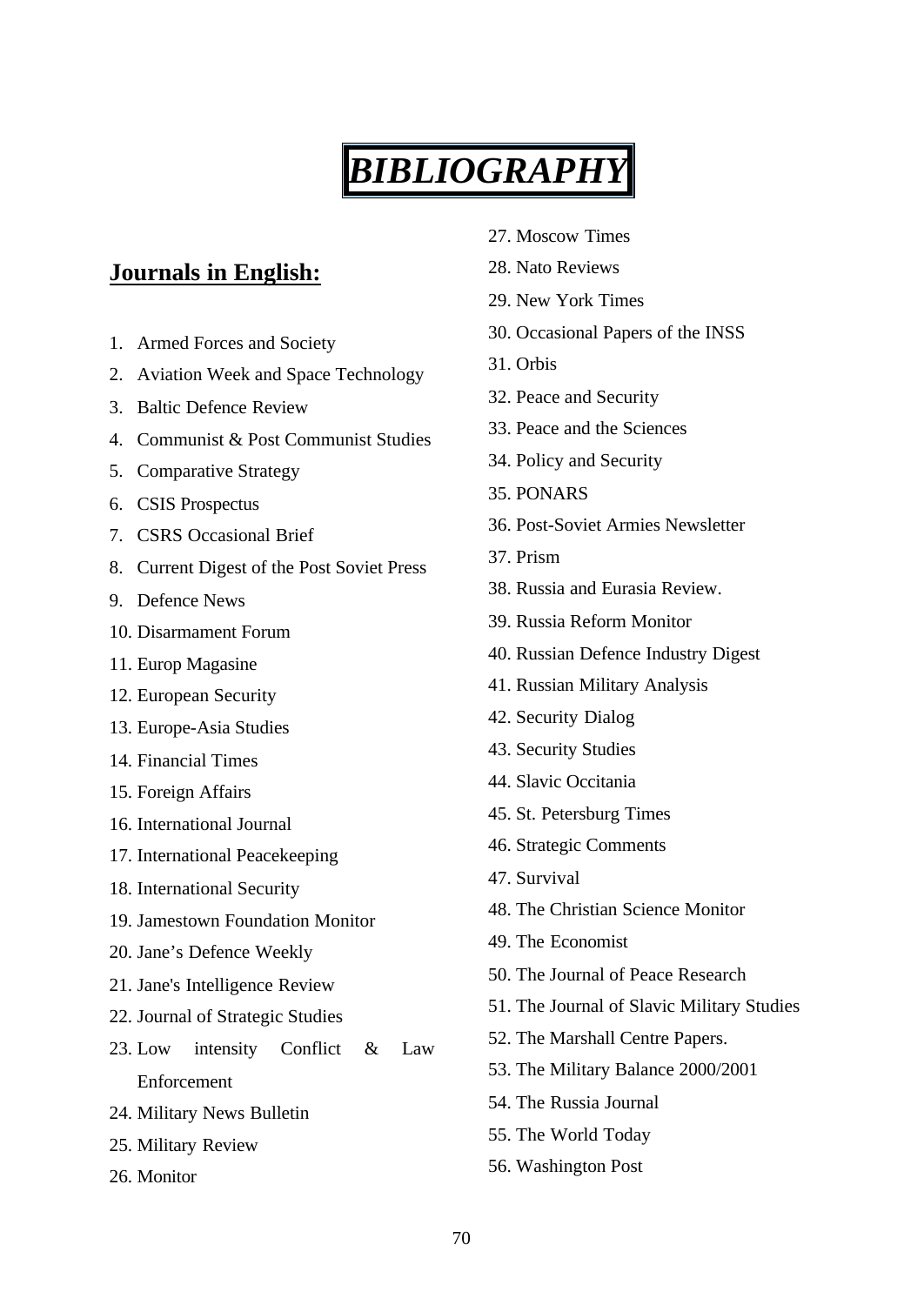## **Journals in French:**

- 1. Alliance
- 2. Annuaire Francais de Rel. Inter/les
- 3. Cahiers Anatole Leroy-Beaulieu
- 4. Cahiers du Monde Russe et Sovietique
- 5. Etudes Internationales
- 6. Geopolitique
- 7. Le Courrier Des pays de l'Est
- 8. Le Monde
- 9. Le Monde Diplomatique
- 10. Politique Internationale
- 11. Problemes Politiques et Sociaux
- 12. Recherches et Documents FRS
- 13. Regard Europeen
- 14. Revue d'Etudes Comp. Est-Ouest
- 15. Revue Internationale et Strategique
- 16. Studia Diplomatica
- 17. Transitions et Societes

## **Journals in Russian:**

1. Argumenty i Fakty (Arg. & Facts) 2. Armeyskiy Sbornik (Army Review) 3. Ezhenedelny Journal (Weekly Journal) 4. Itogi (The Results) 5. Izvestyia (Herald) 6. Kommersant (Commersant) 7. Kommersant-Daily (Com. Daily) 8. Komsomolskaya Pravda (Kom. Truth) 9. Krasnaya Zvezda (Red Star) 10. Mir za Nedeliu (Global Week)

- 11. Moskovskiy Novosti (Moscow news)
- 12. Moskovsky Komsomolets (M. Kom)
- 13. Nezavisimaya Gazeta, (Independent)
- 14. Nezavismoye Voyennoye Obozreniye (The Independent Military Review supplement to Nezavisimaya Gazeta)
- 15. Novaya Ezhednevnaya G. (New Daily)
- 16. Novaya Gazeta (New Paper)
- 17. Noviye Izvestia (New Herald)
- 18. Obshchaya Gazeta (The Mutual Paper)
- 19. Parlamentskaya Gazeta (Parl. Paper)
- 20. Pravda (Truth)
- 21. Rossiskaya Gazeta (Russian Paper)
- 22. Rossiyskie Vesti News (Russian News)
- 23. Russkiy Telegraf (Russian telegraph)
- 24. Segodnashnaya Gazeta(Today's paper)
- 25. Segodnya (Today)
- 26. Sreda (Wednesday)
- 27. Tribuna (Tribune)
- 28. Trud (Work)
- 29. Vedomosti News (News)
- 30. Vestnik (Messenger)
- 31. Vladivostok News
- 32. Voprosy Bezopasnosti(Security Issues)
- 33. Voyennaya Mysl (Military Thought)
- 34. Voyennoy Informatsii (Military Info)
- 35. Voyennyy Parad (Military Parade)
- 36. Voyennyy Vestnik (Mil. Messenger)
- 37. Vremya (Time)
- 38. Vremya Novostei (Time News)
- 39. Yaderny Control Digest

(Nuclear Control)

40. Yezhenedelny Zhurnal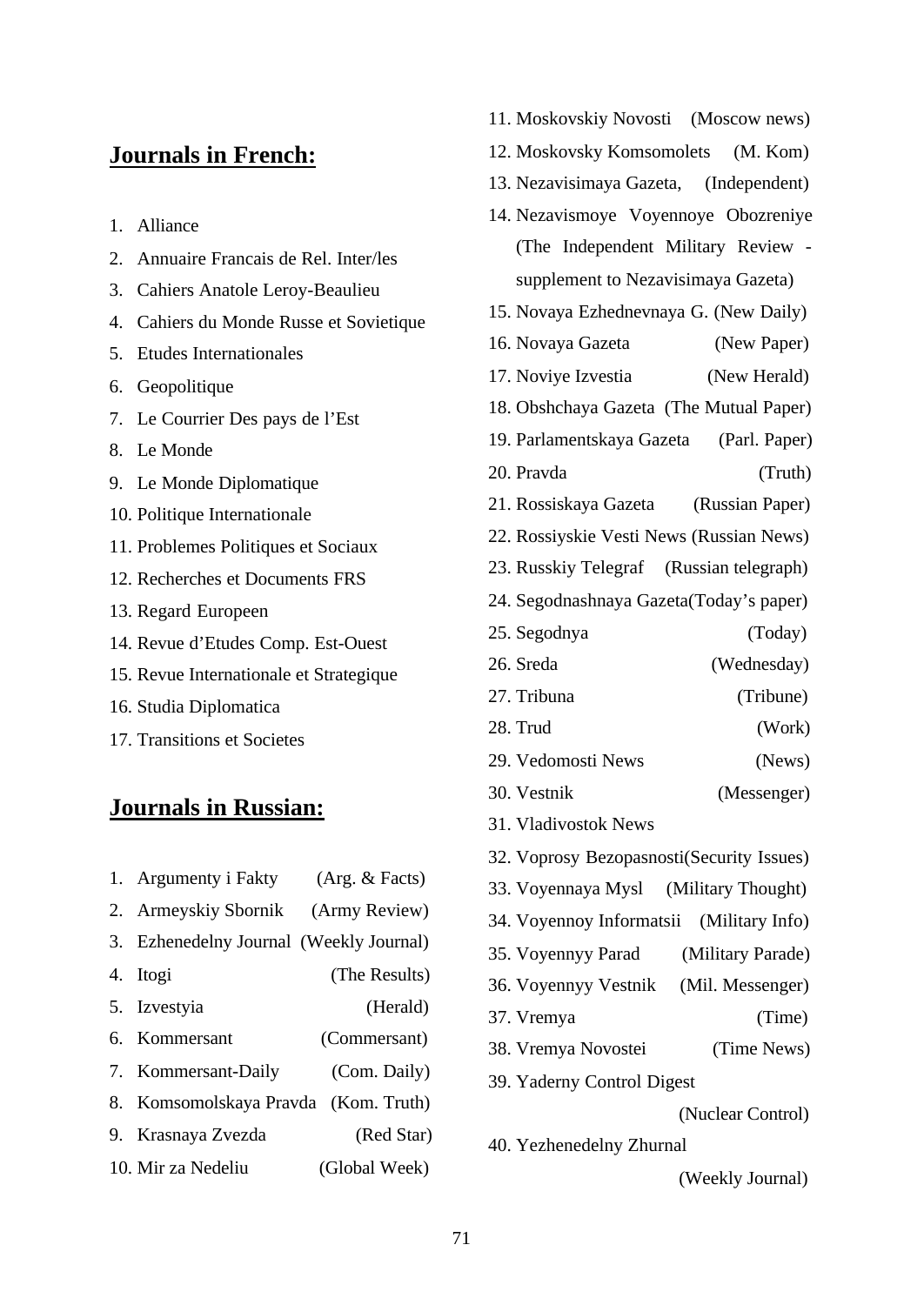## **Journals in German:**

- 1. Die Welt
- 2. Frankfurter Allgemeine Zeitung
- 3. Internationale Politik
- 4. Sueddeutsche Zeitung

## **Books :**

- v Arbatov G. Aleksei, *The Russian Military in the 21st Century,* Carlisle Barracks: Strategic Studies Institute, 1997
- v Arbatov G. Alexei, *The transformation of Russian military doctrine : lessons learned from Kossovo and Chechenya*, George C. Marshall, European Center for Security Studies, July 2000
- v Baev Pavel, *Russian Military Development: Muddle Through from 1992 to1998 and Beyond*. FFI report 99/01229, the Norwegian Defence ResearchEstablishment, March. 1999.
- v Baev Pavel, *The Russian Army in a Time of Troubles*, London-Thousand Oaks-New Delhi: SAGE Publications, 1996
- v Baev, Pavel, *Putin's Court: How the Military Fit in*, PONARS Memo153, Council on Foreign Relations, Washington, November, 2000
- v Baev, Pavel, *The Russian Army and Chechnya: VIctory instead of Reform?*', pp. 75-96 in Stephen CImbala (ed.), *The Russian Military into the Twenty-FIrst Century*. London & Portland, OR: Frank Cass. 2000
- v Blank J. Stephen / Kipp W. Jacob (Eds), *The Soviet Military and the Future*, Westport, Con-London: Greenwood Press, 1992
- v Bluth Christoph, *The Collapse of Soviet Military Power*, Aldershot-Brookfield/USA-Singapore-Sydney: Dartmouth, 1995
- v Crutcher H. Michael (Ed), *The Russian Armed Forces at the Dawn of the Millennium*, Carlisle Barracks, PA: Center for Strategic Leadership/US Army War College,December 2000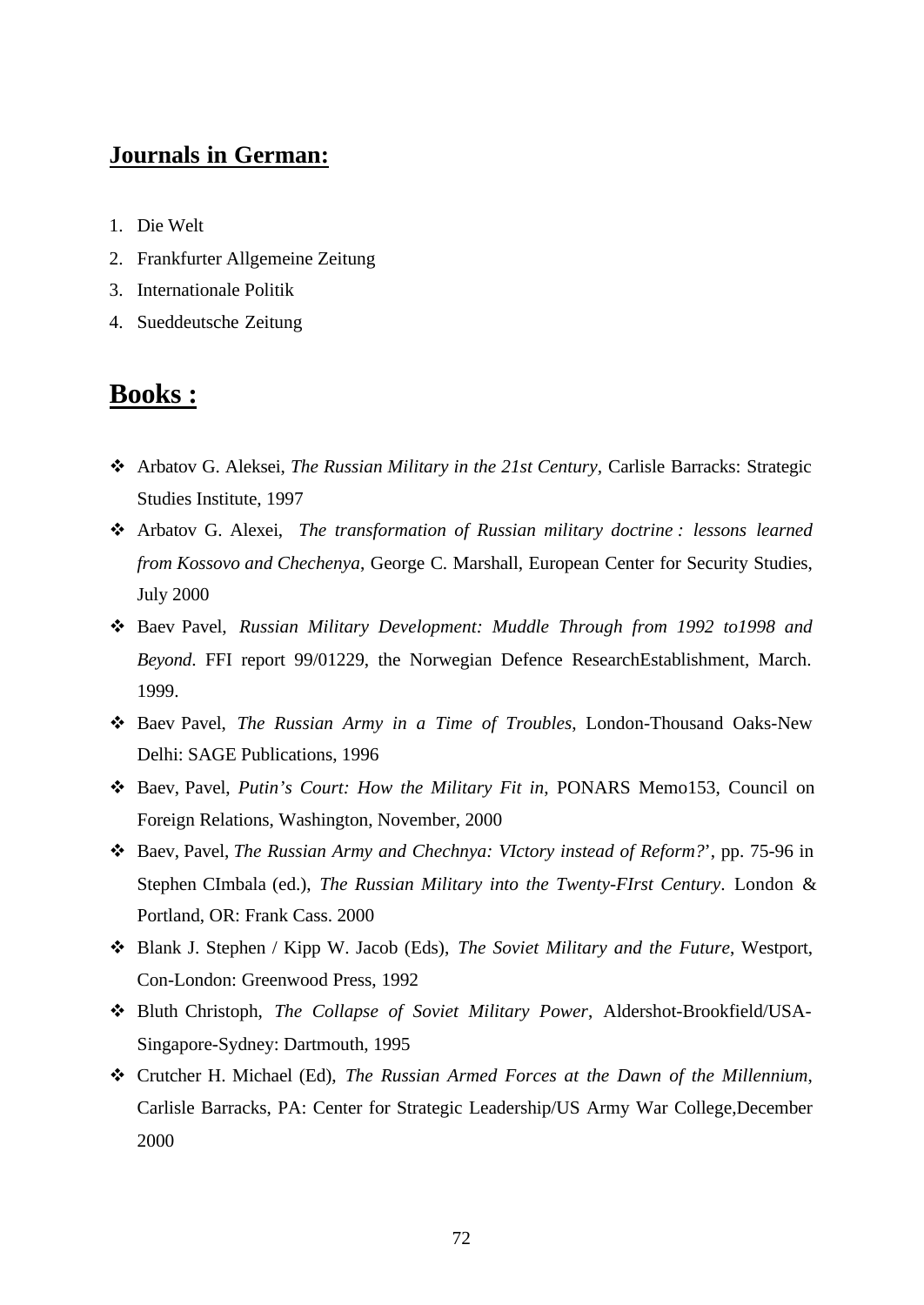- v Emerson Michael, *The elephant and the bear*, Centre for European Policy Studies, Brussels, 2002
- v Ericksoon J., Crowley E. L. and Galay N., Eds., *The Military-Technical Revolution*, New York, Frederick A. Praeger Publishers, 1966.
- v FItzgerald C. Mary, *The New Revolution in Russian Military Affairs*, RUSI, Whitehall Paper Series, London, 1994
- v Gompert C. D, Kugler L. Richard and Libicki C. Martin, *Mind the gap,* National Defence University Press, Washington D.C. 1999
- v Herspring R. Dale, *Russian Civil-Military Relations*, 'Bloomington-Indianapolis: Indiana University Press, 1996
- v Kokoshin A. Andrei, *Soviet Strategic Thought*, Cambridge-Mass-London: The MIT Press, 1998
- v Konovalov A. and Oznobischev S. *Russian armed force: Perspectives of military reform and evolution of the military doctrine*, NATO Grant of 1997-1999, Institute for Strategic Assessments, Moscow, June 1999
- v Lomov, N.A., *The Revolution in Military affairs : A Soviet View*, USAF, Washington, DC USGPO, 1973
- v Odom W. E., *The Collapse of the Soviet Military*, New Haven-London: YALE University Press, 1998
- v Reese R. R., *The Soviet Military Experience. A History of the Soviet Army, 1917-1991*, London-New York: Routledge, 2000
- v Sapir J., *The Soviet military system*, Polity Press, Cambridge, 1991
- v Simon G. (chief editor), *SowjetUnion 1990/91*, Bundesinstitut fuer Ostwissenschaftliche und Internationale Studien, Hanser, Muenchen-Wien, 1991 (in German)
- v Smirnoff A.I., *Russia: On the way to a professional army (experience, challenges, perspectives*), Centre of Human Values of the Sociology Institute of the Russian Academy of Sciences, Moscow, 1998 (in Russian)
- v Sokov N., *Russian Strategic Modernization. Past and Future*, Lanham-Boulder-New York-Oxford: Rowman & Littlefield Publishers, inc,2000
- v Staar R. F., *New Military in Russia. Ten Myths that Shape the image*, Annapolis/ Maryland: Naval Institute Press, 1996
- v Weichhardt R. (editor), *The Soviet economy under Gorbachev,* NATO, Brussels 1991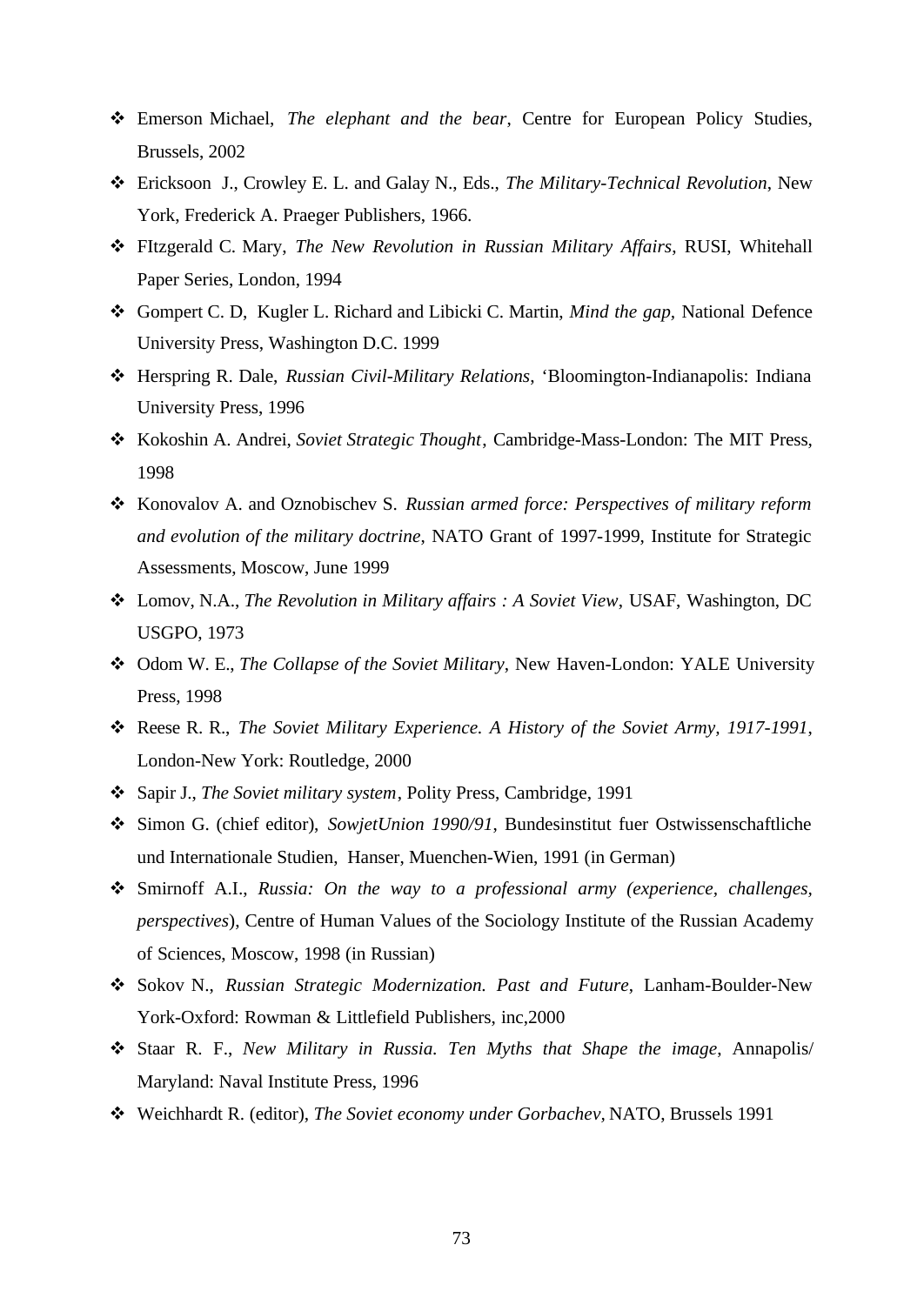## **Working papers:**

- v Blank Stephen, "Russia's Armed Foces on the Brink of Reform", *Research Paper C97, CSRC (RMS Sandhurst)*, October 1997
- v Dick C.J., "A Bear Without Claws : The Russian Army in the NIneties", *Research Paper C89, CSRC (RMA Sandhurst)*, June 1996
- v Dick C.J.,"Russian Military Reform: Status and Prospects", *Research Paper C100, CSRC (RMA Sandhurst)*, June 1998
- v Dick C.J., "The Russian Army : Present Plight and Future Prospects", *Occasional Brief 31, CSRC (RMA Sandhurst)*, November 1994,
- v Dick C.J., "The Russian Army : Present Plight and Future Prospects", *Occasional Brief 34, CSRC (RMA Sandhurst)*, May 1995
- v FItzGerald C. Mary, Russian Military Policy and interntional objectives : interim strategies and plans for long term systemic change, *Project on Eurasian security, Hudson Institute*, Washington DC, 2001
- v Gonchar Ksenia, "Russia's defence industry at the turn of the century", *BICC*, Bonn, 2000
- v Le Blanc Gilles, "Les combinats militaires en russie 1992-1995; de la conversion a l'entreprisation," *CERNA*, Paris,1995
- v Orr, M.J., "The Current State of the Russian Armed Forces", *Research Paper D60, CSRC (RMA Sandhurst),* November 1996
- v Orr, M.J., "The Deepest Crisis : The Problems of the Russian Army Today*"*, *Occasional Brief 48, CSRC (RMA Sandhurst)*, October 1996, 5 pages.
- v UNHCR paper on asylum seekers from the Russian Federation in the context of the situation in Chechenya, January 2002